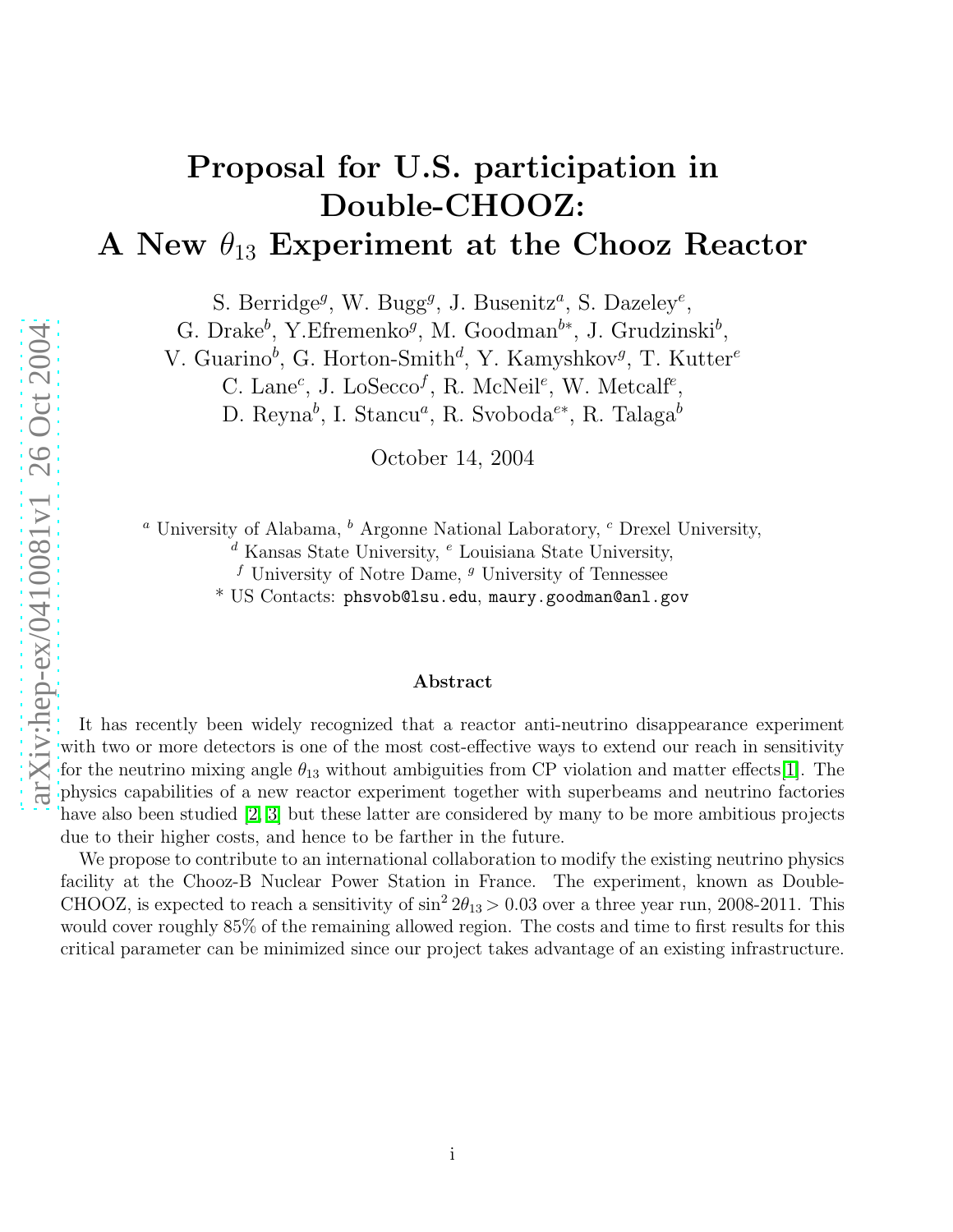## Contents

| $\mathbf 1$    |     | Description of the Double-CHOOZ Experiment<br>$\mathbf 1$                                                                                      |                |
|----------------|-----|------------------------------------------------------------------------------------------------------------------------------------------------|----------------|
|                | 1.1 |                                                                                                                                                | $\mathbf{1}$   |
|                | 1.2 |                                                                                                                                                | $\mathbf{1}$   |
|                |     | 1.2.1                                                                                                                                          | $\overline{2}$ |
|                |     | 1.2.2                                                                                                                                          | $\overline{2}$ |
|                | 1.3 |                                                                                                                                                | 3              |
|                |     | 3<br>1.3.1                                                                                                                                     |                |
|                |     | $\overline{5}$<br>1.3.2                                                                                                                        |                |
|                | 1.4 | 10                                                                                                                                             |                |
|                |     | 10<br>1.4.1                                                                                                                                    |                |
|                |     | 10<br>1.4.2                                                                                                                                    |                |
|                | 1.5 | 11                                                                                                                                             |                |
|                | 1.6 | 13                                                                                                                                             |                |
|                |     | 14<br>1.6.1                                                                                                                                    |                |
|                |     | 14<br>1.6.2                                                                                                                                    |                |
|                |     | 15<br>1.6.3                                                                                                                                    |                |
|                |     | 16<br>1.6.4                                                                                                                                    |                |
|                | 1.7 | 18<br>Errors                                                                                                                                   |                |
|                |     | 18<br>Detector systematic uncertainties $\ldots \ldots \ldots \ldots \ldots \ldots \ldots \ldots \ldots$<br>1.7.1                              |                |
|                |     | 18<br>1.7.2                                                                                                                                    |                |
|                |     | 19<br>.<br>The contract of the contract of the contract of the contract of the contract of the contract of the contract of<br>1.7.3<br>Density |                |
|                |     | 19<br>1.7.4                                                                                                                                    |                |
|                |     | 19<br>1.7.5                                                                                                                                    |                |
|                |     | 19<br>1.7.6                                                                                                                                    |                |
|                |     | 19<br>1.7.7                                                                                                                                    |                |
|                |     | 22<br>1.7.8                                                                                                                                    |                |
|                |     | 23<br>Liquid scintillator stability and calibration $\ldots \ldots \ldots \ldots \ldots \ldots$<br>1.7.9                                       |                |
|                | 1.8 | 23                                                                                                                                             |                |
|                |     |                                                                                                                                                |                |
| $\overline{2}$ |     | U.S. Systems<br>27                                                                                                                             |                |
|                | 2.1 | 27                                                                                                                                             |                |
|                |     | 2.1.1<br>27                                                                                                                                    |                |
|                |     | 28<br>2.1.2                                                                                                                                    |                |
|                |     | 30<br>2.1.3                                                                                                                                    |                |
|                |     | 2.1.4<br>31                                                                                                                                    |                |
|                |     | 32<br>2.1.5                                                                                                                                    |                |
|                |     | 32<br>2.1.6<br><b>PMT</b> Testing                                                                                                              |                |
|                |     | 33<br>2.1.7                                                                                                                                    |                |
|                |     | 33<br>2.1.8                                                                                                                                    |                |
|                | 2.2 | 34                                                                                                                                             |                |
|                | 2.3 | 35<br>Outer Veto                                                                                                                               |                |
|                |     | 35<br>2.3.1                                                                                                                                    |                |
|                |     | 2.3.2<br>35                                                                                                                                    |                |
|                |     | 2.3.3<br>36                                                                                                                                    |                |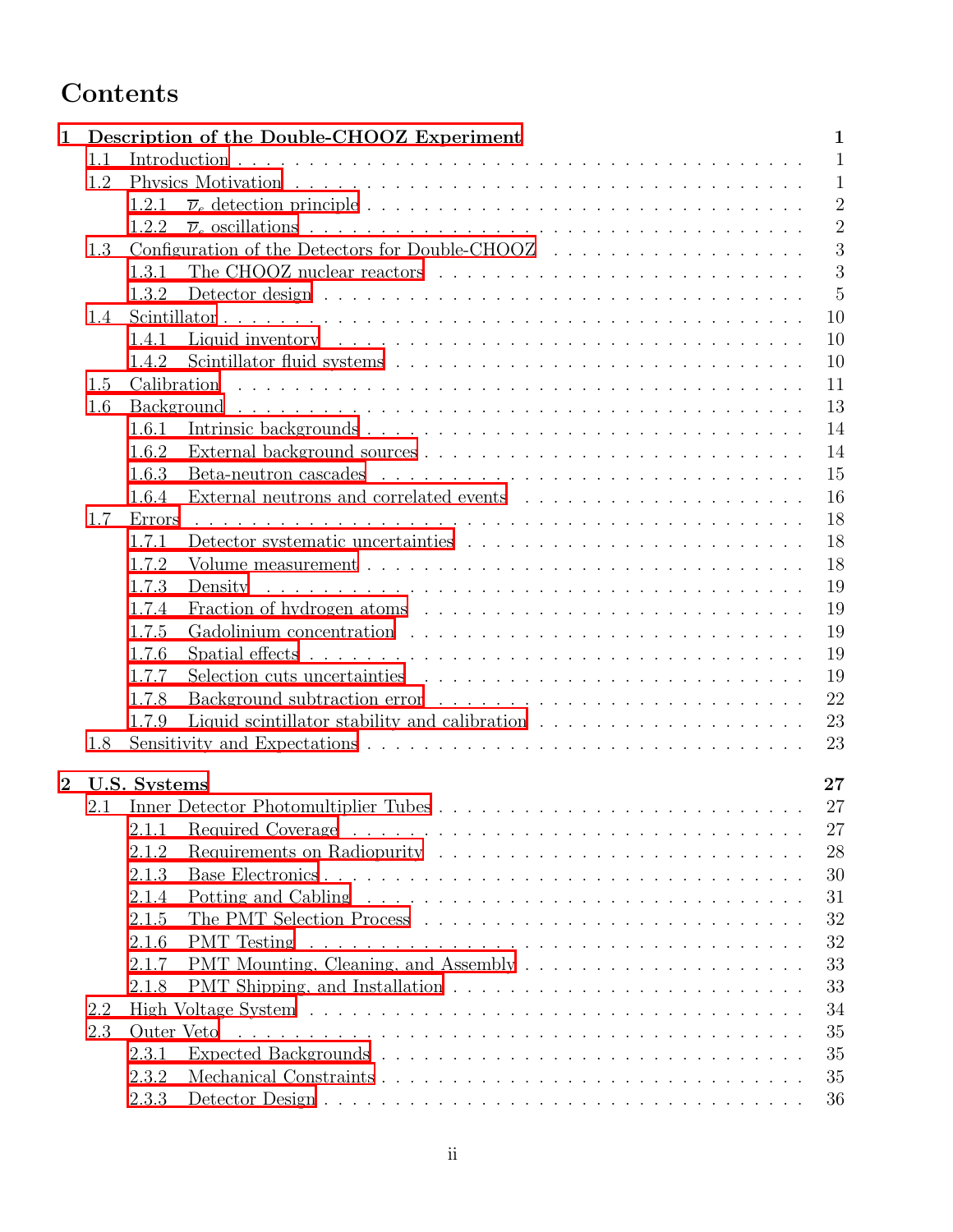|   |     | 2.3.4                                                                                                                                            | 36 |
|---|-----|--------------------------------------------------------------------------------------------------------------------------------------------------|----|
|   | 2.4 |                                                                                                                                                  | 39 |
|   |     | 2.4.1                                                                                                                                            | 39 |
|   |     | 2.4.2                                                                                                                                            | 39 |
|   |     | 2.4.3                                                                                                                                            | 39 |
|   |     | 2.4.4                                                                                                                                            | 40 |
|   | 2.5 |                                                                                                                                                  | 44 |
|   |     | 2.5.1                                                                                                                                            | 44 |
|   |     | 2.5.2                                                                                                                                            | 46 |
|   |     | 2.5.3                                                                                                                                            | 47 |
|   | 2.6 |                                                                                                                                                  | 48 |
|   | 2.7 |                                                                                                                                                  | 49 |
|   |     | 2.7.1                                                                                                                                            | 49 |
|   |     | 2.7.2<br>Deployment Methods                                                                                                                      | 49 |
|   |     | 2.7.3                                                                                                                                            | 50 |
|   |     | 2.7.4                                                                                                                                            | 51 |
|   | 2.8 |                                                                                                                                                  | 52 |
|   |     | Potential for contamination from $^{222}$ Rn, $^{85}$ Kr, and dust<br>2.8.1                                                                      | 52 |
|   |     | 2.8.2                                                                                                                                            | 53 |
| 3 |     | Cost and Schedule                                                                                                                                | 54 |
|   | 3.1 |                                                                                                                                                  | 54 |
|   | 3.2 |                                                                                                                                                  | 54 |
|   | 3.3 |                                                                                                                                                  | 54 |
|   |     | 3.3.1                                                                                                                                            | 54 |
|   |     | <b>Full WBS</b><br>3.3.2<br>.<br>The contract of the contract of the contract of the contract of the contract of the contract of the contract of | 57 |
|   | 3.4 |                                                                                                                                                  | 58 |
|   |     | 3.4.1                                                                                                                                            | 59 |
|   | 3.5 |                                                                                                                                                  | 60 |
|   |     | A The U.S. Collaboration                                                                                                                         | 67 |
|   |     | <b>B</b> The Full Collaboration                                                                                                                  | 67 |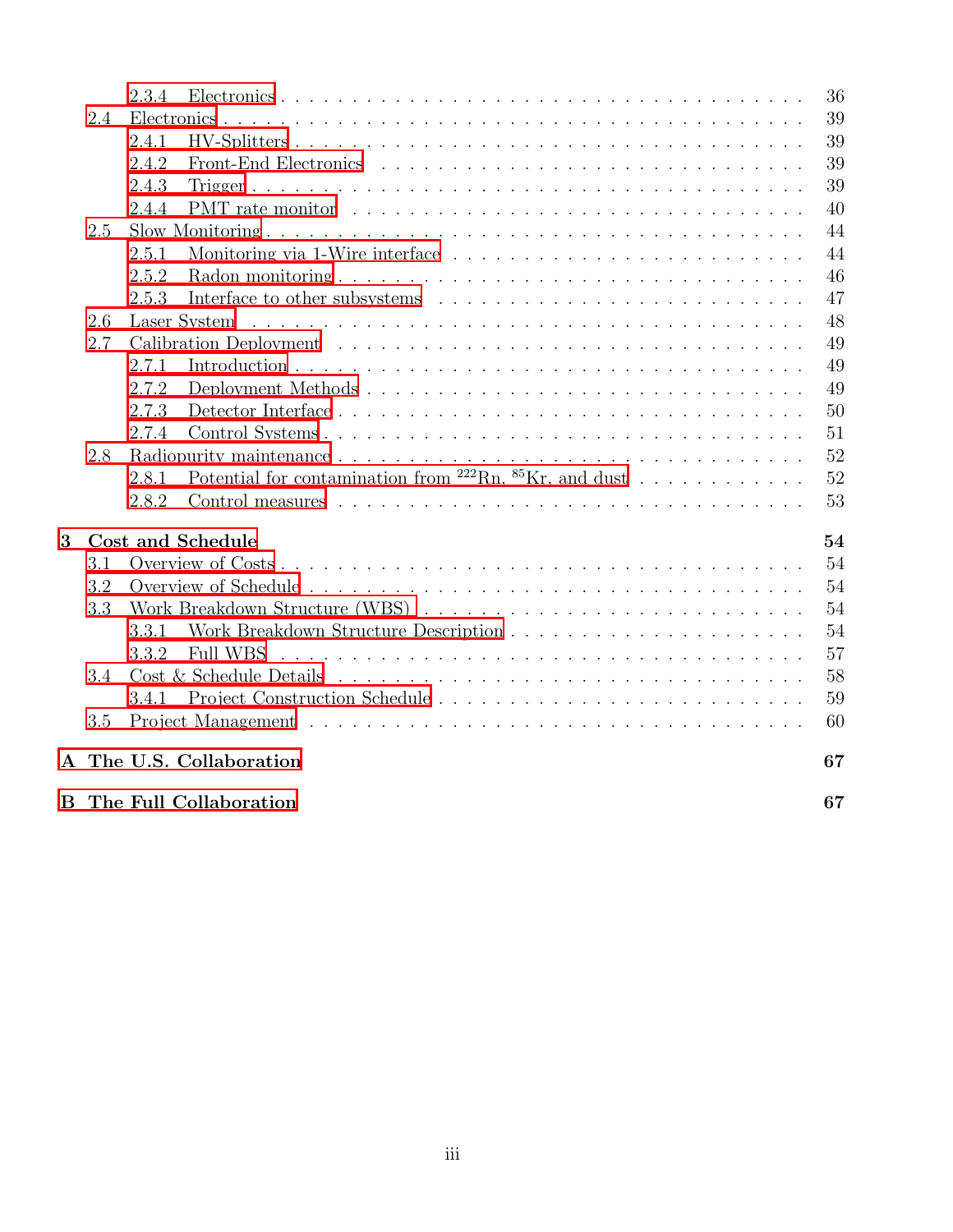## Executive Summary

## Opportunity

There has been superb progress in understanding the neutrino sector of elementary particle physics in the past few years. It is now widely recognized that the possibility exists for a rich program of measuring CP violation and matter effects in future accelerator  $\nu$  experiments, using superbeams, off-axis detectors, neutrino factories and beta beams. However, this possibility can be fulfilled only if the value of the neutrino mixing parameter  $\theta_{13}$  is such that  $\sin^2(2\theta_{13}) \gtrsim 0.01$ . A new experiment at CHOOZ will be sensitive over most of that range,  $\sin^2(2\theta_{13}) > 0.03$  and has a great opportunity for an exciting and important discovery, a non-zero value to  $\theta_{13}$ . It would also serve as a crucial stop toward a more sensitive new experiment. In comparison to other possible sites, the far detector lab at CHOOZ already exists. It is possible, for a modest total cost, and a U.S. contribution of around \$5M, to rapidly deploy Double-CHOOZ and start taking data by 2008. The sensitivity of the original CHOOZ experiment would be surpassed in only 4 months. The full sensitivity of Double-CHOOZ would be reached in 3 years. Double-CHOOZ presents an ideal opportunity to leverage the US experience in neutrino detection with the European resources of nuclear reactor and neutrino laboratory as well as their expertise in low background detectors.

## Purpose of the Experiment

In the presently accepted paradigm to describe the neutrino sector, there are three mixing angles. One is measured by solar neutrinos and the KamLAND experiment, one by atmospheric neutrinos and the long-baseline accelerator projects. Both angles are large. The third angle,  $\theta_{13}$ , has not yet been measured to be nonzero but has been constrained to be small by CHOOZ.

## From CHOOZ to Double-CHOOZ

The basic feature of reactor  $\theta_{13}$  experiments is to search for energy dependent  $\bar{\nu}_e$  disappearance. CHOOZ used a single five-ton detector when the reactors were new. We propose to use two significantly-improved detectors (hence the name "Double-CHOOZ") with increased luminosity. The best current limit on  $\theta_{13}$  comes from the CHOOZ experiment and is a function of  $\Delta m^2_{atm}$ , which has been measured using atmospheric neutrinos by Super-Kamiokande. The latest reported value of  $\Delta m_{atm}^2$  is 1.2 <  $\Delta m_{atm}^2$  < 3.0 × 10<sup>-3</sup>eV<sup>2</sup> with a best fit reported at 2.0. The CHOOZ limits for  $\Delta m_{atm}^2$  of 2.6 and  $2.0 \times 10^{-3}$ eV<sup>2</sup> are sin<sup>2</sup>(2 $\theta_{13}$ ) < 0.14 and 0.19. Global fits using the solar data limit the value for small  $\Delta m_{atm}^2$  to less than 0.12. The dominant systematic errors, such as cross-sections, flux uncertainties, and the absolute target volume, will be eliminated in a relative measurement with two identical detectors. Increased statistics will be achieved by running longer and using a larger detector, and with both CHOOZ reactors running at full power. In three years, Double-CHOOZ will achieve 250 t GW y (ton-Gigawatt-years) while the CHOOZ value was 12 t GW y. This will permit a mixing angle sensitivity of  $\sin^2(2\theta_{13}) > 0.03$ .

## Organization of the Proposal

The design of the Double-CHOOZ experiment is described in Section 1. Many parts of the Section draw on the previous European LOI, which was written with substantial input by some members of the US collaboration. Proposed US systems are described in Section 2. These are the inner detector photomultiplier tubes, the high voltage system, electronics, slow monitoring, a laser system, calibration deployment and radiopurity maintenance. In Section 3, we present the costs and schedule for the experiment, with emphasis on the U.S. components which are presented in this proposal. The management structure for the U.S. collaboration within Double-CHOOZ is included.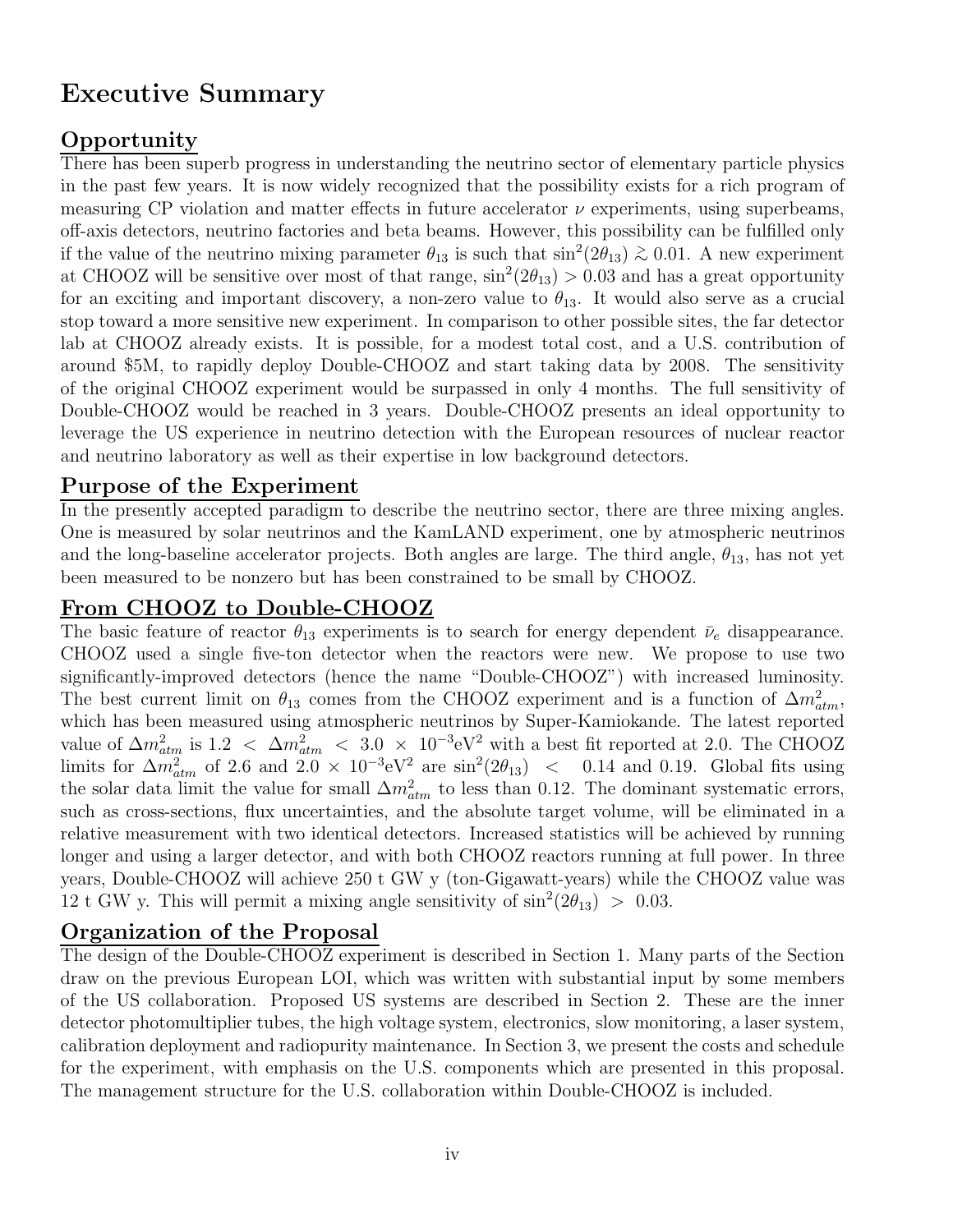## <span id="page-4-1"></span><span id="page-4-0"></span>1 Description of the Double-CHOOZ Experiment

#### 1.1 Introduction

A group of European scientists is proposing a new two-detector experiment known as Double-CHOOZ[\[4\]](#page-67-3) at the Chooz-B Nuclear Power Station, the site of a previous reactor neutrino oscillation experiment, in order to search for a non-zero value of the mixing angle  $\theta_{13}$ . The collaboration, which currently consists of 52 physicists from 14 institutions in Europe, has received preliminary approval in France, a critical first step. Information about the physics opportunity, detector design and simulation, liquid scintillator and buffer liquids, calibration, backgrounds, systematic errors, and sensitivity are provided in the document "Letter of Intent for Double-CHOOZ: A Search for the Mixing Angle  $\theta_{13}$  "[\[4\]](#page-67-3). The authors of this proposal are from U.S. institutions which have joined and are seeking funding. We review the motivation for such an experiment and its sensitivity in Section 1. The systems that the U.S. groups are proposing to work on are described in Section 2. The cost and schedule are provided in Section 3. A list of collaborators and a brief background of U.S. participants are given in an Appendix.

The members of this proposal have participated in the International Working Group with the goal of carrying through an experimental reactor neutrino program sensitive to  $\sin^2 2\theta_{13} > 0.01$ . Reaching such a sensitivity at the level of better than  $1\%$  is a difficult task as it requires total systematic uncertainties at the 1% level, something which has never been achieved in a reactor experiment. Double-CHOOZ, with an expected sensitivity of  $\sin^2 2\theta_{13} > 0.03$ , is an important step in this program for two reasons: (1) by exploring the region  $0.03 < \sin^2 2\theta_{13} < 0.2$  there is an excellent chance for a new discovery, and (2) it is a realistic setting to learn more about backgrounds and systematic errors crucial for mounting a more sensitive next-generation experiment. Concerning the last point, a number of initiatives are being considered that could potentially improve the Double-CHOOZ sensitivity by running longer with larger detectors located at greater depths[\[5,](#page-67-4) [6,](#page-67-5) [7,](#page-67-6) [8,](#page-67-7) [9\]](#page-67-8). These more sensitive experiments have greater cost, longer time scale, and are a more challenging extrapolation from previous experiments. In contrast, Double-CHOOZ can be done at modest cost and on a relatively short time scale using an existing facility. Double-CHOOZ will provide a crucial bridge to more ambitious and more sensitive experiments in the future.

#### <span id="page-4-2"></span>1.2 Physics Motivation

In the presently accepted paradigm to describe the neutrino sector, there are three mixing angles  $(\theta_{12}, \theta_{23}, \theta_{13})$  that quantify the mixing of the neutrino mass and flavor eigenstates.  $\theta_{12}$  has been measured by solar neutrino experiments and the KamLAND reactor experiment.  $\theta_{23}$  has been measured by atmospheric neutrino experiments and the K2K long-baseline experiment. The third angle,  $\theta_{13}$ , has not yet been measured but has been constrained to be small by the CHOOZ reactor experiment[\[10\]](#page-67-9).

The possibility exists for a rich program of measuring CP violation and matter effects in future accelerator neutrino experiments, which has led to an intense worldwide effort to develop neutrino superbeams, off-axis detectors, neutrino factories, and beta beams[\[11\]](#page-67-10). However, the possibility of measuring CP violation in the foreseeable future can be fulfilled only if the value of the neutrino mixing parameter  $\theta_{13}$  is such that  $\sin^2 2\theta_{13} \gtrsim 0.01$ . A timely new reactor experiment sensitive to  $\theta_{13}$  in this range has excellent discovery potential for finding a non-zero value of this important parameter. In addition, a short time scale for a measurement or improved limit on  $\theta_{13}$  will help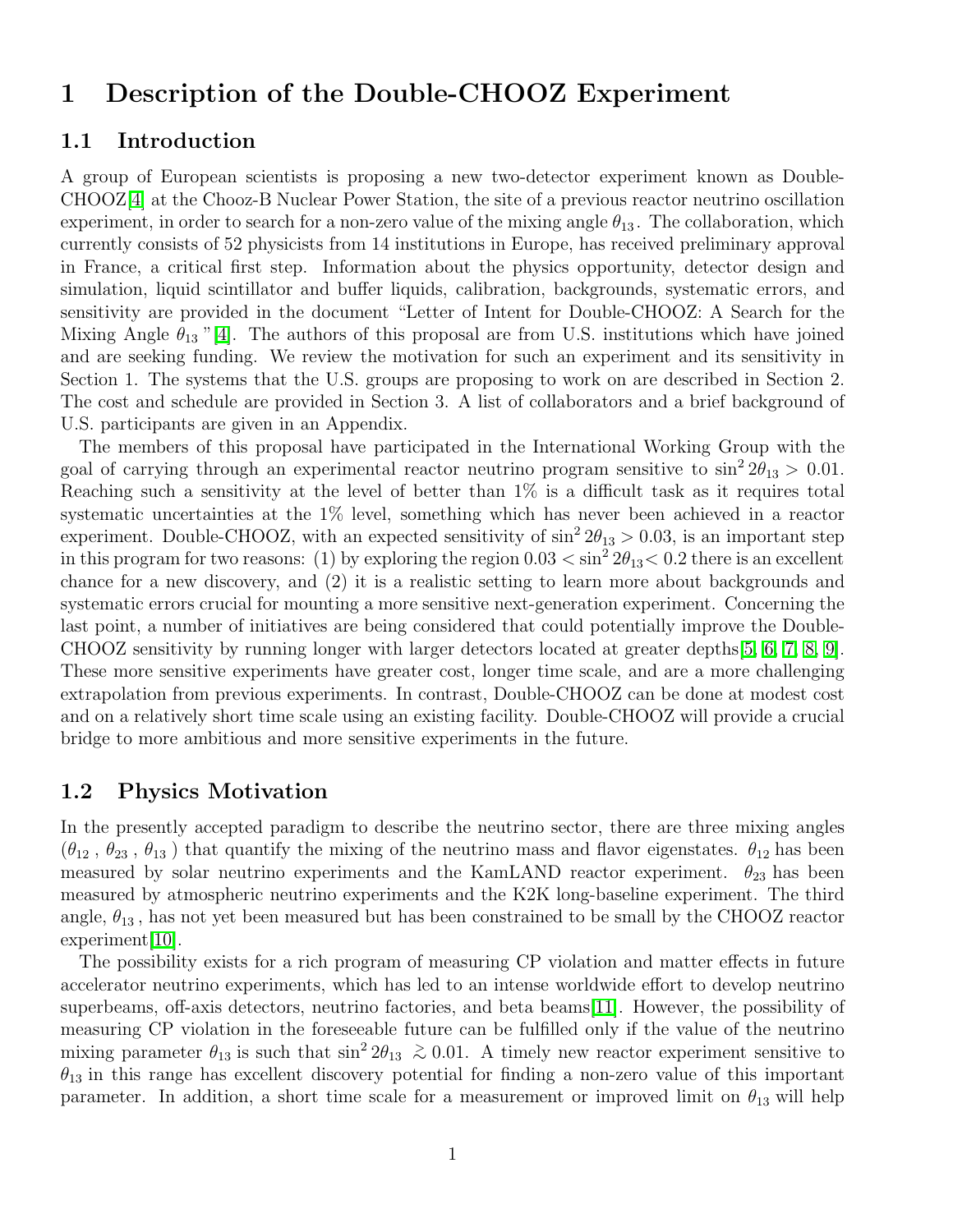<span id="page-5-0"></span>long-baseline accelerator experiments better exploit their full potential.

#### 1.2.1  $\bar{\nu}_e$  detection principle

Reactor antineutrinos are detected through their interaction by inverse neutron decay (threshold of 1.806 MeV)

$$
\bar{\nu}_e + p \to e^+ + n \tag{1}
$$

If we use an averaged fuel composition typical during a reactor cycle corresponding to  $^{235}$ U (55.6%), <sup>239</sup>Pu (32.6%), <sup>238</sup>U (7.1%) and <sup>241</sup>Pu (4.7%), the mean energy release per fission W is 203.87 MeV and the energy weighted cross section amounts to  $\langle \sigma \rangle$ <sub>fission</sub>= 5.825 × 10<sup>-43</sup> cm<sup>2</sup> per fission. For the purpose of simple scaling, a reactor with a power of 1 GW<sub>th</sub> induces a rate of  $\sim$ 450 events per year in a detector containing  $10^{29}$  protons, at a distance of 1 km.

Experimentally one takes advantage of the coincidence signal of the prompt positron followed in space and time by the delayed neutron capture. This very clear signature allows us to reject most of the accidental backgrounds. The energy of the incident antineutrino is then related to the energy of the positron by the relation

$$
E_{\overline{\nu}_e} = E_{e^+} + (m_n - m_p) + O(E_{\overline{\nu}_e}/m_n) \tag{2}
$$

Experimentally, the visible energy seen in the detector is given by  $E_{vis} = E_{e^+} + 511 \; keV$ , where  $E_{e^+}$ is the sum of the rest mass and kinetic energy of the positron. and the additional 511 keV come from the annihilation of the positron with an electron when it stops in the matter.

#### <span id="page-5-1"></span>1.2.2  $\bar{\nu}_e$  oscillations

Reactor neutrino disappearance experiments measure the survival probability  $P_{\overline{\nu}_e \to \overline{\nu}_e}$  of the electron antineutrinos emitted from the nuclear power plant. A disappearance experiment does not measure the  $\delta$ -CP phase. Furthermore, because of the low energy as well as the short baseline considered, matter effects are negligible[\[12\]](#page-67-11). Assuming a "normal" mass hierarchy scenario the  $\overline{\nu}_e$  survival probability can be written[\[13,](#page-67-12) [14\]](#page-67-13)

<span id="page-5-2"></span>
$$
P_{\overline{\nu}_e \to \overline{\nu}_e} = 1 - 2 \sin^2 \theta_{13} \cos^2 \theta_{13} \sin^2 \left(\frac{\Delta m_{31}^2 L}{4E}\right)
$$
  
-  $\frac{1}{2} \cos^4 \theta_{13} \sin^2 (2\theta_{12}) \sin^2 \left(\frac{\Delta m_{21}^2 L}{4E}\right)$   
+  $2 \sin^2 \theta_{13} \cos^2 \theta_{13} \sin^2 \theta_{12} \left(\cos \left(\frac{\Delta m_{31}^2 L}{2E} - \frac{\Delta m_{21}^2 L}{2E}\right) - \cos \left(\frac{\Delta m_{31}^2 L}{2E}\right)\right)$  (3)

The first two terms in Equation [3](#page-5-2) contain respectively the atmospheric driven  $(\Delta m_{31}^2 = \Delta m_{atm}^2)$ and solar driven  $(\Delta m_{21}^2 = \Delta m_{sol}^2, \theta_{12} \sim \theta_{sol})$  contributions, while the third term is an interference between solar and atmospheric driven oscillations whose amplitude is a function of  $\theta_{13}$ . Reactor experiments provide a clean measurement of the mixing angle  $\theta_{13}$ , free from any contamination coming from matter effects and other parameter correlations or degeneracies[\[12,](#page-67-11) [15\]](#page-67-14).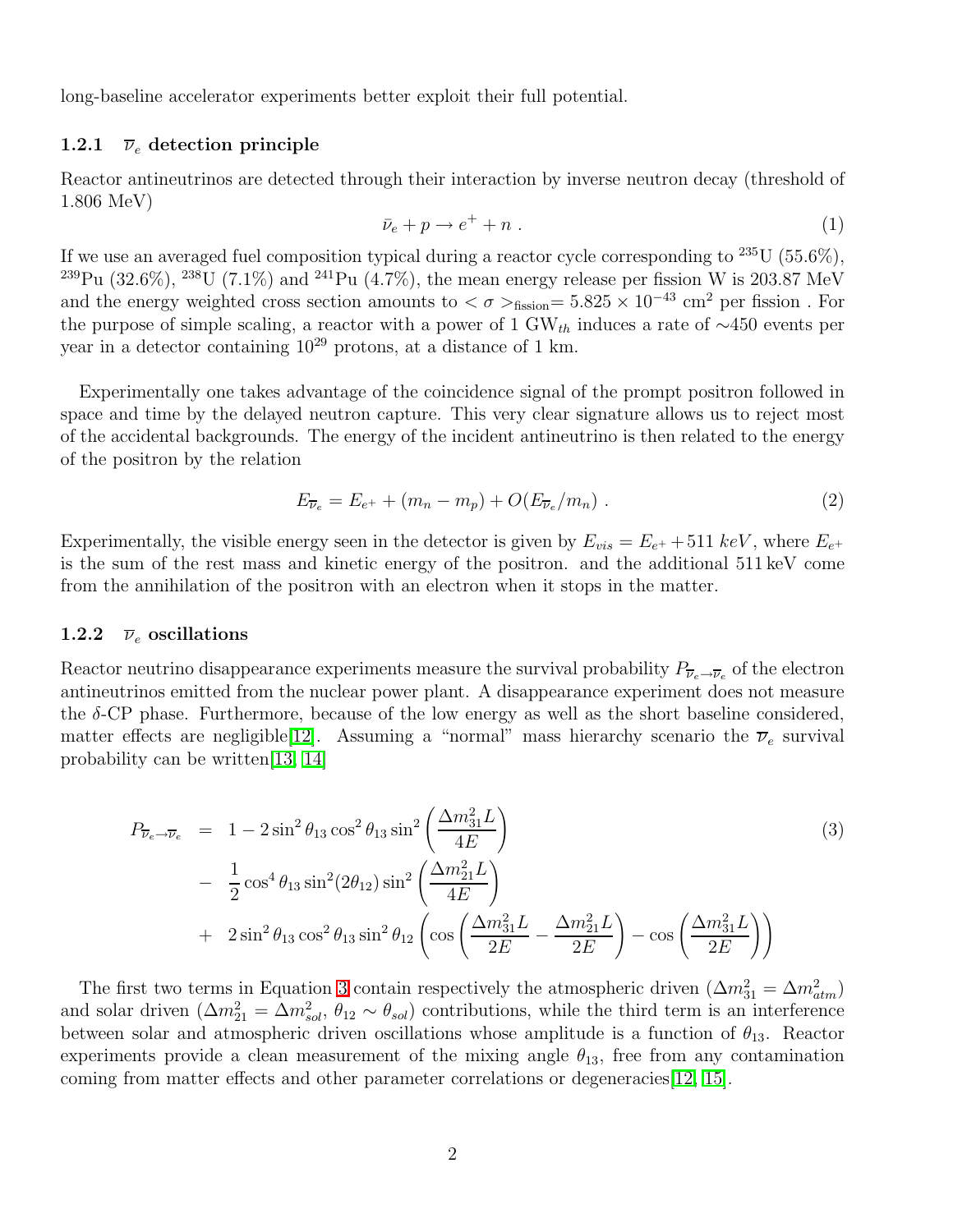## <span id="page-6-1"></span><span id="page-6-0"></span>1.3 Configuration of the Detectors for Double-CHOOZ

#### 1.3.1 The CHOOZ nuclear reactors

The antineutrinos are produced by the pair of reactors located at the CHOOZ-B nuclear power station operated by the French company Electricité de France (EDF) in partnership with the Belgian utilities Electrabel S.A./N.V. and Société Publique d'Electricité. They are located in the Ardennes region, northeast of France, very close to the Belgian border, in a loop of the Meuse river (See Figure [1.](#page-6-2) Both reactors are of the most recent N4 type (4 steam generators) with a thermal power of 4.27 GW<sub>th</sub>, and 1.5 GW<sub>e</sub>. They operate with an 80% load factor. These are Pressurized Water Reactors (PWR) and are fed with UOx fuel. 205 fuel assemblies are contained within each reactor core. The entire reactor vessel is a cylinder of 13.65 meters high and 4.65 meters in diameter. The first reactor started operating at full power in May 1997, and the second one in September 1997.



<span id="page-6-2"></span>Figure 1: Map of the experiment site. The two cores are separated by a distance of 100 meters. The far detector site is located at 1.0 and 1.1 km from the two cores.

The Double-CHOOZ experiment will run two identical detectors of medium size, containing 12.7 cubic meters of liquid scintillator target doped with 0.1% of Gadolinium. The neutrino laboratory of the CHOOZ experiment, located 1.0 and 1.1 km respectively from the two cores of the CHOOZ nuclear plant will be used again (see Figure [2\)](#page-7-0).

A sketch of the Double-CHOOZ far detector is shown in Figure [3.](#page-8-1) The CHOOZ far site is shielded by about 300 m.w.e. of 2.8  $g/cm^3$  rocks. An artificial overburden of a few tens of meters height has to be built for the CHOOZ-near detector. The required overburden ranges from 53 to 80 m.w.e. depending on the near detector location, between 100 and 200 meters away from the cores. A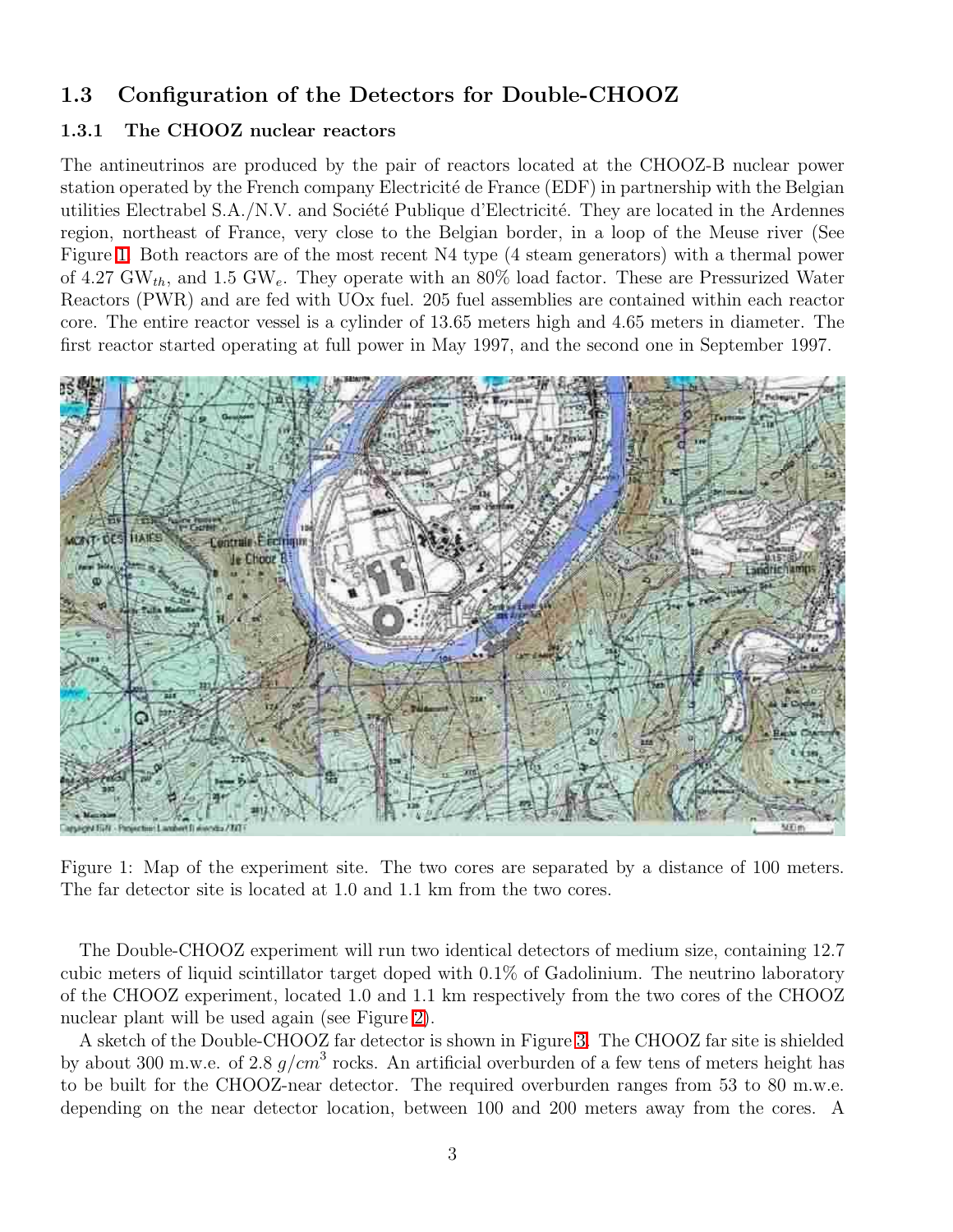<span id="page-7-0"></span>

Figure 2: Picture of the CHOOZ far detector site taken in September 2003. The original CHOOZ laboratory hall constructed by EDF, located close the the old CHOOZ-A underground power plant, is still in perfect condition and will be re-used.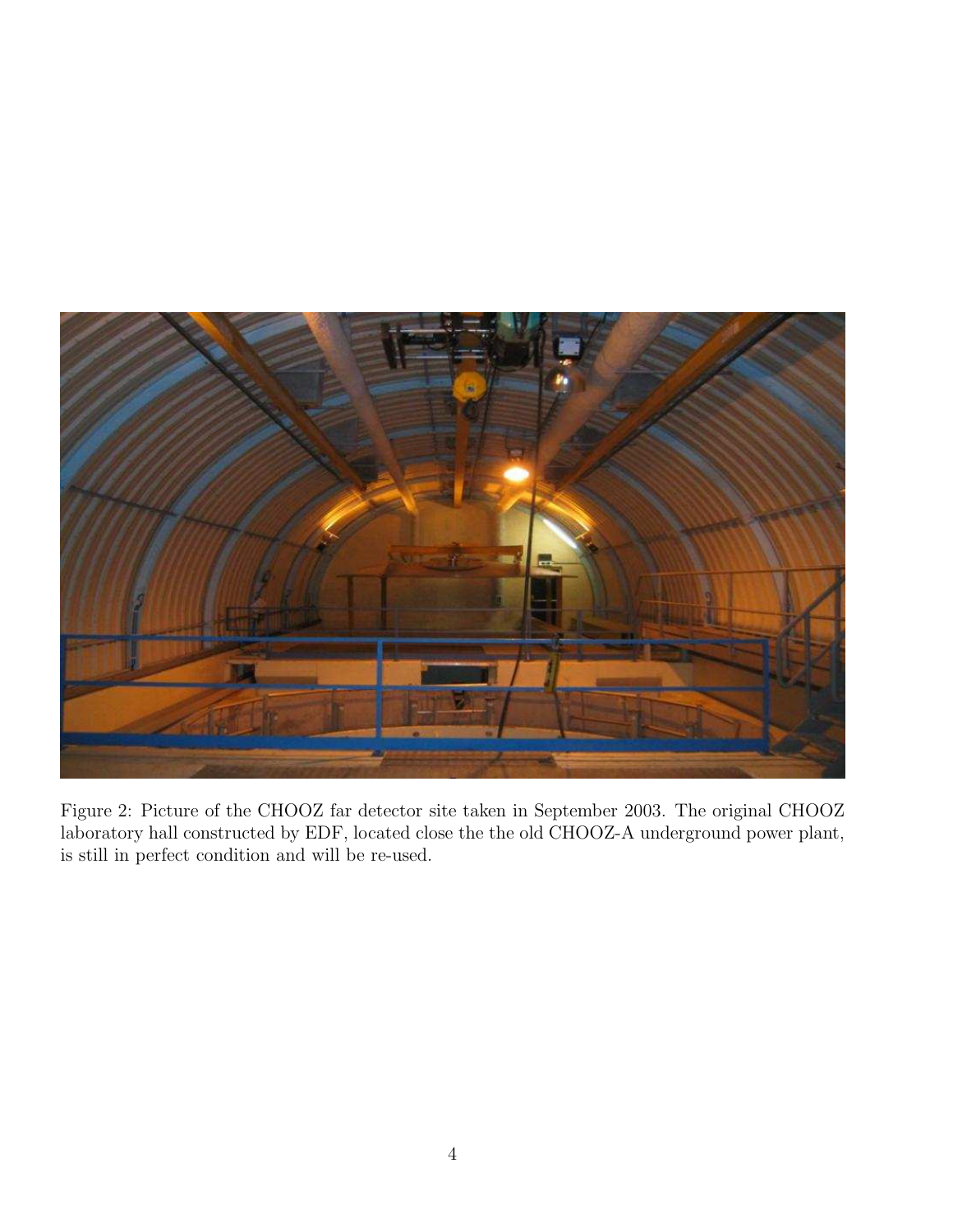sketch of this detector is shown in Figure [4.](#page-10-0) An initial study has been commissioned by the French electricity power company EDF to determine the best combination of location-overburden and to optimize the cost of the project.

#### <span id="page-8-0"></span>1.3.2 Detector design



Figure 3: The Double-CHOOZ far detector, at the CHOOZ underground site. The detector is located in the tank used for the CHOOZ experiment (7 meters high and 7 meters in diameter) that is still available. About 12.7  $m^3$  of a dodecane+PXE based liquid scintillator doped with gadolinium will be contained in a transparent acrylic cylinder surrounded by the  $\gamma$ -catcher region and the buffer.

<span id="page-8-1"></span>The Double-CHOOZ far detector will consist of a target cylinder of 120 cm radius and 280 cm height, providing a volume of 12.7  $m^3$ . The near and far detectors will be identical inside the PMTs supporting structure. This will allow a relative normalization systematic error of ~0.6%. However, due to the different overburdens (60-80 to 300 m.w.e.), the outer shielding will not be identical since the cosmic ray background varies between Double-CHOOZ near and Double-CHOOZ far. The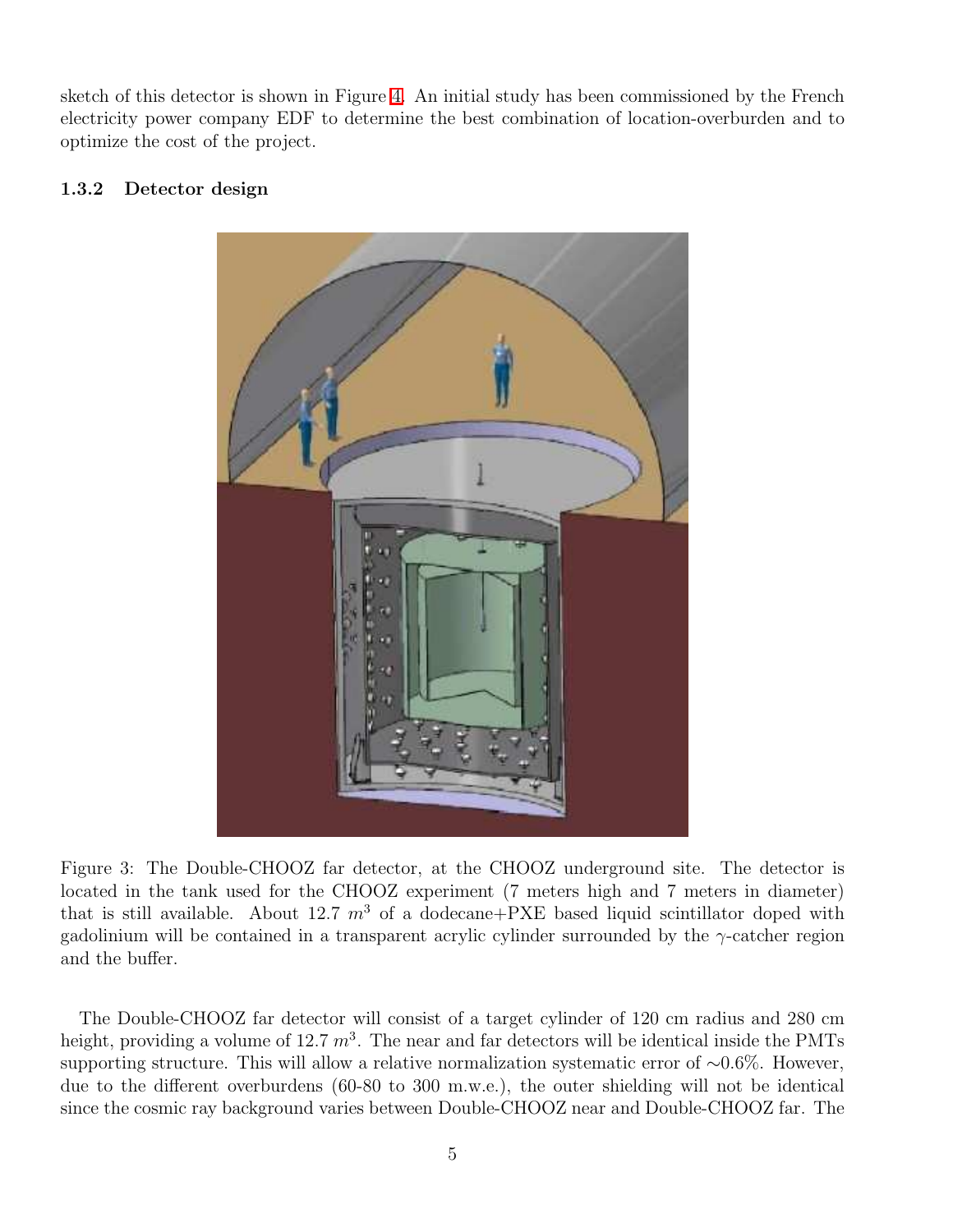overburden of the near detector has been chosen in order to keep the signal to background ratio above 100. In this case, a knowledge of the backgrounds within a factor two keeps the associated systematic error well below one percent.

Starting from the center of the target the detector elements are as follows (see Figures [3,](#page-8-1) [4](#page-10-0) and [5\)](#page-12-0).

•  $\overline{\nu}_e$  target  $(12.7 \text{ m}^3)$ 

A 120 cm radius, 280 cm height, 6-10 mm width acrylic cylinder, filled with 0.1% Gd loaded liquid scintillator target (see Section [1.4\)](#page-13-0).

•  $\gamma$ -catcher (28.1 m<sup>3</sup>)

A 60 cm buffer of non-loaded liquid scintillator with the same optical properties as the  $\overline{\nu}_e$  target (light yield, attenuation length). This scintillating buffer around the target is necessary to measure the gammas from the neutron capture on Gd, to measure the positron annihilation, and to reject the background from fast neutrons.

• Non Scintillating Buffer  $(100 \text{ m}^3)$ 

A 95 cm thick cylindrical buffer of non scintillating liquid, to decrease the level of accidental background (mainly the contribution from photomultiplier tubes radioactivity).

- PMT supporting structure
- Inner Veto system $(100 \text{ m}^3)$

A 60 cm thick cylindrical veto region filled with liquid scintillator for the far detector, and a slightly larger one (about 100 cm) for the near detector.

• Outer Veto system(5000 tubes)

A four-layer proportional tube system will identify and locate throughgoing muons with 98% efficiency.

Table [1](#page-11-0) summarizes the control of the systematic uncertainties that was achieved in the CHOOZ experiment as well as the goal for Double-CHOOZ. The main uncertainties at CHOOZ came from the uncertainty in the knowledge of the antineutrino flux coming from the reactor. This systematic error vanishes by adding a near detector. The non-scintillating buffer will reduce the singles rates in each detector by two orders of magnitude with respect to CHOOZ, which had no such buffer. The positron detection threshold will be about 500 keV, well below the 1.022 MeV physical threshold of the inverse beta decay reaction. Such a low threshold has three advantages:

- The systematic error due to this threshold is suppressed. It was an 0.8% source of systematic error in CHOOZ[\[16\]](#page-67-15).
- Backgrounds below 1 MeV reactor neutrino threshold can be measured.
- The onset of the positron spectrum provides an additional calibration point between the near and far detectors.

This reduction of the singles events relaxes or even suppresses the localization cuts that were used in CHOOZ[\[16\]](#page-67-15) such as the distance of an event to the PMT surface and the distance between the positron and the neutron. These cuts were difficult to calibrate. Factors affecting other cuts will be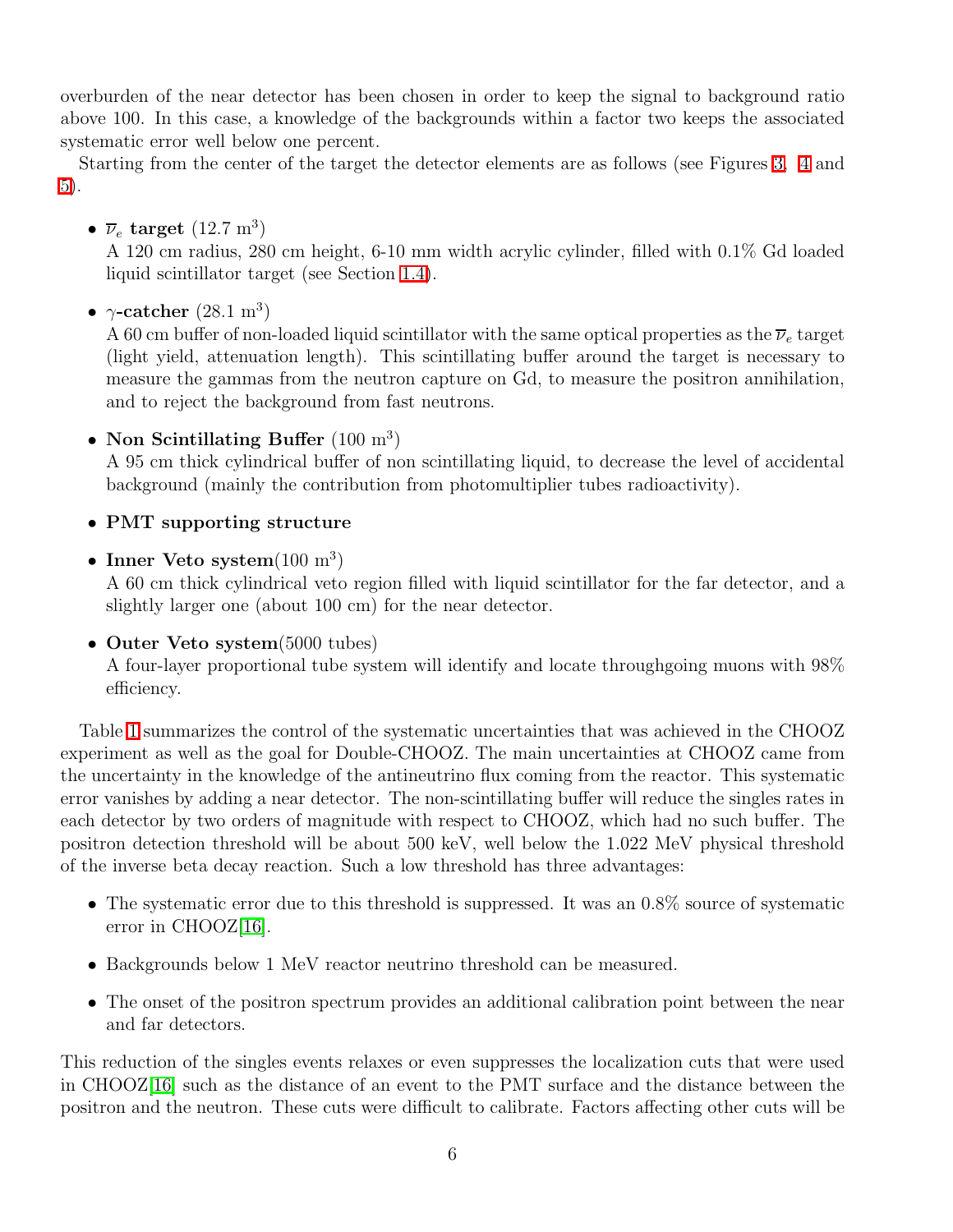

<span id="page-10-0"></span>Figure 4: The CHOOZ-near detector at the new underground site, close to the reactor cores. This detector is identical to the Double-CHOOZ far detector up to and including the PMT surface. The veto region will be enlarged to better reject the cosmic muon induced backgrounds (see Section [1.6\)](#page-16-0).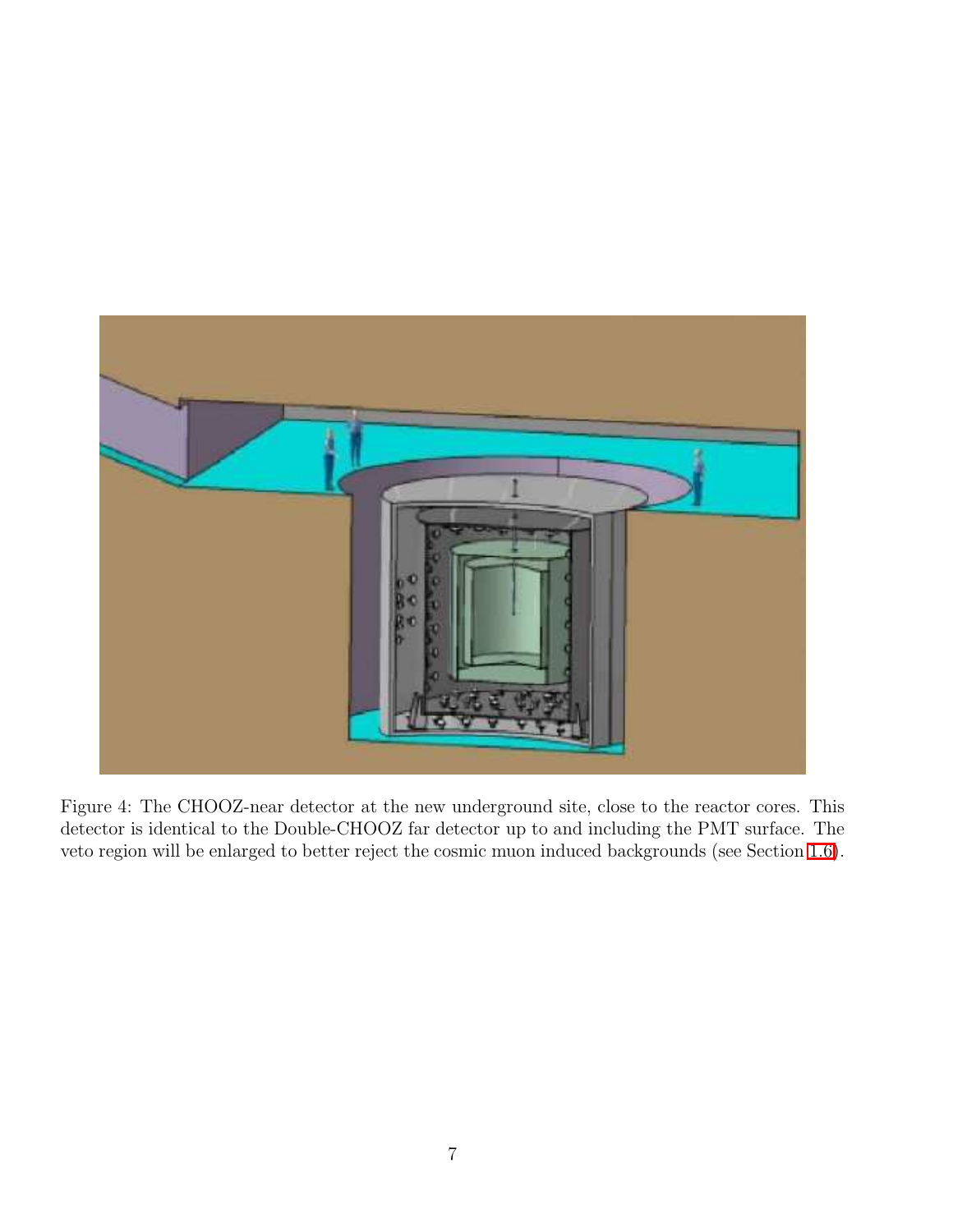carefully calibrated between the two detectors. Most important will be the calibration of the energy selection of the delayed neutron after its capture on a Gd nucleus (with a mean energy release of 8 MeV in gammas). The requirement is ∼100 keV on the precision of this cut between both detectors, which is feasible with standard techniques using radioactive sources (energy calibration) and lasers (optical calibrations) at different positions throughout the detector active volume. The sensitivity of a reactor experiment of Double-CHOOZ scale ( $\sim 300$  GW<sub>th</sub>.ton.year) is mostly given by the total number of events detected in the far detector. The requirement on the positron energy scale is then less stringent since the weight of the spectrum distortion is low in the analysis.

A summary of key detector parameters is given in Table [2.](#page-11-1)

|                             |         | CHOOZ Double-CHOOZ |
|-----------------------------|---------|--------------------|
| Reactor fuel cross sections | $1.9\%$ |                    |
| Number of protons           | $0.8\%$ | $0.2\%$            |
| Detection efficiency        | 1.5%    | 0.5%               |
| Reactor power               | $0.7\%$ |                    |
| Energy per fission          | $0.6\%$ |                    |

<span id="page-11-0"></span>Table 1: Summary of the systematic errors in CHOOZ and the goals for Double-CHOOZ.

|                                  | 60,000                | $\overline{\nu}_e$ far detector events                      |
|----------------------------------|-----------------------|-------------------------------------------------------------|
|                                  | 3 Million             | $\overline{\nu}_e$ near detector events                     |
|                                  | $1.05 \mathrm{km}$    | Far Detector Distance                                       |
|                                  | 300 m.w.e.            | Far Detector Overburden                                     |
| Gd loaded LS $(0.1\%)$           | $12.67~{\rm m}^3$     | $\overline{\nu}_e$ target volume                            |
| radius $\times$ height           |                       | $\overline{\nu}_e$ target dimensions 120 cm $\times$ 280 cm |
| unloaded LS                      | $28.1 \text{ m}^3$    | $\gamma$ catcher volume                                     |
|                                  | $60 \text{ cm}$       | $\gamma$ catcher thickness                                  |
| non-scintillating organic liquid | $100 \; \mathrm{m}^3$ | Buffer volume                                               |
| low scintillating organic liquid | $110 \; \mathrm{m}^3$ | Veto volume                                                 |
|                                  | $100 - 200$ m         | Near Detector Distance                                      |
|                                  | $50-80$ mwe           | Near Detector Overburden                                    |
|                                  | 100:1                 | Signal to Noise Goal                                        |
| each of 2 cores                  | $4.25 \text{ Gw}$     | Thermal Power                                               |
| each of 2 cores                  | $1.3 \text{ GW}e$     | Electric Power                                              |
|                                  | 3 years               | Running time at full power                                  |
| per detector                     | 512 8"                | Number of Phototubes                                        |
|                                  | 12.9%                 | Phototubes Coverage                                         |
| (90% CL)                         | 0.03                  | $\sin^2(2\theta)$ goal in 3 years                           |

<span id="page-11-1"></span>Table 2: Summary of the some parameters of the proposed Double-CHOOZ experiment.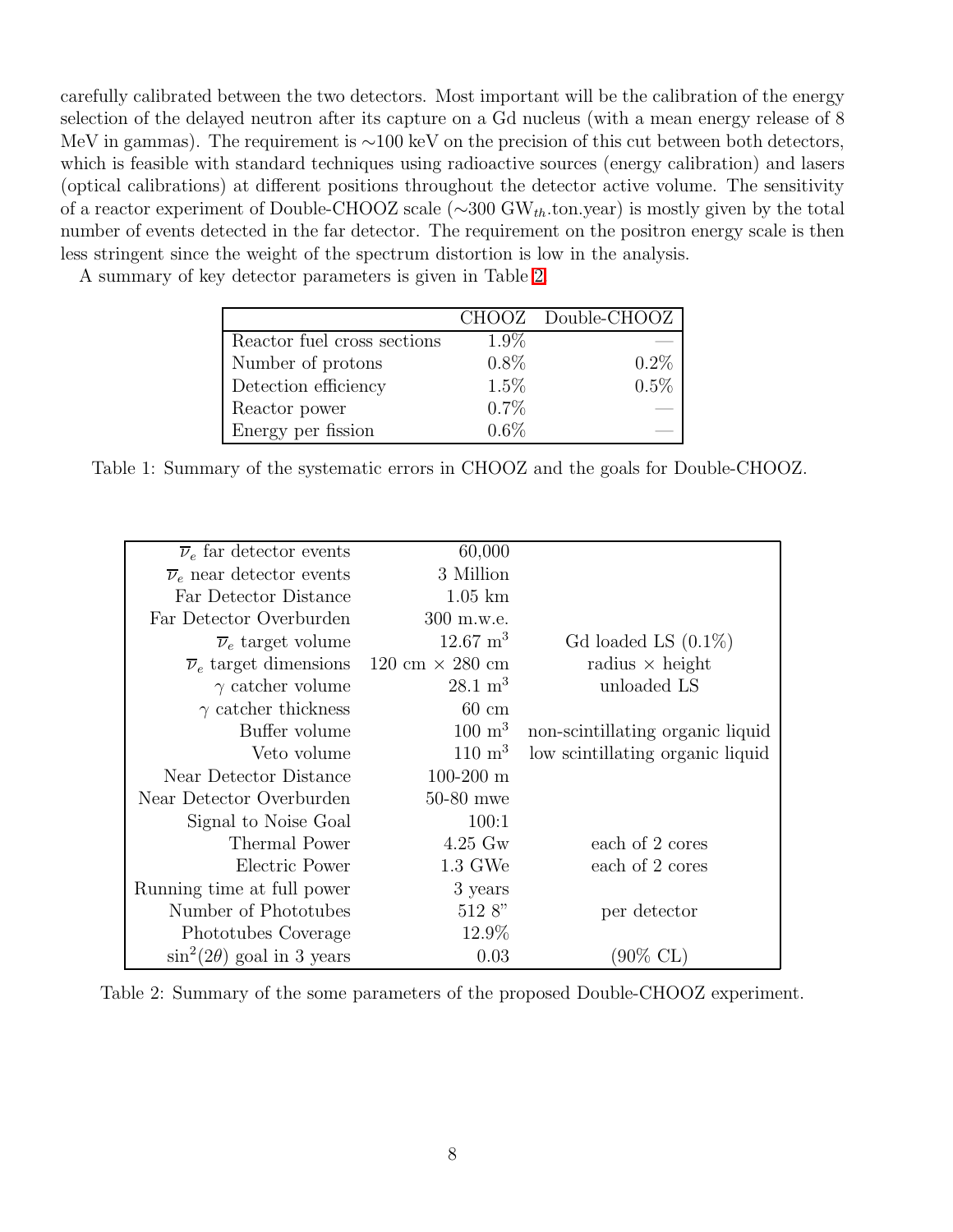

<span id="page-12-0"></span>Figure 5: Dimensions of the Double-CHOOZ far detector (in cm). Starting from the center we have: the neutrino target region composed of Gd doped liquid scintillator  $(12.7 \text{ m}^3)$ , the  $\gamma$ -catcher region composed of unloaded liquid scintillator  $(28.1 \text{ m}^3)$ , the non scintillating buffer region  $(100.0 \text{ m}^3)$ , and the veto  $(110.0 \text{ m}^3)$ . The CHOOZ-near detector is identical up to and including the PMT support structure; however, its external muon veto is slightly larger to better reject the cosmic muon induced backgrounds.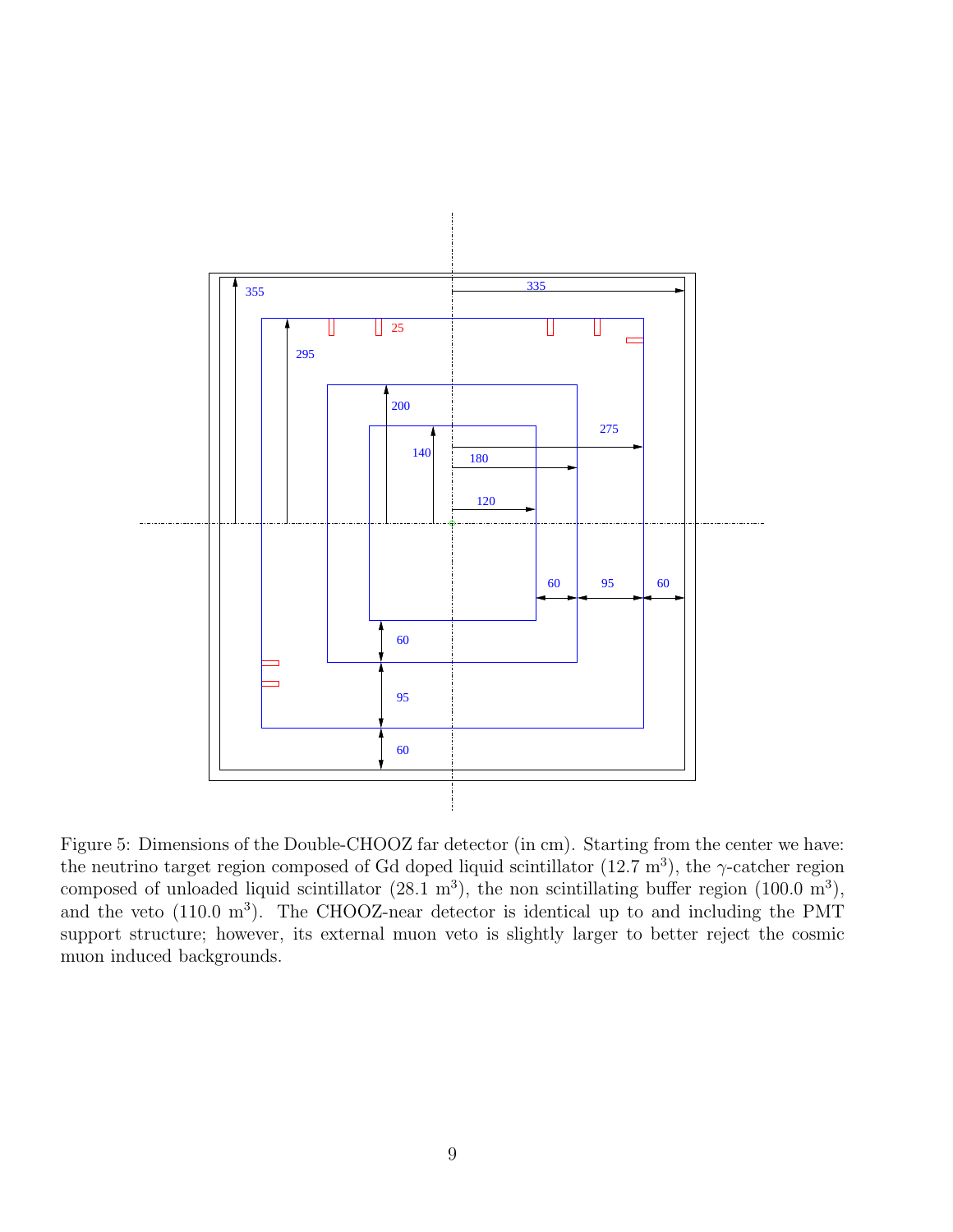#### <span id="page-13-1"></span><span id="page-13-0"></span>1.4 Scintillator

#### 1.4.1 Liquid inventory

The Double-CHOOZ detector design requires different liquids in the separate detector volumes as shown in Figures [3](#page-8-1) and [4.](#page-10-0) The inner most volume of 12.7 m<sup>3</sup>, the  $\overline{\nu}_e$ -target, contains a proton rich liquid scintillator mixture loaded with gadolinium (Gd-LS) at a concentration of approximately 1 g/liter. The neutron capture time in 0.1% Gd loaded scintillator is  $30\mu$ s. The adjacent volume, the  $\gamma$ -catcher, has a volume of 28 m<sup>3</sup> and is filled with an unloaded liquid scintillator. The photomultipliers are immersed in a non-scintillating buffer in order to shield the active volume from the gamma rays emitted by them. The volume of the buffer liquid is approximately 100 m<sup>3</sup>. Last, an instrumented optically isolated volume of approximately 110 m<sup>3</sup> encloses the whole setup serving as a shield against external radiation and as a muon veto system. Table [2](#page-11-1) includes a summary of the liquid inventory of a single detector system.

The selection of the organic liquids are guided by physical and technical requirements, as well as by safety considerations. In particular, the solvent mixtures or their components have a high flash point (e.g. phenyl-xylylethane (PXE): flash point (fp)  $145\text{ °C}$ , dodecane: fp  $74\text{ °C}$ , mineral oil: fp 110 °C). The  $\overline{\nu}_e$ -target and  $\gamma$ -catcher have as solvent a mixture of 80% dodecane and 20% PXE, or alternatively trimethyl-benzene (PC). Mineral oil is under study as an alternative to dodecane. A similar solvent mixture matching the density of the  $\gamma$ -catcher and  $\overline{\nu}_e$ -target, will be used as the buffer liquid, however with the addition of a scintillation light quencher (e.g. DMP). The veto volume contains low-scintillating organic liquid and will be equipped with PMTs.

Research with gadolinium loaded scintillator at MPIK and LNGS/INR indicates that suitable gadolinium loaded scintillators can be produced using the chemistry of beta-diketone complexes as well as using a single carboxylic acid stabilized by careful control of pH. Several prototype detectors filled with different scintillator samples are continuously measured in the LENS lowbackground facility at Gran Sasso since October 2003 to study the stability of the scintillator as well as backgrounds. No change in light yield nor in attenuation length has been observed. Furthermore, research is being carried out to achieve stability with respect to interaction with detector container materials, through the adjustment of inert solvent components of the scintillator while simultaneously retaining high scintillation yields. A variety of tests have been carried out to date that show satisfactory optical properties using either Beta-diketonate (BDK) Gd-LS or Carboxylate (CBX) Gd-LS [\[4\]](#page-67-3).

From the results of the laboratory research, we now have two working Gd-LS formulations and we expect that both the BDK and CBX systems will comply with the design goals of Double-CHOOZ. The designation of the default and backup LS formulation will take place in 2005. A further outcome is the detailed engineering of the Gd-LS production scheme. This will be a critical input for the finalization of the scintillator fluid systems discussed in the next subsection. The final selection of the buffer and veto liquids will be done contingent upon the mechanical design of the containment vessels and the definition of the Gd-LS formulation.

#### <span id="page-13-2"></span>1.4.2 Scintillator fluid systems

The scintillator fluid systems (SFSs) include the **off-site SFS** for production, purification and storage of the Gd-LS, as well as the  $\gamma$ -catcher LS. The **on-site SFS** will be on the reactor area, close to the experimental location.

The SFSs scheme envisions the production and storage of the complete Gd-LS for both the near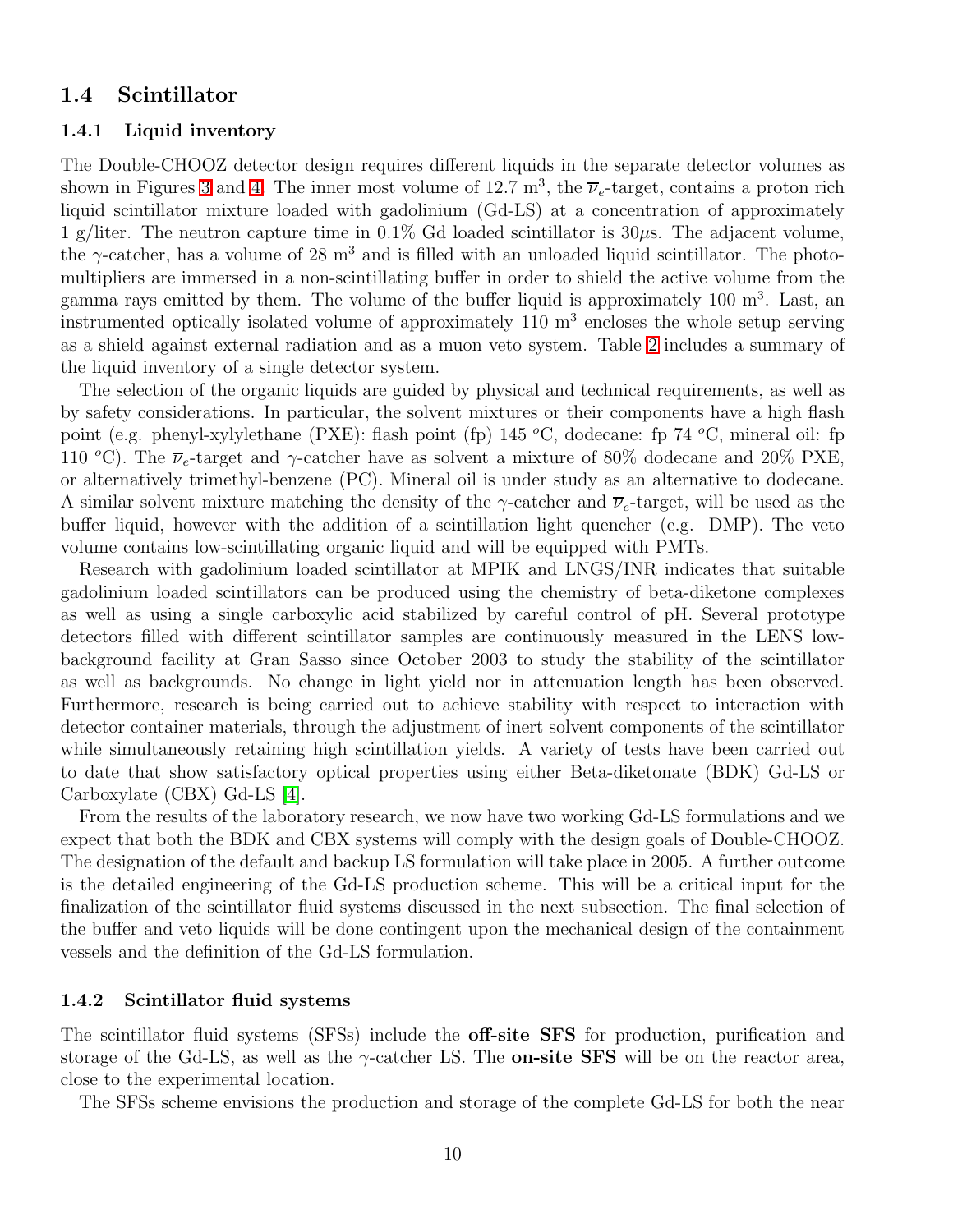and far detector, in order to assure identical *proton per volume* concentrations. The off-site SFS will include ISO-containers for storage and subsequent transport to the experimental site. Moreover, it will include a purification column, a nitrogen purging unit, a mixing chamber, nitrogen blankets and auxiliary systems. A similar system, known as Module-0[\[17\]](#page-67-16), has been constructed by groups associated with Borexino. Since the specifications for Module-0 are more demanding than required for Double-CHOOZ, no problems are anticipated.

The on-site SFSs will consist of an area above ground close to the detector sites for the transport tanks which will be connected to the detector by a tubing system. The purpose of the on-site SFS is to transfer the different liquids from their transport container into the detector volumes in a safe and clean way. The different detector volumes will be filled simultaneously and kept at equal hydrostatic pressures.

#### <span id="page-14-0"></span>1.5 Calibration

The main goal of the calibration effort is to reach maximum sensitivity to neutrino oscillations by comparing the positron energy spectra measured by the Double-CHOOZ far and Double-CHOOZ near detectors. Calculations show that a relative difference both in geometry (construction) and in response of detectors slightly distorts the ratio of the spectra in both detectors. Therefore, appropriate calibration coefficients and concise measurements of the systematic uncertainties need to be measured in situ. The calibration sources (See Table [3\)](#page-15-0) must be deployed regularly throughout the detector active volume to monitor the detector response to positrons, neutron captures, gammas and the backgrounds in the Double-CHOOZ experiment. This requires a dedicated mechanical system in order to introduce calibration sources into the different regions of the detector.

There are a number of specific tasks for a successful calibration of the detectors. These include optical calibrations (single photoelectron (PE) response, multiple PE response, detector component optical constants), electronic calibrations (trigger threshold, timing and charge slopes and pedestals, dead time), energy (energy scale and resolution), and neutron and positron detection efficiency and response. In addition, detector calibrations test the Monte-Carlo and analysis code to verify the accuracy of the simulations, throughout the detector (spatially), and during the lifetime of the experiment.

The optical calibrations are based on the experience with CHOOZ and the CTF-Borexino experiments. In CTF-Borexino the optical calibration consists of a UV pulsed-laser (jitter less than 1 ns) coupled to an optical fiber illuminating separately each PMT. This allows the single PE response to be measured since the amplitude of the pulse is tuned to approximately a single PE. This technique allows the gain, timing slope, charge slope and pedestals to be determined relative to individual PMTs and to the triggers. In addition to the optical fiber calibration, the light attenuation in the liquid scintillator will be monitored using a diffusive laser ball source, as has been successfully used by many experiments over the last twenty years[\[18\]](#page-67-17). This source illuminates all the PMTs isotropically and allows the attenuation length of the detector components and the PMT angular response to be measured as a function of photon wavelength.

We will calibrate the detector energy response to gammas from 1 MeV to about 10 MeV corresponding to the endpoint of the fission product beta decays. It is necessary to also know the energy scale in the window 6-10 MeV to be able to identify the delayed second trigger as a neutron. The required accuracy is 100 keV. This will be accomplished by deploying various higher energy gamma calibration sources (see Table [3\)](#page-15-0) and by detailed Monte-Carlo simulations in the energy region where there are no calibration sources.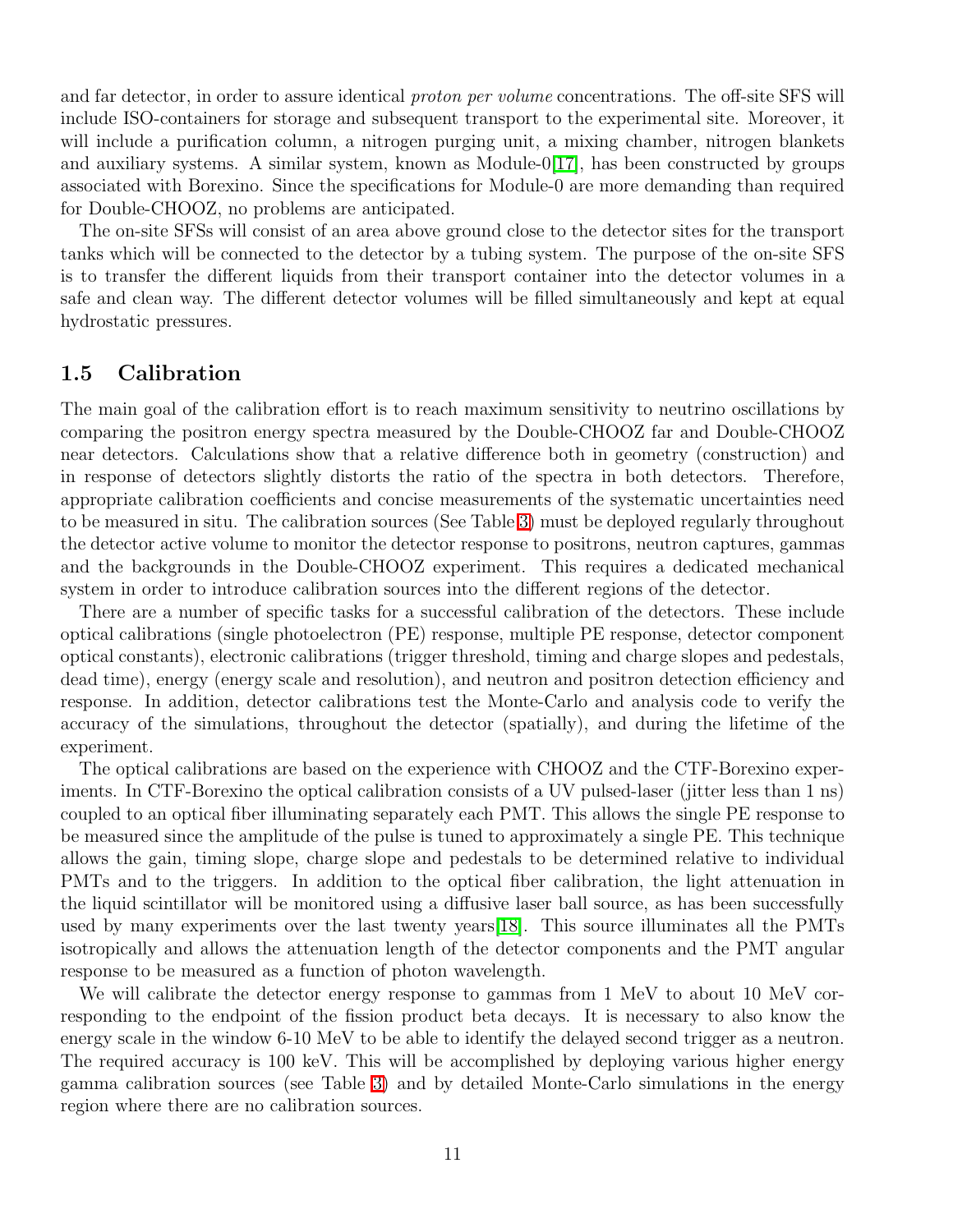| Technique                                                 | Calibrations                                  |
|-----------------------------------------------------------|-----------------------------------------------|
| Optical Fibers, Diffusive Laser ball                      | Timing and Charge Slopes and Pedestals,       |
|                                                           | attenuation length of detector components     |
| Neutron Sources: Am-Be, <sup>252</sup> Cf                 | Neutron response, relative and                |
|                                                           | absolute efficiency, capture time             |
| Positron Sources: ${}^{22}\text{Na}$ , ${}^{68}\text{Ge}$ | $e^+$ response, energy scale, trigger thresh. |
| Gamma Sources:                                            | Energy linearity, stability, resolution,      |
|                                                           | spatial and temporal variations.              |
| $^{137}\mathrm{Cs}$                                       | $\beta^-$ , 0.662 MeV                         |
| ${}^{22}\mathrm{Na}$                                      | $\beta^+$ , 1.275 MeV + annih                 |
| ${}^{54}\mathrm{Mn}$                                      | $EC, 0.835$ MeV                               |
| ${}^{65}\mathrm{Zn}$                                      | $1.35$ MeV                                    |
| ${}^{60}Co$                                               | EC, 1.173, 1.33 MeV                           |
| ${}^{68}\mathrm{Ge}$                                      | EC, $\beta$ <sup>+</sup> 1.899 MeV + annih    |
| 88V                                                       | EC, $0.898$ , $1.836$ MeV                     |
| H neutron capture                                         | $2.223$ MeV                                   |
| $241$ Am- $9$ Be                                          | $(\alpha, n)$ 4.44 MeV $(^{12}C)$             |
| Gd neutron capture                                        | Spectrum in 8 MeV window                      |
| $^{12}C$ neutron capture                                  | $4.97 \text{ MeV}$                            |
| $^{228}Th$                                                | $2.615$ MeV                                   |
| 40 <sub>K</sub>                                           | EC, $\beta^+$ , $\beta^-$ , 11\% 1.46 MeV     |

<span id="page-15-0"></span>Table 3: Table showing the different techniques that are available to calibrate the Double-CHOOZ experiment.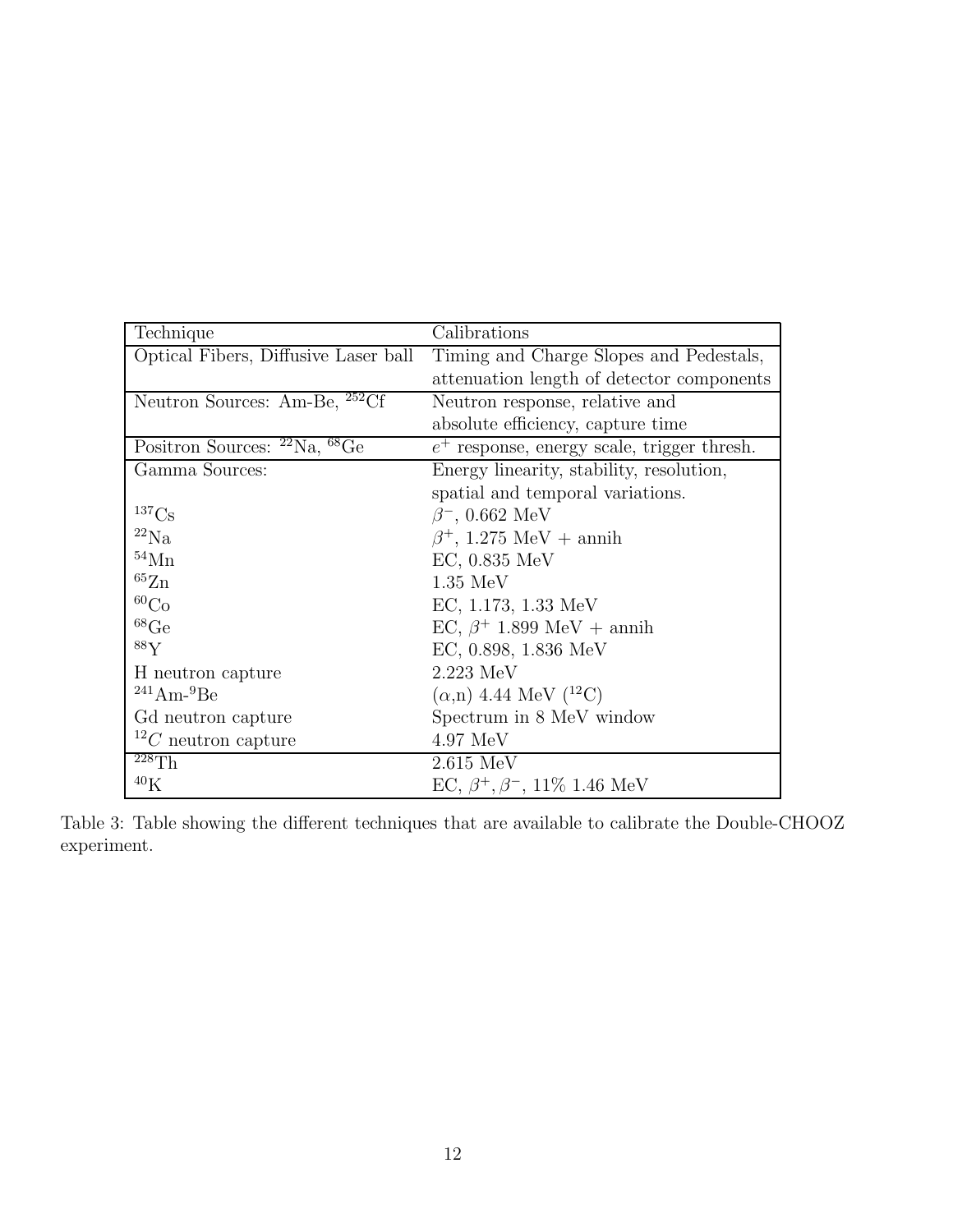The overall energy scale can be determined from the position of the 0.662 MeV peak of the <sup>137</sup>Cs source, and then verified by calibration with several gamma sources (see Table [3\)](#page-15-0) in different energy ranges:  $^{54}$ Mn (0.835 MeV),  $^{65}$ Zn (1.351 MeV),  $^{60}$ Co, and  $^{228}$ Th (2.614 MeV). The capture of neutrons from an Am-Be source scintillator (to be discussed later) can also be used as a high energy gamma source as it produces prompt 4.4 MeV gammas. We will also use the natural sources from radioactive impurities of the detector materials  $(^{40}K, ^{208}Tl$ ) and neutrons produced by cosmic muons for energy calibration. Since these sources are present permanently, they are useful for monitoring the stability of the energy response.

Positron detection can be calibrated with a  $^{22}$ Na source. It emits a 1.275 MeV primary gamma accompanied by a low energy positron which annihilates inside the source container. The primary and annihilation gammas from the source mimic the positron annihilation resulting from an antineutrino event inside the detector. Another positron source is  ${}^{68}$ Ge, which produces positrons with higher energies, and therefore calibrates higher energy positrons. <sup>68</sup>Ge decays by EC to <sup>68</sup>Ga and  $\beta^+$ -decays to stable <sup>68</sup>Zn with an endpoint of 1.9 MeV. This isotope also has the advantage that it produces only low energy gammas in coincidence with the nuclear decay, and the  $\beta^+$  has an endpoint of 1.889 MeV 89% of the time. A second purpose of this source (if a source is constructed so that the beta is absorbed by the shielding surrounding the source) is to tune the trigger threshold to be sensitive to annihilation gammas and to monitor its stability. A  $^{68}$ Ge source was successfully used in the Palo Verde reactor neutrino experiment [\[19\]](#page-67-18).

There are two suitable and accessible neutron sources for neutron calibration: the Am-Be source and <sup>252</sup>Cf spontaneous fission source. These sources emit neutrons with different energy spectra from what is expected from inverse beta decay, and thus the importance of these differences needs to be quantified. To decrease the background during neutron source deployment, neutrons from Am-Be should be tagged by the 4.4 MeV gamma emitted in coincidence with the neutron. This will allow the neutron capture detection efficiency to be determined independent of knowing the precise rate of the neutron source, because every time a 4.44 MeV gamma is detected a neutron is released [\[20\]](#page-67-19). It should be noted that the use of this gamma involves a significant correction for the n-p elastic scattering which often takes place in coincidence, thus the uncertainty is typically larger than for single gamma sources. The absolute neutron detection efficiency will be determined with a  $252C$ f source by using the known neutron multiplicity (known to 0.3%). For the source placed in the center, the size of the Gd region will be larger than the neutron capture mean free path, so that the neutron capture will be studied independent of the presence of the acrylic vessel. In order to tag the neutron events, a small fission chamber will be used to detect the fission products. Therefore, neutron source calibrations will provide us with the relevant data to calibrate the detector response to neutrons. In particular, neutron sources will allow us to measure the absolute neutron efficiency, to determine and monitor the appropriate thresholds of neutron detection, and to measure the neutron capture time for both the far and near detectors.

## <span id="page-16-0"></span>1.6 Background

The signature for a neutrino event is a prompt signal with a minimum energy of about 1 MeV and a delayed 8 MeV signal after neutron capture in gadolinium. This may be mimicked by background events which can be divided into two classes: accidental and correlated events. The former occur when a neutron like event by chance falls into the time window (typically few 100  $\mu$ s) after an event in the scintillator with an energy of more than one MeV. The latter is formed by neutrons which slow down by scattering in the scintillator, deposit  $> 1$  MeV visible energy and are captured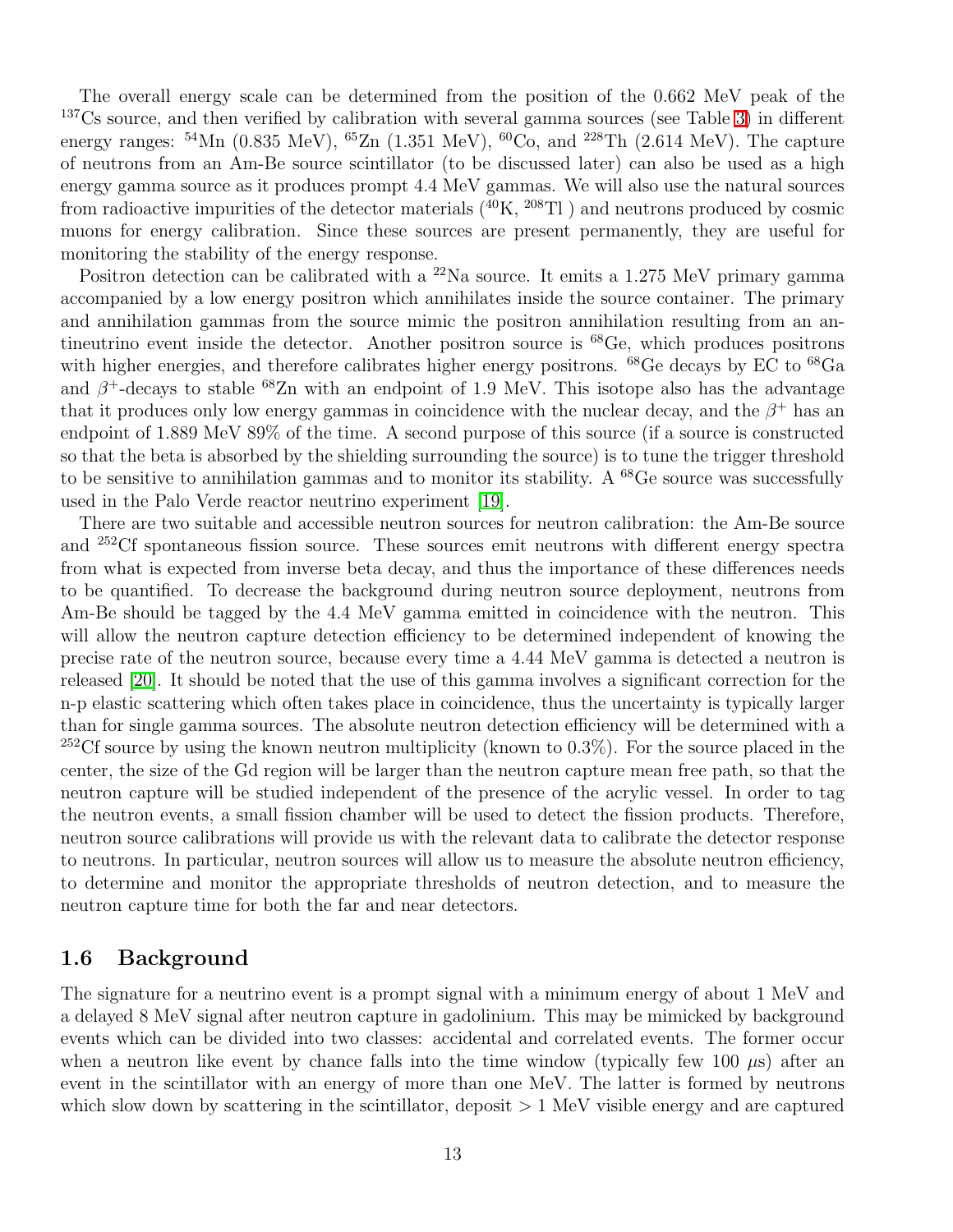in the Gd region. The sources and rates of various backgrounds are used in this subsection to determine the necessary overburden of the near detector and the purity limits for detector components.

#### <span id="page-17-0"></span>1.6.1 Intrinsic backgrounds

Background due to beta and gamma events above about 1 MeV can take place in the scintillator or in the acrylic vessels which contain the liquid. The contribution from the Uranium and Thorium chains is reduced to a few elements, as all alpha events show quenching with visible energies well below 1 MeV. Furthermore the short delayed Bi-Po coincidences in both chains can be detected event by event, and hence rejected. The decays of <sup>234</sup>Pa (beta decay,  $Q = 2.2$  MeV), <sup>228</sup>Ac (beta decay,  $Q = 2.13$  MeV) and <sup>208</sup>Tl (beta decay,  $Q = 4.99$  MeV) need to be considered. Assuming radioactive equilibrium the beta/gamma background rate due to both chains can be estimated by  $b_1 \simeq M_U \cdot 6 \cdot 10^3 \text{ s}^{-1} + M_{Th} \cdot 4 \cdot 10^3 \text{ s}^{-1}$ , where the total mass of U and Th is given in grams. Taking into account the total scintillator mass of the neutrino target plus the  $\gamma$ -catcher, this rate can be expressed by  $b_1 \simeq 3 \text{ s}^{-1} (c_{U,Th}/10^{-11})$ , where  $c_{U,Th}$  is the mass concentration of Uranium and Thorium in the liquid.

The contribution from <sup>40</sup>K can be expressed by  $b_2 \simeq 1 \text{ s}^{-1}(c_K/10^{-9})$ , where  $c_K$  is the mass concentration of natural K in the liquid. The background contribution due to U, Th and K in the acrylic vessels can be written as  $b_3 \simeq 2 \text{ s}^{-1}(a_K/10^{-7}) + 5 \text{ s}^{-1}(a_{U,Th}/10^{-9})$ , where  $a_K$  and  $a_{U,Th}$ describe the mass concentrations of K, U and Th in the acrylic. Measured values of a in the CTF of Borexino and by SNO show that in principle the beta/gamma rate in the detector due to intrinsic radioactive elements can be kept at levels well below  $1 \text{ s}^{-1}$ .

The dominant contribution to the external gamma background is expected to come from the photomultipliers (PMTs) and structure material. Again contributions from U, Th and K have to be considered. However, because of the shielding of the buffer region only the 2.6 MeV gamma emission from  $^{208}$ Tl has to be taken into account. The shielding factor S due to the buffer liquid is calculated to be  $S \sim 10^{-2}$ . The resulting gamma background in the neutrino target plus the  $\gamma$ -catcher can be written as  $b_{ext} \simeq 2 \text{ s}^{-1}(N_{PMT}/500)$ , where  $N_{PMT}$  is the number of PMTs. Section [2.1](#page-30-1) contains a more detailed study of this background.

Neutrons inside the target may be produced by spontaneous fission of heavy elements and by  $(\alpha, n)$ -reactions. For the rate of both contributions the concentrations of U and Th in the liquid are the relevant parameters. The neutron rate in the target region can be written as  $n_{int} \simeq$  $0.4 \text{ s}^{-1}(c_{U,Th}/10^{-6})$ . For the aimed concentration values the intrinsic contribution to the neutron background is negligible.

#### <span id="page-17-1"></span>1.6.2 External background sources

Several sources contribute to the external neutron background. We first discuss external cosmic muons which produce neutrons in the target region via spallation and muon capture. Those muons intersect the detector and should be identified by the veto systems. However, some neutrons may be captured after the veto time window. Therefore we estimate the rate of neutrons, which are generated by spallation processes of through going muons and by stopped negative muons which are captured by nuclei.

The first contribution is estimated by calculating the muon flux for different shielding values and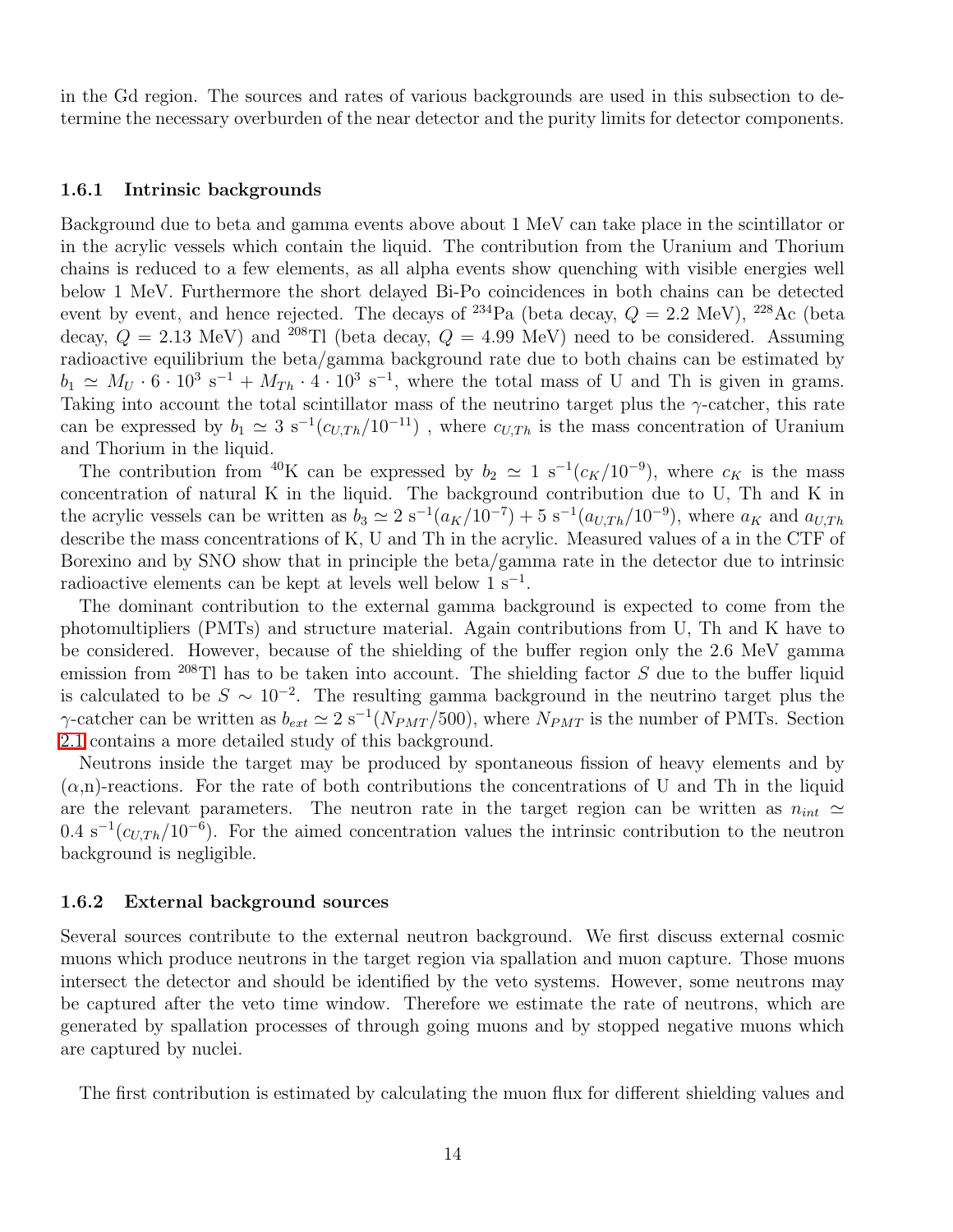taking into account an  $E^{0.75}$  dependence for the cross section of neutron production, where E is the depth dependent mean energy of the total muon flux. The absolute neutron flux is finally obtained by considering measured values in several experiments (LVD[\[21\]](#page-67-20), MACRO[\[22\]](#page-67-21), CTF[\[23\]](#page-67-22)) in the Gran Sasso underground laboratory and extrapolating these results by comparing muon fluxes and mean energies for the different shielding factors. Table [4](#page-18-1) gives the expected neutron rate depending on the shielding.

| Overburden | $\mu$ rate          | $\langle E_\mu \rangle$ | Neutrons            | $\mu$ stopping rate | Neutrons       |
|------------|---------------------|-------------------------|---------------------|---------------------|----------------|
|            |                     |                         | through going $\mu$ |                     | stopping $\mu$ |
| (m.w.e.)   | $(\mathrm{s}^{-1})$ | (GeV)                   | $(s^{-1})$          | $(s^{-1})$          | $(s^{-1})$     |
| 40         | $1.1 \cdot 10^{3}$  | 14                      |                     | $5 \cdot 10^{-1}$   | 0.7            |
| 60         | $5.7 \cdot 10^{2}$  | 19                      | 1.4                 | $3 \cdot 10^{-1}$   | 0.4            |
| 80         | $3.5 \cdot 10^{2}$  | 23                      |                     | $1.2 \cdot 10^{-1}$ | 0.2            |
| 100        | $2.4 \cdot 10^{2}$  | 26                      | 0.7                 | $6 \cdot 10^{-2}$   | 0.08           |
| 300        | $2.4 \cdot 10^{1}$  | 63                      | 0.15                | $2.5 \cdot 10^{-3}$ | 0.003          |

<span id="page-18-1"></span>Table 4: Estimated neutron rate in the active detector region due to through going cosmic muons.

Negative muons which are stopped in the target region can be captured by nuclei where a neutron is released afterward. The rate can be estimated quite accurately by calculating the rate of stopped muons as a function of the depth of shielding and taking into account the ratio between the  $\mu$ -life time and  $\mu$ -capture times. As the capture time in Carbon is known to be around 25  $\mu$ s ( $\approx$ 1 ms) in H) only about 10% of captured muons may create a neutron. Since the concentration in Gd is so low, its effect can be neglected here. The estimated results are shown in Table [4.](#page-18-1) The neutron generation due to through going muons dominates.

#### <span id="page-18-0"></span>1.6.3 Beta-neutron cascades

Muon spallation on <sup>12</sup>C nuclei in the organic liquid scintillator may generate  ${}^{8}$ He,  ${}^{9}$ Li, and  ${}^{11}$ Li which may undergo beta decay with a neutron emission. Those background events show the same signature as a neutrino event. For small overburdens the muon flux is too high to allow tagging by the muon veto, as the lifetimes of these isotopes are between 0.1 s and 1 s. The cross sections for the production of  ${}^{8}$ He,  ${}^{9}$ Li have been measured by a group of TUM at the SPS at CERN with muon energies of 190 GeV (NA54 experiment [\[24\]](#page-67-23)). In this experiment only the combined production  ${}^{8}$ He  $+$  <sup>9</sup>Li were obtained without the ability to separate them.

A conservative estimate of 2 events per day in the target region can be estimated for 300 m.w.e. shielding by assuming  $E^{0.75}$  scaling as we did in calculating the neutron flux. An alternative scaling has been suggested whereby the number of <sup>9</sup>Li/<sup>8</sup>He-producing interactions varies in proportion to the flux of muons over 500  $GeV[25]$  $GeV[25]$ , leading to a lower event rate of 0.4 per day.

In Table [5](#page-19-1) all radioactive  $^{12}$ C-spallation products including the beta-neutron cascades are shown with the estimated event rates in both detectors.

The Q-values of the beta-neutron cascade decays is 8.6 MeV, 11.9 MeV, 20.1 MeV for <sup>8</sup>He, <sup>9</sup>Li, and  ${}^{11}\text{Li}$ , respectively. In the experiment the  ${}^{8}\text{He}$  production rate might be measured if we set a dedicated trigger after a muon event in the target region looking for the double cascade of energetic betas ( ${}^{8}$ He  $\rightarrow {}^{8}$ Li  $\rightarrow {}^{8}$ Be) occurring in 50% of all  ${}^{8}$ He decays. Nothing similar exists in the case of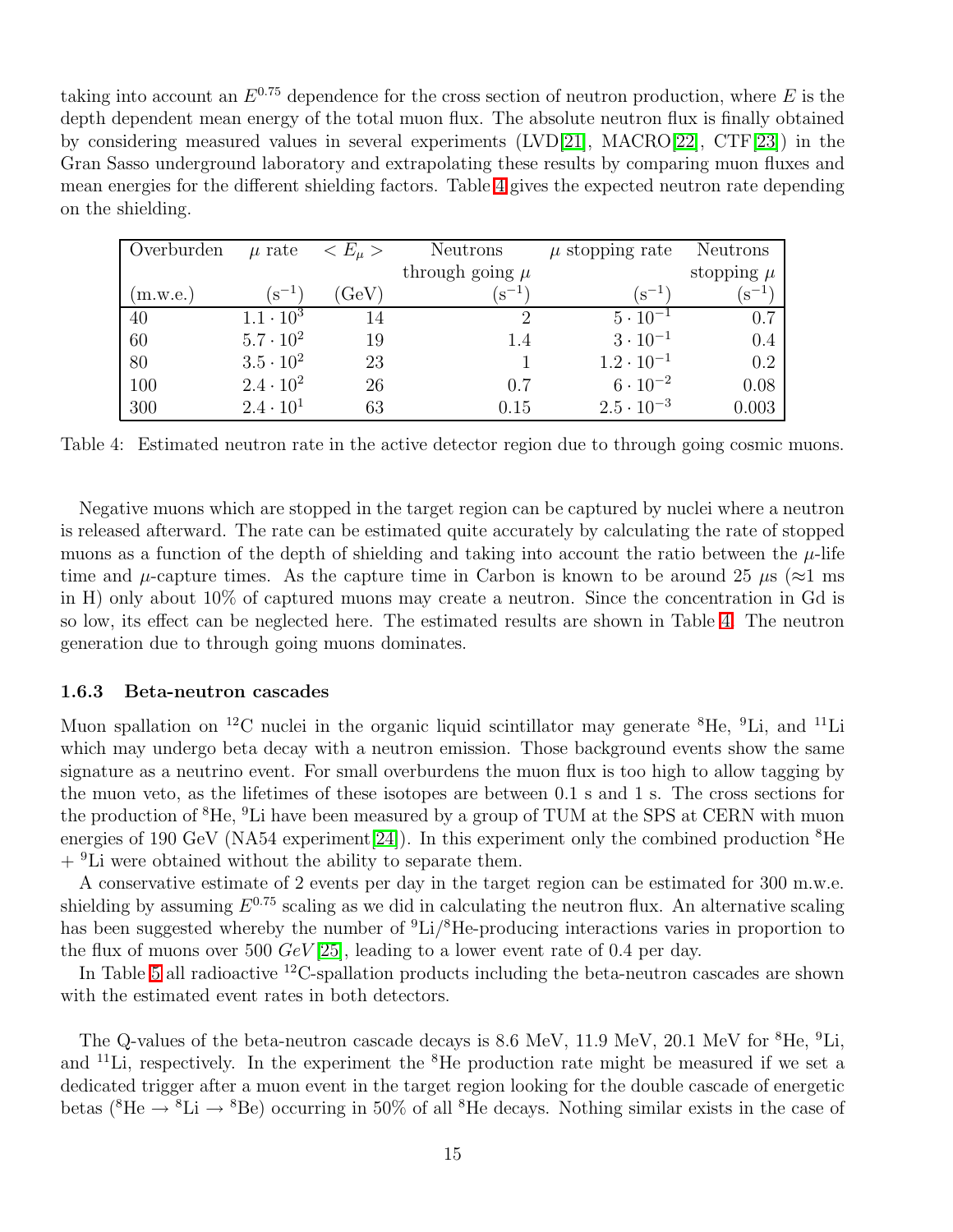<sup>9</sup>Li, but the beta endpoint here is above the positron endpoint induced by reactor antineutrinos. KamLAND has measured that the production of <sup>9</sup>Li (lifetime 838 ms) dominates the production of <sup>8</sup>He (lifetime 119 ms) by at least a factor of 8. Nevertheless, from the results of the NA54 experiment [\[24\]](#page-67-23), the total cross section of  ${}^{8}He + {}^{9}Li$  is known, and if the  ${}^{8}He$  is evaluated separately, some redundancy on the total  $\beta$ -neutron cascade will be available. The neutrons emitted in the <sup>8</sup>He decays are typically around 1 MeV. With an overburden more than 50 mwe, these backgrounds are acceptable.

|                    | Near detector                  |                         | Far detector                                           |                         |
|--------------------|--------------------------------|-------------------------|--------------------------------------------------------|-------------------------|
| <b>Isotopes</b>    | $R_\mu$                        | $R_\mu$                 | $R_\mu$                                                | $R_\mu$                 |
|                    | $^\prime E^{0.75}$<br>scaling) | $(E > 500 \text{ GeV})$ | $(E^{0.75})$<br>scaling)                               | $(E > 500 \text{ GeV})$ |
|                    |                                | per day                 |                                                        |                         |
| $^{12}B$           |                                |                         | not measured                                           |                         |
| ${}^{11}\text{Be}$ | < 18                           | < 3.8                   | < 2.0                                                  | < 0.45                  |
| $^{11}$ Li         |                                |                         | not measured                                           |                         |
| ${}^{9}Li$         | $17 \pm 3$                     | 3.6                     | $1.7 \pm 0.3$                                          | 0.36                    |
| ${}^{8}$ Li        | $31\pm12$                      | 6.6                     | $3.3 \pm 1.2$                                          | 0.7                     |
| ${}^{8}$ He        |                                |                         | <sup>8</sup> He $\&$ <sup>9</sup> Li measured together |                         |
| ${}^{6}$ He        | $126 \pm 12$                   | 26.8                    | $13.2 \pm 1.3$                                         | 2.8                     |
| ${}^{11}C$         | $7100 \pm 455$                 | 1510                    | $749 \pm 48$                                           | 159.3                   |
| ${}^{10}$ C        | $904 \pm 114$                  | 192                     | $95 \pm 12$                                            | 20.2                    |
| ${}^{9}C$          | $38 \pm 12$                    | 8.1                     | $4.0 \pm 1.2$                                          | 0.85                    |
| ${}^{8}B$          | $60 \pm 11$                    | 12.7                    | $5.9 \pm 1.2$                                          | 1.25                    |
| $^7Be$             | $1800 \pm 180$                 | 382.9                   | $190 \pm 19$                                           | 40.4                    |

<span id="page-19-1"></span>Table 5: Radioactive isotopes produced by muons and their secondary shower particles in liquid scintillator targets at the Double-CHOOZ near and far detectors. The rates  $R_{\mu}$  (events/d) are given for a target of  $4.4 \times 10^{29}$  <sup>12</sup>C (For a mixture of 80% Dodecane and 20% PXE, 12.7 m<sup>3</sup>) at a depth of 60 m.w.e. for the near detector and 300 m.w.e. for the far detector. Columns 3 and 5 correspond to an estimate of the number of events assuming that the isotopes are produced only by high energy muon showers  $E > 500$  GeV[\[25\]](#page-68-0). A neutrino signal rate of 85 events per day is expected at Double-CHOOZ far, without oscillation effect (for a power plant running at nominal power, both dead time and detector efficiency are not taken into account here).

#### <span id="page-19-0"></span>1.6.4 External neutrons and correlated events

Very fast neutrons, generated by cosmic muons outside the detector, may penetrate into the target region. As the neutrons are slowed down through scattering, recoil protons may give rise to a visible signal in the detector. This is followed by a delayed neutron capture event. Therefore, this type of background signal gives the right time correlation and can mimic a neutrino event. Pulse shape discrimination in order to distinguish between  $\beta$  events and recoil protons is in principle possible, but will only be used as a consistency check since the errors are not small.

A Monte-Carlo program has been written to estimate the correlated background rate for a shielding depth of 100 m.w.e. and a flat topology. In order to test the code the correlated background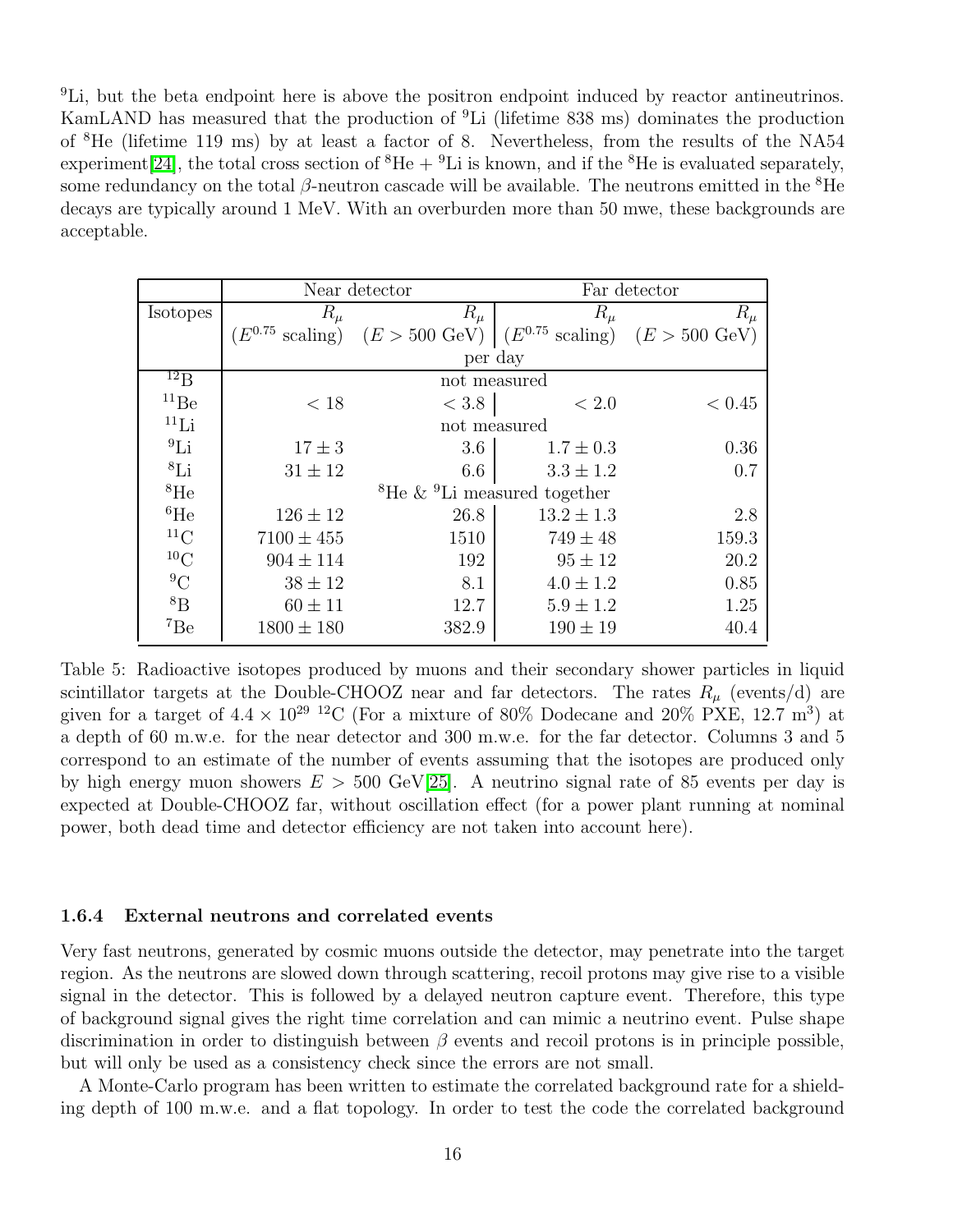for the Chooz experiment (different detector dimensions, 300 m.w.e. shielding) has been calculated with the program. The most probable background rate was determined to be 0.8 counts per day. A background rate higher than 1.6 events per day is excluded by 90% C.L. This has to be compared with the measured rate of 1.1 events per day. We conclude that the Monte-Carlo program reproduces the real correlated background value roughly within a factor 2.

For Double-Chooz we calculated the correlated background rate for 100 m.w.e. shielding and estimated the rates for other shielding values by taking into account the different muon fluxes and assuming a  $E^{0.75}$  scaling law for the probability to produce neutrons. The neutron capture rate in the Gd loaded scintillator for an overburden of 100 m.w.e. is about 300/h. However, only 0.5% of those neutrons create a signal in the scintillator within the neutrino window (i.e. between 1 MeV and 8 MeV), because most deposit much more energy during the multiple scattering processes. The quenching factors for recoil protons and carbon nuclei has been taken into account. In addition around 75% from those events generate a signal in the inner muon veto above 4 MeV (visible  $\beta$ equivalent energy). In total the correlated background rate is estimated to be about 3 counts per day for 100 m.w.e. shielding. This can be measured to high precision using events tagged by the inner and/or outer veto. In Table [6](#page-20-0) the estimated correlated background rates are shown for different shielding depths.

| Overburden |                             | Total neutron rate Correlated background rate |
|------------|-----------------------------|-----------------------------------------------|
| (m.w.e.)   | in $\nu$ -target $(h^{-1})$ | $\rm d^{-1}$                                  |
| 40         | 829                         |                                               |
| 60         | 543                         | 5.4                                           |
| 80         | 400                         | 4.2                                           |
| 100        | 286                         | 3.0                                           |
| 300        | 57                          | 0.5                                           |

<span id="page-20-0"></span>Table 6: Estimated neutron rate in the target region and the correlated background rate due to fast neutrons generated outside the detector by cosmic muons.

The correlated background rates can be compared with accidental rates, where a neutron signal falls into the time window opened by a  $\beta^+$ -like event. The background contribution due to accidental delayed coincidences can be determined in situ by measuring the single counting rates of neutronlike and  $\beta^+$ -like events. Therefore the accidentals are not so dangerous as correlated background events. Radioactive elements in the detector materials will be carefully controlled, especially in the scintillator itself, so the beta-gamma rate above 1 MeV will be only a few counts per second. For a time window for the delayed coincidence of  $\sim$ 200 µs (this should allow a highly efficient neutron detection in Gd loaded scintillators), and a veto efficiency of 98%, the accidental background rates are estimated in Table [7.](#page-21-3) The rate of neutrons which cannot be correlated to muons ("effective neutron rate") is calculated by  $n_{eff} = n_{tot} \cdot (1 - \epsilon)$ , where  $n_{tot}$  is the total neutron rate (sum of the numbers given in Table [4\)](#page-18-1) and  $\epsilon$  is the veto efficiency. If the veto efficiency is 98% or better, the accidental background for the far detector is far below one event per day (see following Table [7\)](#page-21-3).

We conclude that correlated events are the most severe background source for the experiment. Two processes mainly contribute:  $\beta$ -neutron cascades and very fast external neutrons. Both types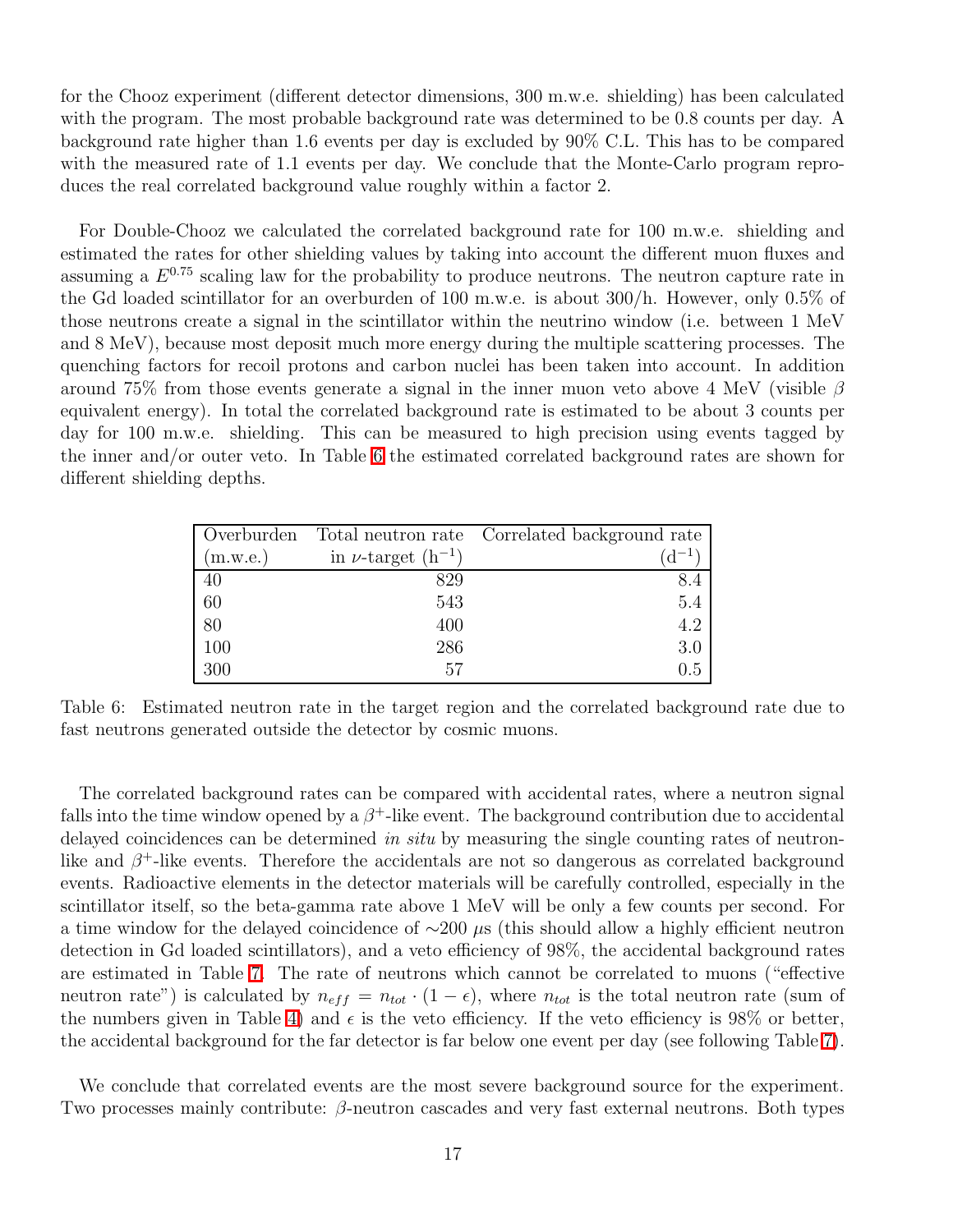|          |                            | Overburden Effective neutron rate Accidental background rate |
|----------|----------------------------|--------------------------------------------------------------|
| (m.w.e.) | $\mathrm{^{\prime}h^{-1}}$ | $\lambda - 1$                                                |
| 40       |                            | 2.4                                                          |
| 60       | 65                         | 1.6                                                          |
| 80       | 43                         | 1.0                                                          |
| 100      | 28                         | 0.7                                                          |
| 300      |                            | 0.15                                                         |

<span id="page-21-3"></span>Table 7: Example of estimated accidental event rates for different shielding depths. The rates scale with the total beta-gamma rate above 1 MeV (here  $b_{tot} = b_{ext} + b \approx 2.5 \text{ s}^{-1}$ ), the time window (here  $\tau = 200 \,\mu s$ ) and the effective neutron background rate. A muon veto efficiency of 98% was assumed.

of events are coming from spallation processes of high energy muons. In total the background rates for the near detector will be between 9/d and 23/d if a shielding of 60 m.w.e. is chosen. For the far detector a total background rate between 1/d and 2/d is estimated.

## <span id="page-21-0"></span>1.7 Errors

In the CHOOZ experiment, the total systematic error was 2.7%. The goal of Double-CHOOZ is to reduce the overall systematic uncertainty to 0.6%. A summary of the CHOOZ systematic errors is given in Table  $1/16$ . The right column presents the new experiment goals.

## <span id="page-21-1"></span>1.7.1 Detector systematic uncertainties

The distance from the CHOOZ detector to the cores of the nuclear plant was measured to within  $\pm 10$  cm. This translates into a systematic error of 0.15% in Double-CHOOZ, because the effect becomes relatively more important for the near detector located 100-200 meters away from the reactor. Specific studies are currently ongoing to guarantee this 10 cm error. Furthermore, the "barycenter" of the neutrino emission in the reactor core must be monitored with the same precision. In a previous experiment at Bugey[\[26\]](#page-68-1), a 5 cm change of this barycenter was measured and monitored, using the instrumentation of the nuclear power plant[\[27\]](#page-68-2). Our goal is to confirm that this error could be kept below 0.2%.

## <span id="page-21-2"></span>1.7.2 Volume measurement

In the CHOOZ experiment, the volume measurement was done with an absolute precision of  $0.3\%$ [\[16\]](#page-67-15). The goal is to reduce this uncertainty by a factor of two, but only on the relative volume measurement between the two inner acrylic vessels (the other volumes do not constitute the  $\overline{\nu}_e$  target). We plan to use the same mobile tank to fill both targets; a pH-based measurement is being studied as well. A more accurate measurement could be performed by combining a traditional flux measurement with a weight measurement of the quantity of liquid entering the acrylic vessel. Furthermore we plan to build both inner acrylic targets at the manufacturer and to move each of them as a single unit to the detector site. Both inner vessels will undergo precise filling tests at the manufacturer.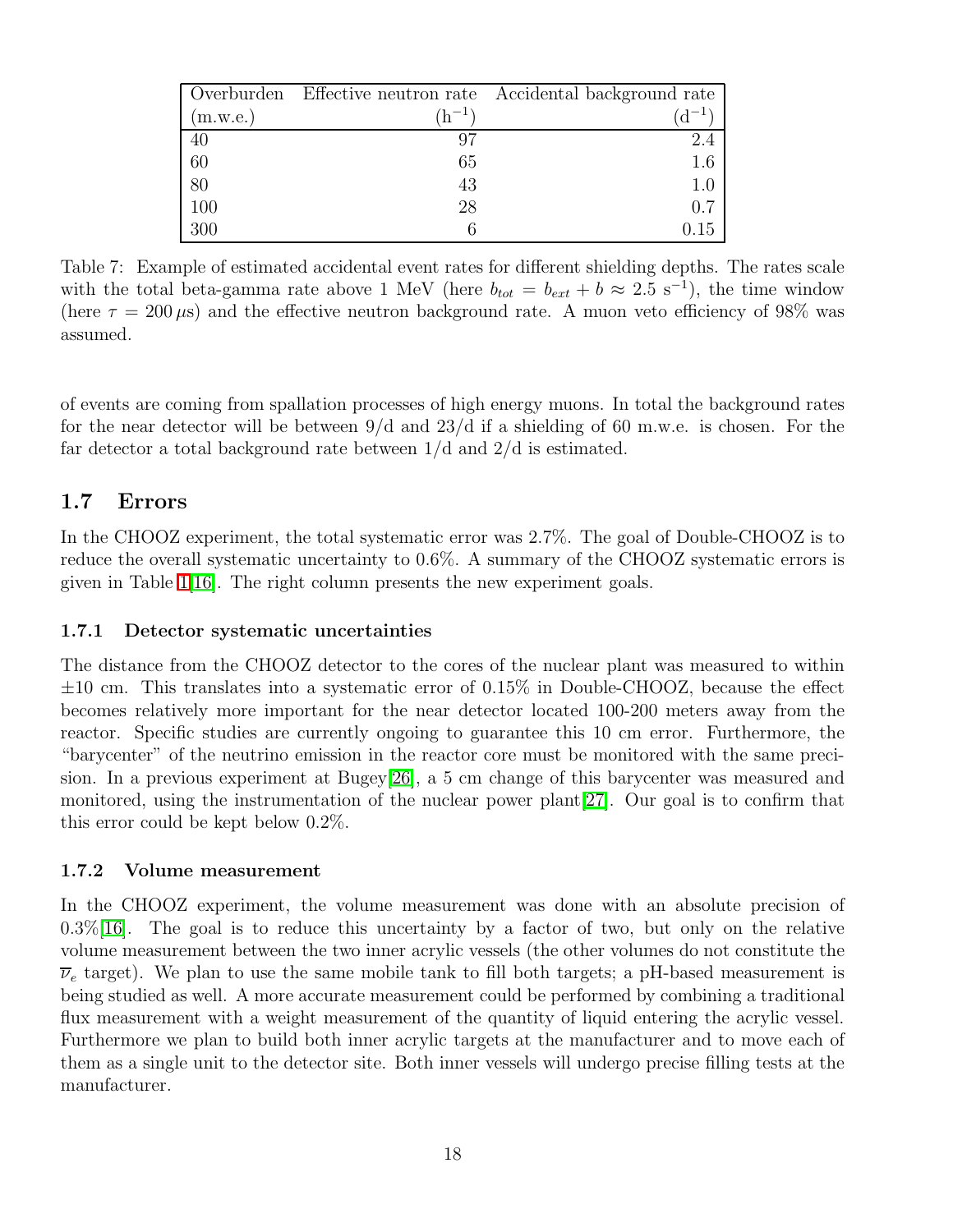### <span id="page-22-0"></span>1.7.3 Density

The uncertainty of the density of the scintillator is  $\sim 0.1\%$ . The target liquid will be prepared in a large single batch, so that they can be used for the two detector fillings. The same systematic effect will then occur in both detectors and will not contribute to the overall systematic error. However, the measurement and control of the temperature will be important to guarantee the stability of the density in both targets (otherwise it would contribute to the relative uncertainty, see Section [1.8\)](#page-26-1). The temperature control and circulation of the liquid in the external veto will be used to keep both  $\overline{\nu}_e$  targets at a constant temperature.

## <span id="page-22-1"></span>1.7.4 Fraction of hydrogen atoms

This quantity is very difficult to measure, and the error is of the order of 1%; however, the target liquid will be prepared in a large single batch (see above). This will guarantee that, even if the absolute value is not known to a high precision, both detectors will have the same number of hydrogen atoms per gram. This uncertainty, which originates in the presence of unknown chemical compounds in the liquid, does not change with time. The thermal neutron is captured either on hydrogen or on Gadolinium (other reactions such as Carbon captures can be neglected).

## <span id="page-22-2"></span>1.7.5 Gadolinium concentration

Gd concentration can be extracted from a time capture measurement done with a neutron source calibration. A very high precision can be reached on the neutron detection efficiency (0.3%) by measuring the detected neutron multiplicity from a Californium source (Cf). This number is based on the precision quoted in Reference [\[16\]](#page-67-15), but taking away the Monte-Carlo uncertainty, since we work with two-identical detectors. We can increase our sensitivity to very small differences in the response from both detectors by using the same calibration source for the measurements. The Californium source calibration can be made all along the z-axis of the detector, and is thus sensitive to spatial effects due to the variation of Gd concentration (staying far enough from the boundary of the target, and searching for a top/down asymmetry). A difference between the time capture of both detectors could also be detected with a sensitivity slightly less than 0.3%.

## <span id="page-22-3"></span>1.7.6 Spatial effects

A major advantage of the three volume design for Double-CHOOZ is the absence of a fiducial volume cut. The entire inner volume is the fiducial volume, so the relative normalization depends on detector size and liquid measurement, and does not depend on phototube properties and detailed simulations.

The  $\sim$ 1% spill in/out effect oberved in the CHOOZ experiment[\[16\]](#page-67-15) cancels by using a set of two identical detectors. An angle effect persists but is much smaller. A 500 keV energy cut induces a positron inefficiency smaller than 0.1%. The relative uncertainties between both detectors lead thus to an even smaller systematic error.

## <span id="page-22-4"></span>1.7.7 Selection cuts uncertainties

The analysis cuts are potentially important sources of systematic errors. In the CHOOZ experiment it was 1.5%[\[16\]](#page-67-15). The goal of the new experiment is to reduce this error by a factor of three. The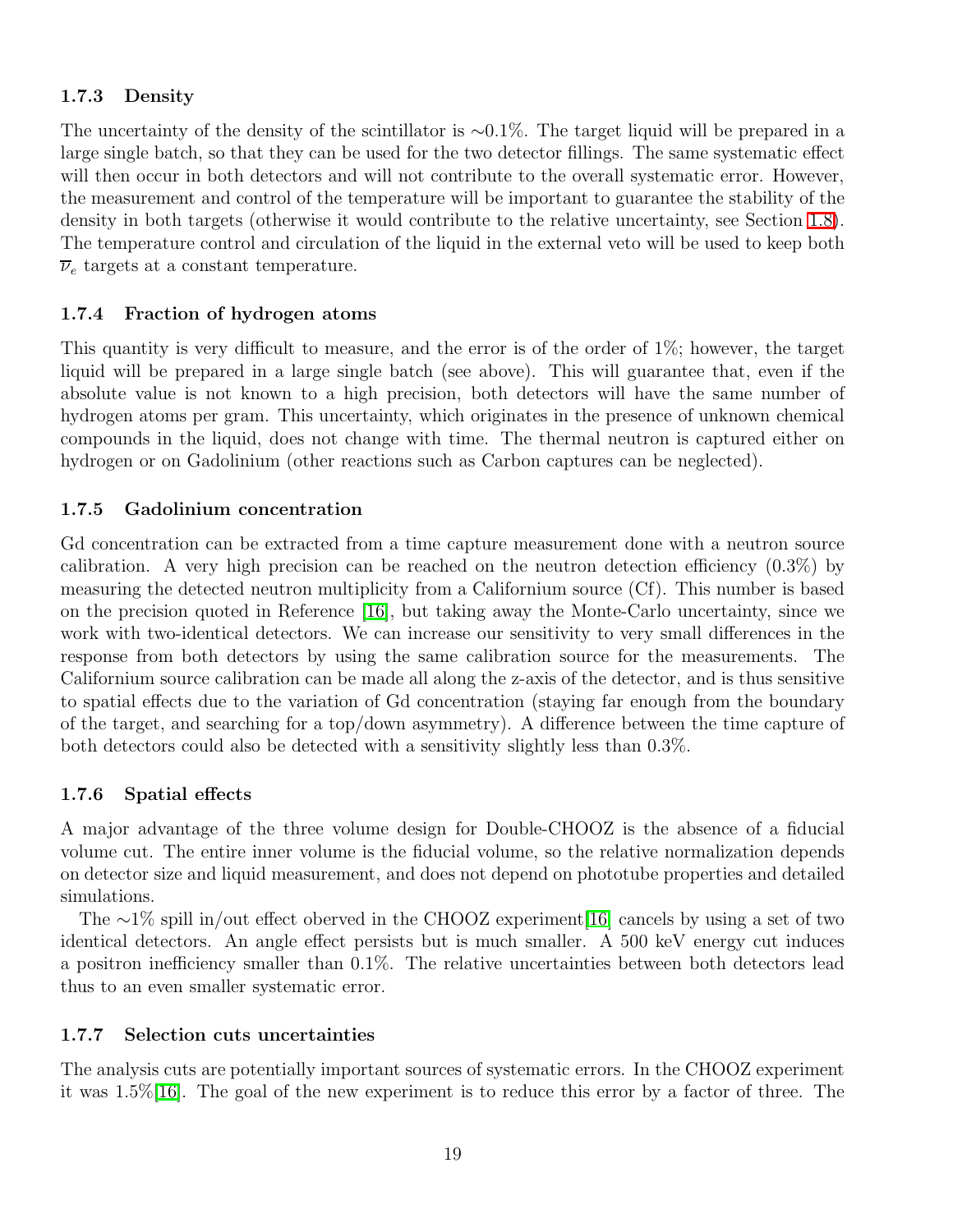CHOOZ experiment used 7 analysis cuts to select the  $\overline{\nu}_e$  (one of them had 3 cases, see Section 8.7) of[\[16\]](#page-67-15)). In Double-CHOOZ we plan to reduce the number of selection cuts to 3 (one of them will be very loose, and may not even be used). This can be achieved because of reduction of the number of accidentals background events, only possible with the new detector design. To select  $\overline{\nu}_e$  events we have to identify the prompt positron followed by the delayed neutron (delayed in time and separated in space). The trigger will require two local energy depositions of more than 500 keV in less than  $200 \mu s$ .

Since any  $\overline{\nu}_e$  interaction deposits at least 1 MeV (slightly less due to the energy resolution effect) the energy cut at 500 keV does not reject any  $\overline{\nu}_e$  events. As a consequence, there will not be any systematic error associated with the trigger. The only requirement is the stability of the energy threshold, which is related to the energy calibration.

The energy spectrum of a neutron capture has two peaks, the first peak at 2.2 MeV tagging the neutron capture on hydrogen, and the second peak at around 8 MeV tagging the neutron capture on Gd. The selection cut that identifies the neutron will be set at about 6 MeV, which is above the energy of neutron capture on hydrogen and all radioactive contamination. At this energy of 6 MeV, an error of ∼100 keV on the selection cut changes the number of neutrons by ∼0.2%. This error on the relative calibration is achievable by using the same Cf calibration source for both detectors.

The exact analytical behavior describing the neutron capture time on Gd is not known, so the absolute systematic error for a single detector cannot be significantly improved with respect to CHOOZ[\[16\]](#page-67-15). However, the uncertainty originating from the liquid properties disappears by comparing the near and far detector neutron time capture. The remaining effect deals with the control of the electronic time cuts. For completeness, a redundant system will be designed in order to control perfectly these selection cuts (for example time tagging in a specialized unit and using Flash-ADC's).

The distance cut systematic error (distance between prompt and delayed events) was published as 0.3% in the CHOOZ experiment[\[16\]](#page-67-15). This cut is difficult to calibrate, since the rejected events are typically  $\overline{\nu}_e$  candidates badly reconstructed. In Double-CHOOZ, this cut will be either largely relaxed (two meters instead of one meter for instance) or totally suppressed, if the accidentals event rate is low enough, as expected from current simulations).

The Double-CHOOZ veto will consist of liquid scintillator and have a thickness of 60 cm at the far site, and even larger at the near detector site. The veto inefficiency comes from the through going cables and the supporting structure material. This inefficiency was low enough in CHOOZ, and should be acceptable for the Double-CHOOZ far detector. However, it must be lowered for the near detector because the muon flux is a factor 30 higher for a shallower overburden of 60 m.w.e.. A constant dead time will be applied in coincidence with each through going muon. This has to be measured very carefully since the resulting dead time will be very different for the two detectors: a few percent at the far detector, and at around 30% at the near detector. A 1% precision on the knowledge of this dead time is required. This will be accomplished with several independent methods:

- the use of a synchronous clock, to which the veto will be applied,
- a measurement of the veto gate with a dedicated flash ADC,
- the use of an asynchronous clock that randomly generates two signals mimicking the antineutrino tag (with the time between them characteristic of the neutron capture on Gd). With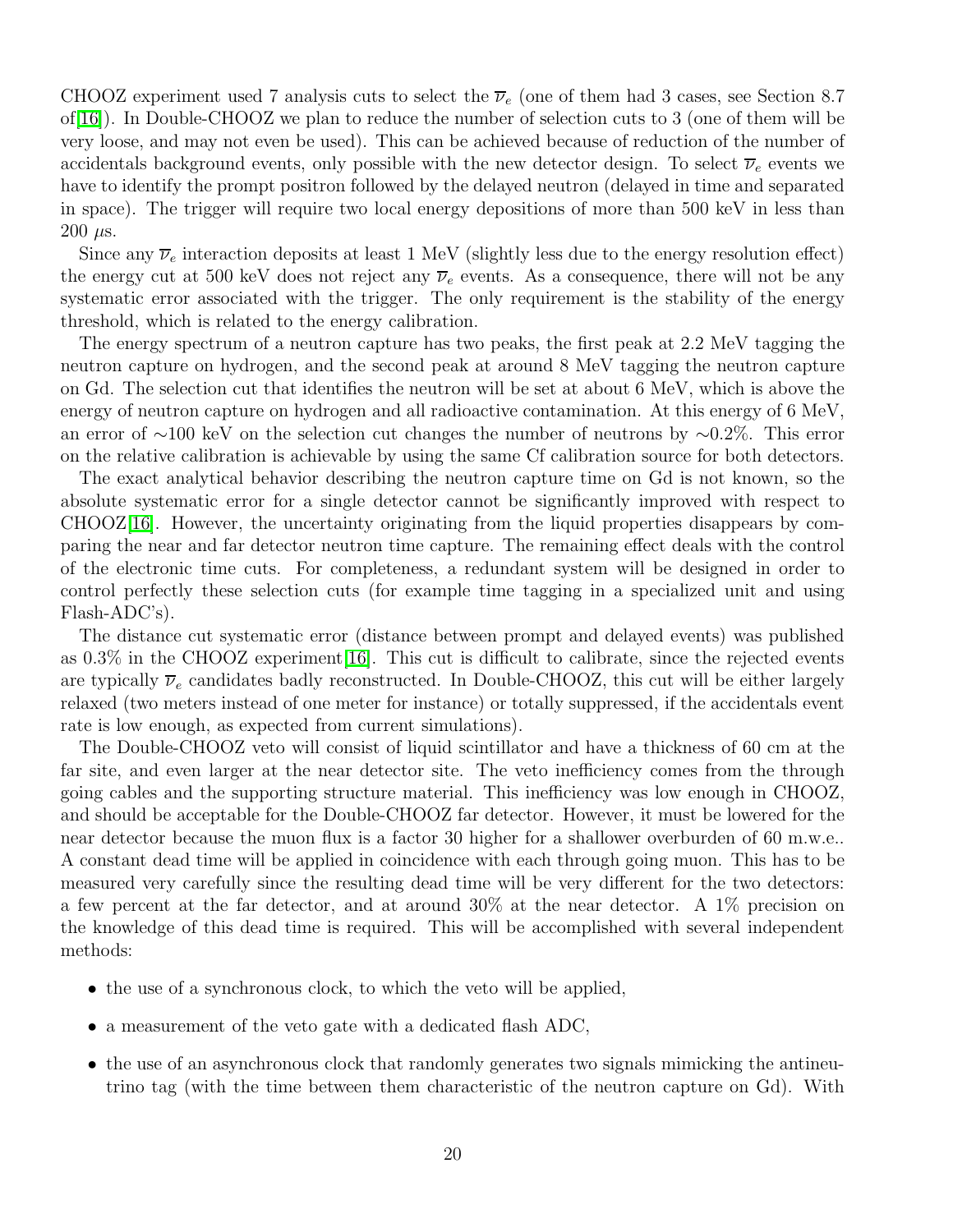this method, all dead times (originating from the veto as well as from the data acquisition system) will be measured simultaneously. A few thousand such events per day are needed,

• the generation of sequences of veto-like test pulses (to compare the one predicted dead time to the actually measured).

The trigger will be rather simple. It will use only the total analog sum of energy deposit in the detector. Two signals of more than 500 keV in 200  $\mu$ s will be required.

A summary of the systematic errors associated with  $\overline{\nu}_e$  event selection cuts is given in Table [8.](#page-24-0) We summarize in Table [9](#page-24-1) the systematic uncertainties that largely cancel in the Double-CHOOZ

|                              | CHOOZ                  |                   | Double-CHOOZ       |
|------------------------------|------------------------|-------------------|--------------------|
| selection cut                | $(\%)$<br>rel. error ( | rel. error $(\%)$ | Comment            |
| positron energy <sup>*</sup> | 0.8                    | $\left( \right)$  | not used           |
| positron-geode distance      | 0.1                    | $\left( \right)$  | not used           |
| neutron capture              | 1.0                    | 0.2               | Cf calibration     |
| capture energy containment   | 0.4                    | $0.2\,$           | Energy calibration |
| neutron-geode distance       | 0.1                    | $\theta$          | not used           |
| neutron delay                | 0.4                    | 0.1               |                    |
| positron-neutron distance    | 0.3                    | $0 - 0.2$         | 0 if not used      |
| neutron multiplicity*        | 0.5                    | $\left( \right)$  | not used           |
| combined*                    | 1.5                    | $0.2 - 0.3$       |                    |
|                              |                        |                   |                    |

∗ average values

<span id="page-24-0"></span>Table 8: Summary of the neutrino selection cut uncertainties. CHOOZ values have been taken from [ $16$ ].

experiment. The error on the absolute knowledge of the chemical composition of the Gd scintillator

|                                                    | <b>CHOOZ</b> | Double-CHOOZ |
|----------------------------------------------------|--------------|--------------|
| Reactor power                                      | 0.7%         | negligible   |
| Energy per fission                                 | $0.6\%$      | negligible   |
| $\overline{\nu}_e$ fission                         | 0.2%         | negligible   |
| Neutrino cross section                             | 0.1%         | negligible   |
| Number of protons/ $\text{cm}^3$                   | $0.8\%$      | $0.2\%$      |
| Neutron time capture                               | 0.4%         | negligible   |
| Neutron efficiency                                 | 0.85%        | 0.2%         |
| Neutron energy cut $(E_{\gamma} \text{ from } Gd)$ | 0.4%         | 0.2%         |

<span id="page-24-1"></span>Table 9: Summary of systematic errors that cancel or are significantly decreased in Double-CHOOZ.

disappears. There remains only the measurement error on the volume of target (relative between two detectors). The error on the absolute knowledge of the gamma spectrum from a Gd neutron capture disappears. However, there will be a calibration error on the difference between the 6 MeV energy cut in both detectors. Table [10](#page-25-1) summarizes the identified systematic errors that are currently being considered for the Double-CHOOZ experiment.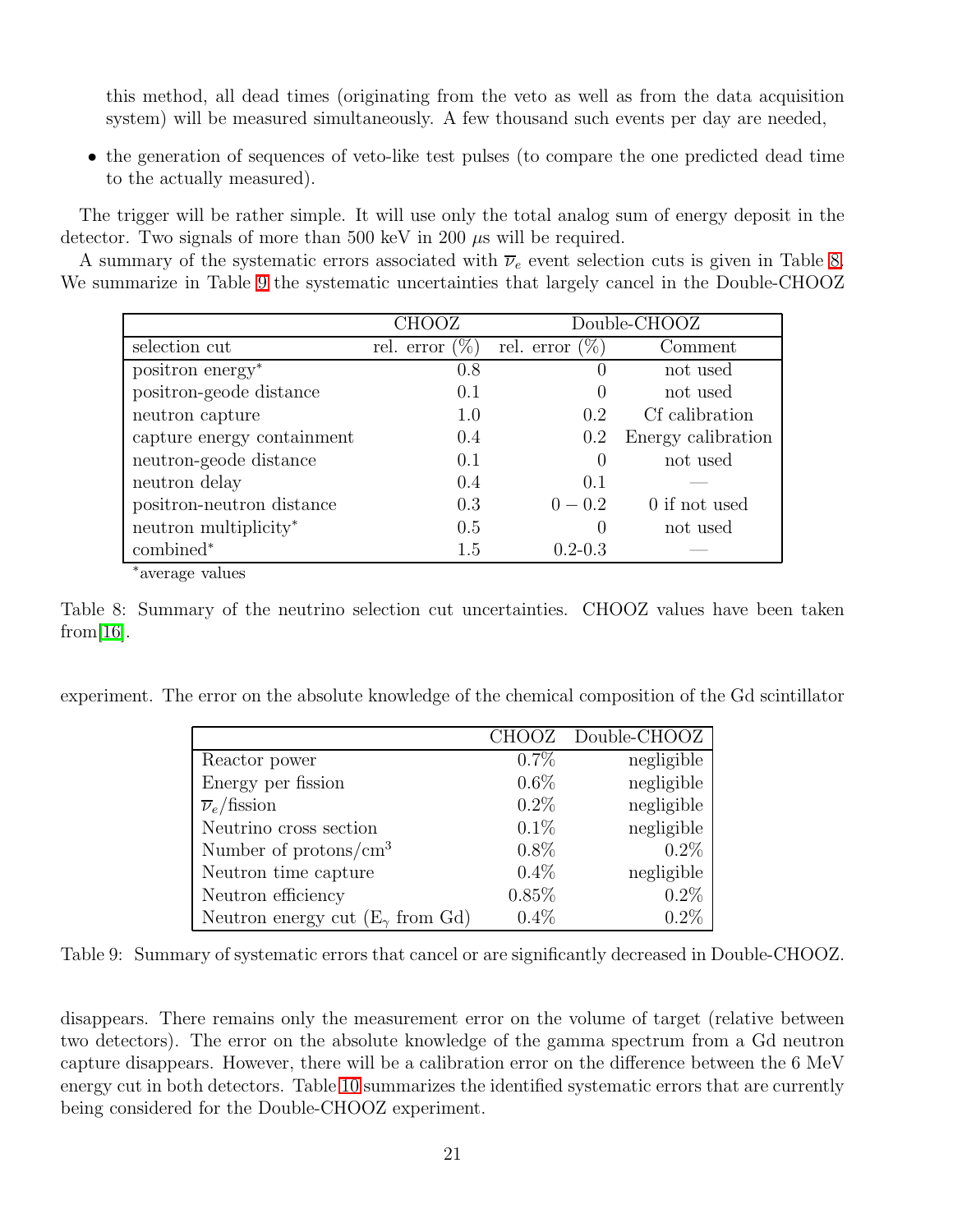|                    | After CHOOZ | Double-CHOOZ Goal |
|--------------------|-------------|-------------------|
| Solid angle        | $0.2\%$     | 0.2%              |
| Volume             | 0.2%        | 0.2%              |
| Density            | 0.1%        | 0.1%              |
| Ratio $H/C$        | 0.1%        | 0.1%              |
| Neutron efficiency | $0.2\%$     | 0.1%              |
| Neutron energy     | $0.2\%$     | 0.2%              |
| Spatial effects    | neglect     | neglect           |
| Time cut           | 0.1%        | 0.1%              |
| Dead time(veto)    | 0.25%       | $< 0.25\%$        |
| Acquisition        | 0.1%        | $0.1\%$           |
| Distance cut       | $0.3\%$     | $< 0.2\%$         |
| Grand total        | $0.6\%$     | $< 0.6\%$         |

<span id="page-25-1"></span>Table 10: The column "After CHOOZ" lists the systematic errors that can be achieved without improvement of the CHOOZ published systematic uncertainties Reference [\[16\]](#page-67-15). In Double-CHOOZ, we estimate the total systematic error on the normalization between the detectors to be less than 0.6%.

## <span id="page-25-0"></span>1.7.8 Background subtraction error

The design of the detector will allow a Signal/Background (S/B) ratio of about 100 to be achieved (compared to 25 at full reactor power in the first experiment[\[16\]](#page-67-15)). The knowledge of the background at a level around 30-50% will reduce the background systematic uncertainties to an acceptable level. In the Double-CHOOZ experiment, two background components have been identified, uncorrelated and correlated. Among those backgrounds, one has:

- The accidental rate, that can be computed from the single event measurements, for each energy bin.
- The fast neutrons creating recoil protons, and then a neutron capture. This background was dominant in  $CHOOZ[16]$  $CHOOZ[16]$ . The associated energy spectrum is relatively flat up to a few tens of MeV.
- The cosmogenic muon induced events, such as <sup>9</sup>Li and <sup>8</sup>He, that have been studied and measured at the NA54 CERN experiment[\[24\]](#page-67-23) in a muon beam as well as in the KamLAND experiment[\[28\]](#page-68-3). Their energy spectrum goes well above 8 MeV, and follows a well defined shape.

The backgrounds that will be measured are:

- Below 1 MeV (this was not possible in CHOOZ, due to the different detector design and the higher energy threshold)
- Above 8 MeV (where there remains only 0.1% of the neutrino signal).
- By extrapolating from the various thermal power of the plant (refueling will result in two months per year at half power).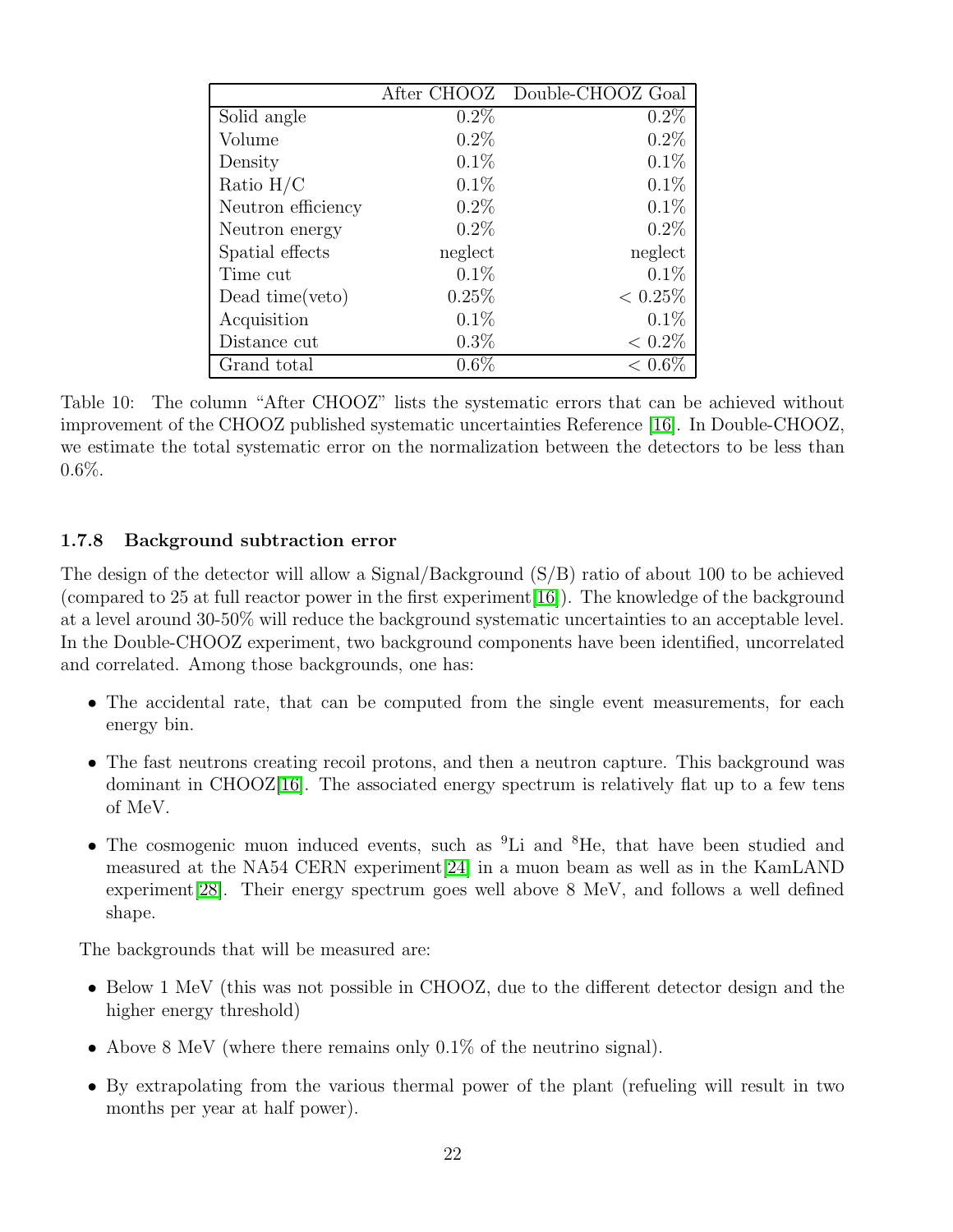From the measurement of the energy spectrum in accidental events, and from the extraction of the cosmogenic spectrum, the shape of the spectrum for fast neutron events can be obtained with a precision greater than what is required.

#### <span id="page-26-0"></span>1.7.9 Liquid scintillator stability and calibration

From our simulations, the calibration of the relative energy scales at the  $1\%$  level is necessary. The specification of no more than 100 keV scale difference at 6 MeV is achieved if this 1% level is obtained. This level of calibration can be obtained with the program considered in subsection [1.5.](#page-14-0) We will move the same calibration radioactive sources from one detector to the other, and directly compare the position of the well defined calibration peaks.

## <span id="page-26-1"></span>1.8 Sensitivity and Expectations

An overview of various predictions compiled for Reference [\[1\]](#page-67-0) is given in Table [11.](#page-28-0) For more extensive reviews, see for example [\[29,](#page-68-4) [30,](#page-68-5) [31,](#page-68-6) [32\]](#page-68-7). The conclusion from all these considerations about neutrino mass models is that a value of  $\theta_{13}$  close to the CHOOZ bound would be quite natural, while smaller values become harder and harder to understand as the limit on  $\theta_{13}$  is improved. These predictions are graphically depicted in Figure [6.](#page-27-0)

The CHOOZ experiment [\[10\]](#page-67-9), which provides the most sensitive limit on  $\theta_{13}$  to date, did not push the limit lower for two related reasons: (1) It met its goal of showing that the atmospheric neutrino anomaly was not due to  $\nu_{\mu} \rightarrow \nu_{e}$  oscillations and (2) It was close to its systematic error limit due to uncertainties in the reactor neutrino flux, and so stopped running. Double-CHOOZ will cover roughly 85% of the available parameter space in that graph and cover a similar percentage of those predictions. We emphasize that a non-zero value for  $\theta_{13}$  is expected, unlike the situation in most searches for new physics!

The best present CHOOZ limit on  $\theta_{13}$  is a function of  $\Delta m^2_{atm}$ , which has been measured using atmospheric neutrinos by Super-Kamiokande (SK) and others. The latest reported value from SK[\[61\]](#page-69-0) is  $1.5 < \Delta m_{atm}^2 < 3.0 \times 10^{-3} eV^2$  with a best fit reported at  $2.4 \times 10^{-3} eV^2$ . The current CHOOZ limits for  $\Delta m^2$  of 3.0, 2.0, and  $1.5 \times 10^{-3} eV^2$  are  $\sin^2 2\theta_{13} < 0.12$ , 0.20, and 0.40 respectively. Figure [7](#page-29-0) shows the limits expected from Double-CHOOZ after 3 years of operation as a function of  $\Delta m_{atm}^2$ , assuming  $\theta_{13}$  is zero. This depends strongly on the *relative* normalization systematic error between the near and far detectors  $(\sigma_{rel})$  which we estimate will be 0.5%. Double-CHOOZ will significantly improve the existing limits even if a positive value of  $\theta_{13}$  is not found.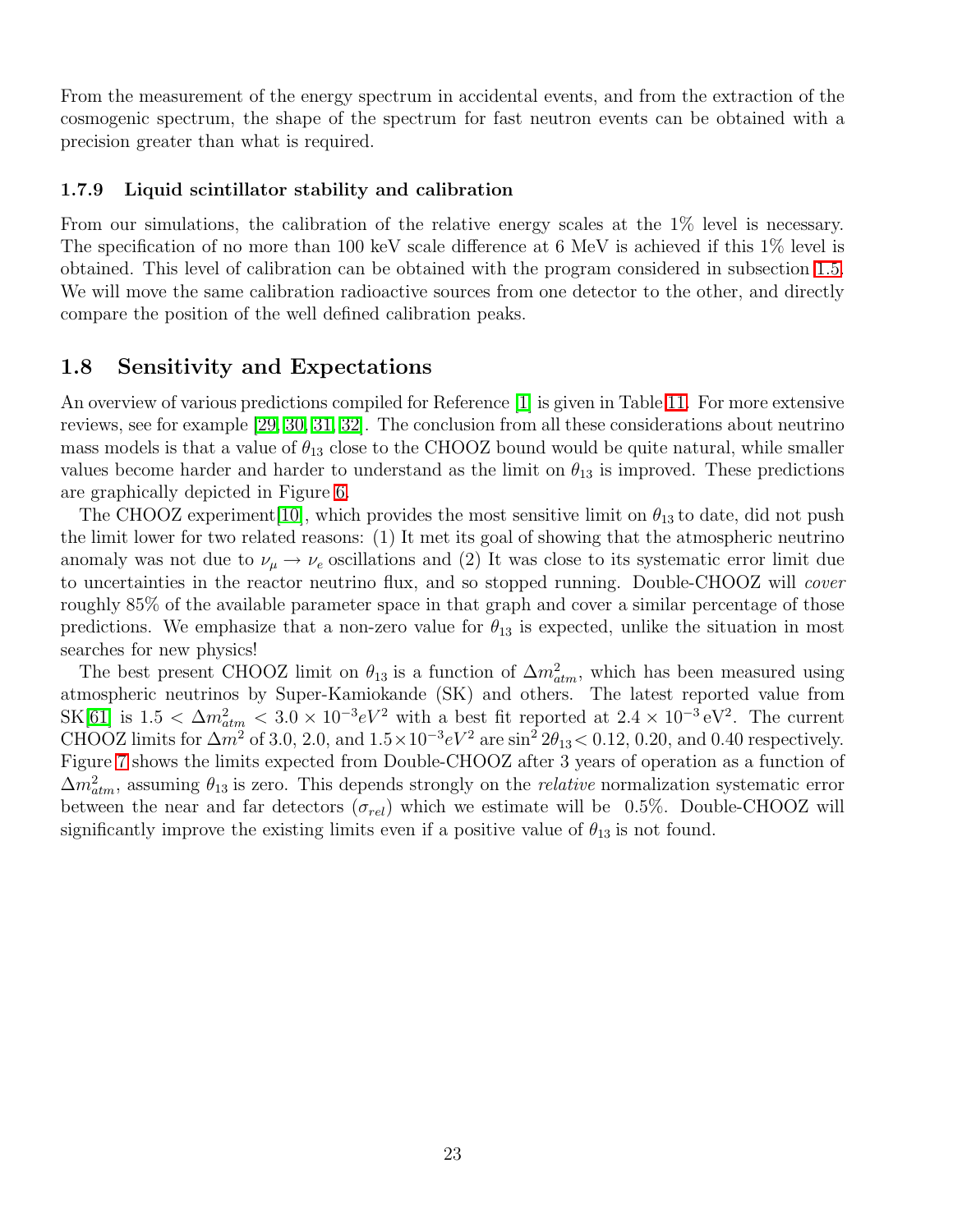

<span id="page-27-0"></span>Figure 6: Predictions for  $\theta_{13}$ . The sensitive region of Double-CHOOZ is shown in yellow.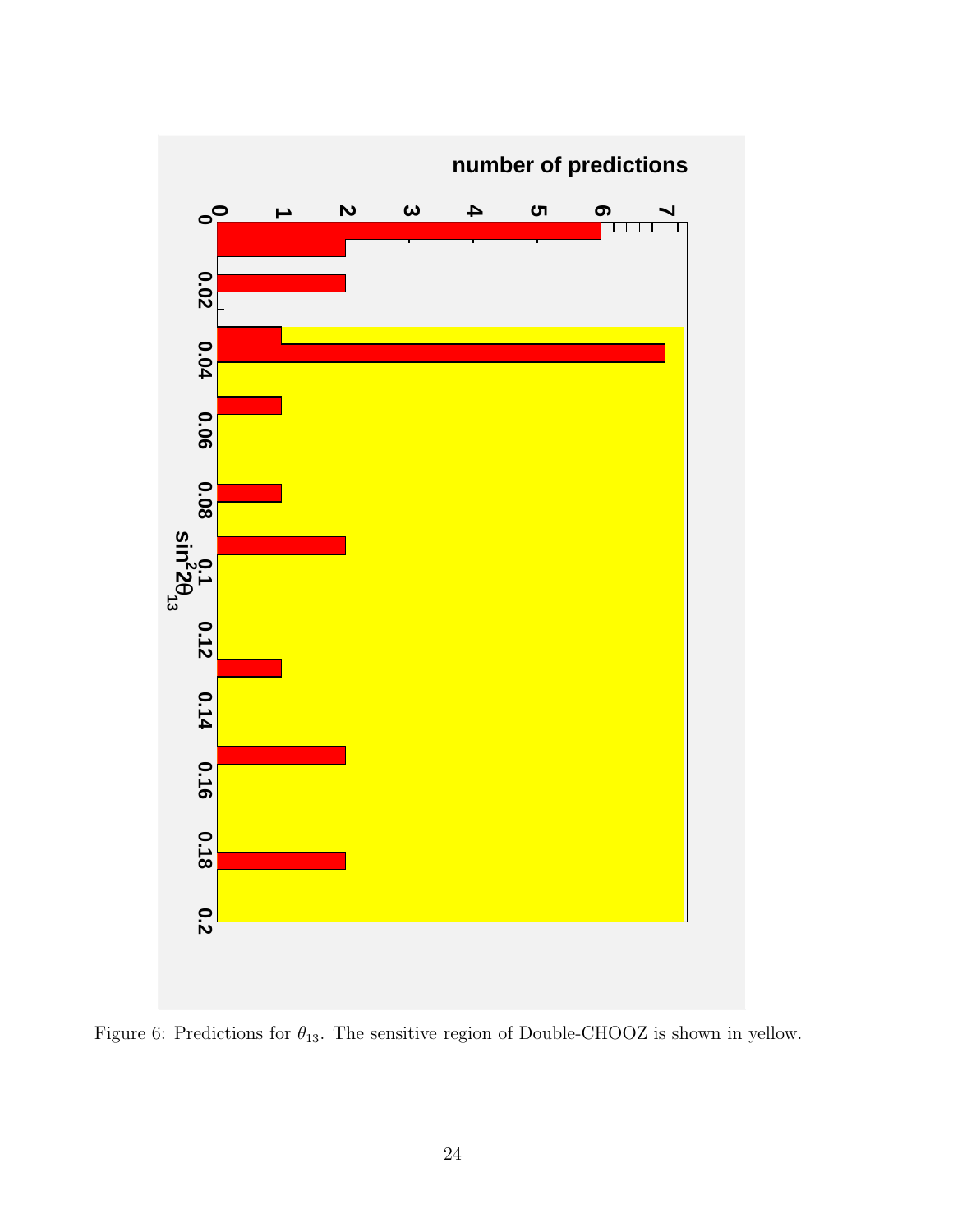| Reference                              | $\sin \theta_{13}$  | $\sin^2 2\theta_{13}$  |
|----------------------------------------|---------------------|------------------------|
| SO(10)                                 |                     |                        |
| Goh, Mohapatra, Ng [33]                | 0.18                | 0.13                   |
| $Orbifold$ $SO(10)$                    |                     |                        |
| Asaka, Buchmüller, Covi [34]           | 0.1                 | 0.04                   |
| $SO(10) + flavor symmetry$             |                     |                        |
| Babu, Pati, Wilczek [35]               | $5.5 \cdot 10^{-4}$ | $1.2 \cdot 10^{-6}$    |
| Blazek, Raby, Tobe [36]                | 0.05                | 0.01                   |
| Kitano, Mimura [37]                    | 0.22                | 0.18                   |
| Albright, Barr [38]                    | 0.014               | $7.8 \cdot 10^{-4}$    |
| Maekawa [39]                           | 0.22                | 0.18                   |
| Ross, Velasco-Sevilla [40]             | 0.07                | 0.02                   |
| Chen, Mahanthappa [41]                 | 0.15                | 0.09                   |
| Raby $[42]$                            | 0.1                 | 0.04                   |
| $SO(10) + texture$                     |                     |                        |
| Buchmüller, Wyler [43]                 | 0.1                 | 0.04                   |
| Bando, Obara [44]                      | $0.01$ $0.06$       | $4 \cdot 10^{-4}$ 0.01 |
| Flavor symmetries                      |                     |                        |
| Grimus, Lavoura [45, 46]               | $\boldsymbol{0}$    | $\overline{0}$         |
| Grimus, Lavoura [45]                   | 0.3                 | 0.3                    |
| Babu, Ma, Valle [47]                   | 0.14                | 0.08                   |
| Kuchimanchi, Mohapatra [48]            | 0.080.4             | $0.03$ $\dots$ $0.5$   |
| Ohlsson, Seidl [49]                    | 0.070.14            | 0.020.08               |
| King, Ross $[50]$                      | 0.2                 | 0.15                   |
| <b>Textures</b>                        |                     |                        |
| Honda, Kaneko, Tanimoto [51]           | 0.080.20            | 0.030.15               |
| Lebed, Martin [52]                     | 0.1                 | 0.04                   |
| Bando, Kaneko, Obara, Tanimoto [53]    | $0.01$ $0.05$       | $4 \cdot 10^{-4}$ 0.01 |
| Ibarra, Ross $[54]$                    | $\rm 0.2$           | 0.15                   |
| $3 \times 2$ see-saw                   |                     |                        |
| Appelquist, Piai, Shrock [55, 56]      | 0.05                | 0.01                   |
| Frampton, Glashow, Yanagida [57]       | 0.1                 | 0.04                   |
| Mei, Xing [58] (normal hierarchy)      | 0.07                | 0.02                   |
| (inverted hierarchy)                   | > 0.006             | $> 1.6 \cdot 10^{-4}$  |
| Anarchy                                |                     |                        |
| de Gouvêa, Murayama [59]               | > 0.1               | > 0.04                 |
| Renormalization group enhancement      |                     |                        |
| Mohapatra, Parida, Rajasekaran<br>[60] | 0.080.1             | 0.030.04               |

<span id="page-28-0"></span>Table 11: Incomplete selection of predictions for  $\theta_{13}.$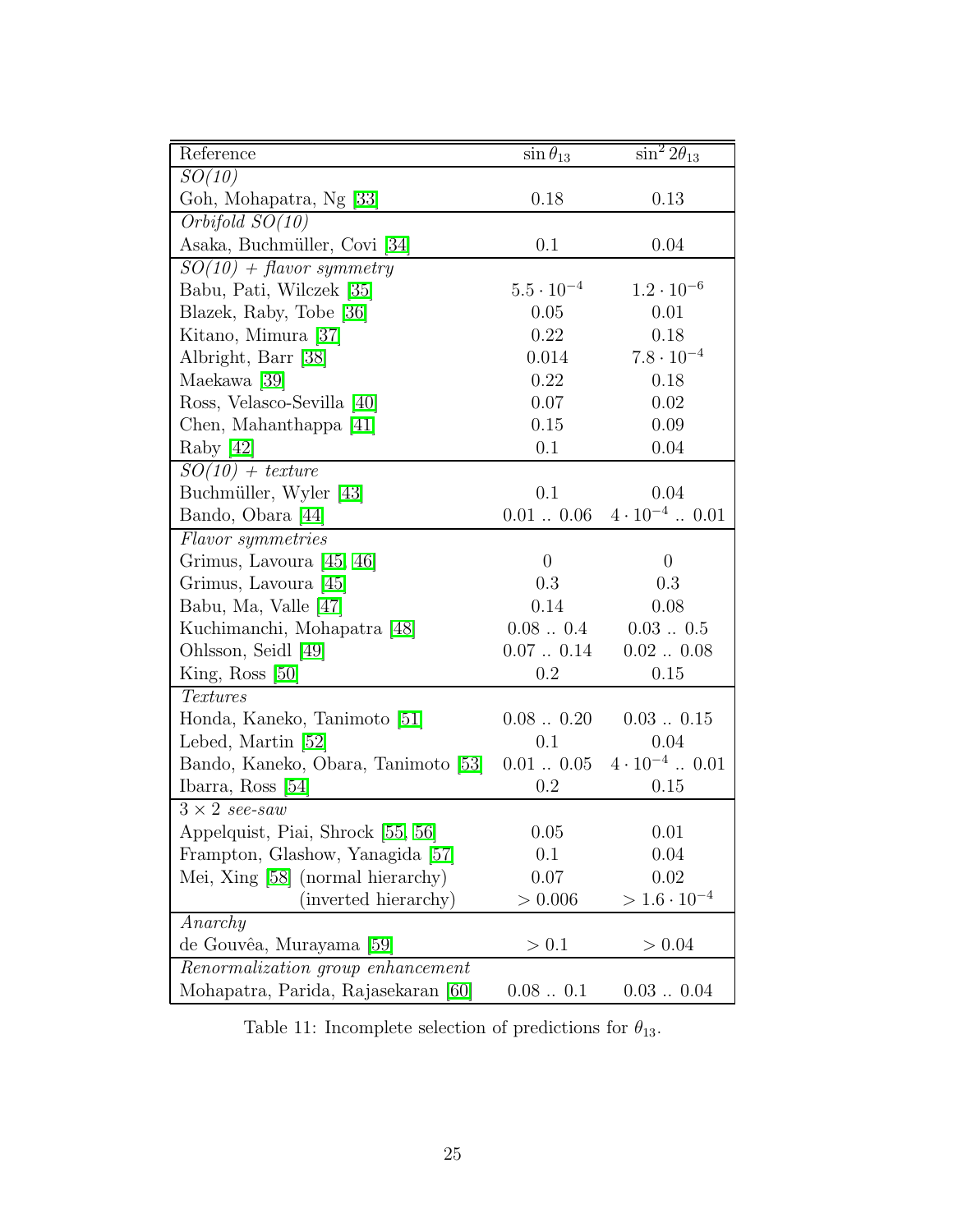

<span id="page-29-0"></span>Figure 7: Double-CHOOZ sensitivity limit at 90% C.L. (for 1 d.o.f).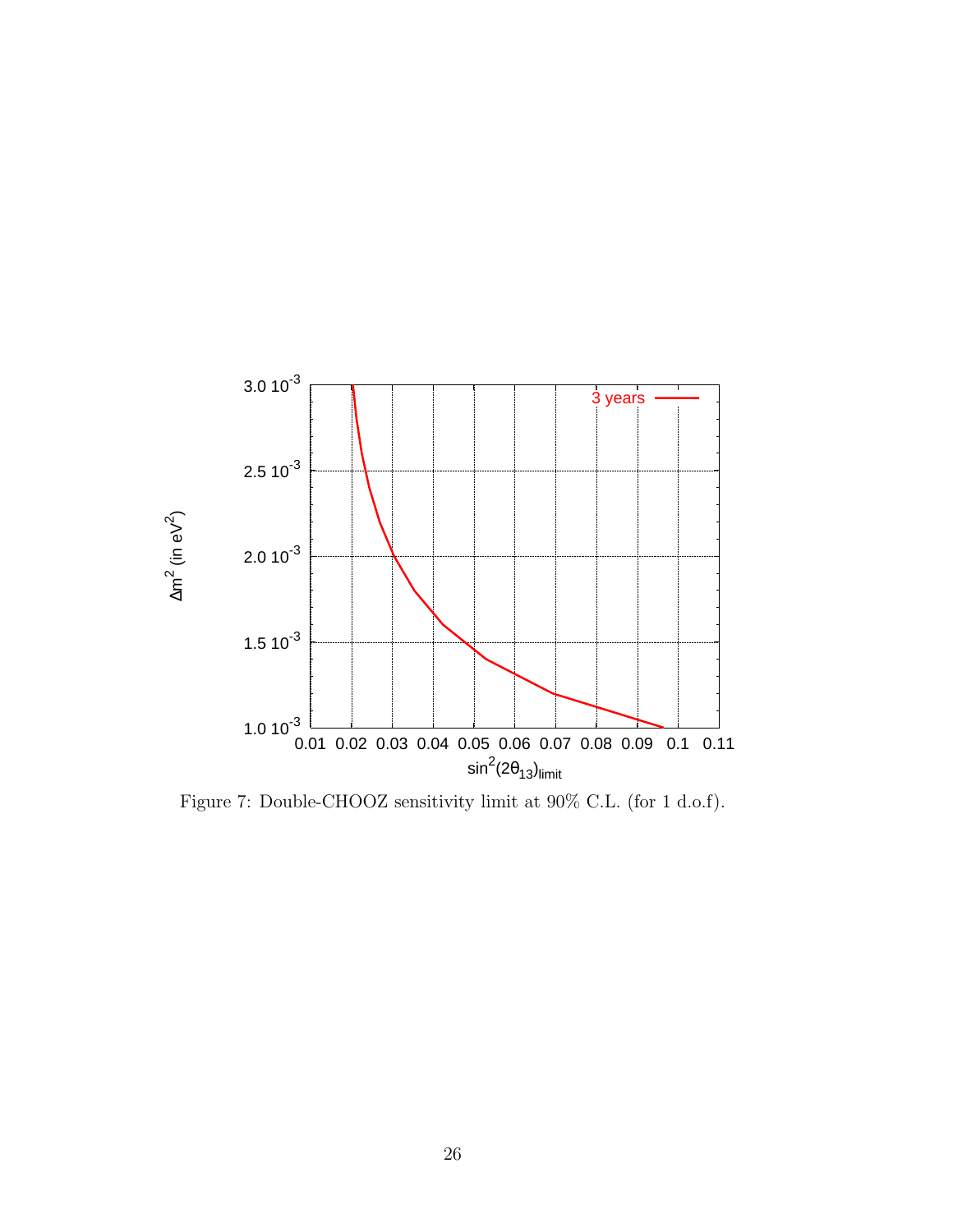## <span id="page-30-1"></span><span id="page-30-0"></span>2 U.S. Systems

## 2.1 Inner Detector Photomultiplier Tubes

Photomultiplier tubes (PMTs) are a major component of the Double-CHOOZ detectors and will be a primary U.S. contribution to the experiment. We are proposing the purchase of 512 photomultiplier tubes each for the near and far Double-CHOOZ detectors, along with 16 spares for a total of 1040. There are several reasons why this area is highly appropriate as a U.S. responsibility:

- The U.S. Double-CHOOZ group has extensive experience in selection, testing, and mounting of PMTs, having participated in CHOOZ, E645, IMB, KamLAND, LSND, mini-BooNE, SNO, and Super-Kamiokande.
- It is a crucial part of the experiment that lends itself easily to being done in the U.S. and shipped pre-assembled to the Chooz site.
- At the end of the experiment, the PMTs can be recovered for re-use in other experiments. As an example, the IMB PMTs are still in use after almost twenty years! Thus purchase of these large, hemispherical, low-background PMTs can be viewed as a long-term investment in the U.S. program.

Double-CHOOZ will have two PMT regions: (1) Inner Detector (ID) PMTs to view the neutrino target and gamma-catcher region, and (2) Inner Veto (IV) PMTs to view an active outer veto layer. In this proposal, we present plans to construct the ID PMT array only. It is expected that construction of the IV array will be done by European collaborators. This is a natural separation, since the ID array must detect relatively low light levels and be compatible with the radiological standards of the target region, while the IV array will be operating in the high light levels from cosmic-ray muons and can have more relaxed radiological specifications. It is possible that different PMTs might be used for these two arrays.

There are many factors and trade-offs involved in the design of an ID PMT array for Double-CHOOZ. One important consideration is PMT size. For a given collection area, larger PMTs are favored over smaller ones due to their somewhat lower cost per area and the reduced number of electronics and high-voltage channels required. However, this must be balanced with the difficulty in the handling and mounting of large PMTs in a confined space, the increased background due to higher glass/area ratio, and the potential "hole" in coverage from the loss of a single PMT. Experiments requiring large-area coverage (e.g. Super-Kamiokande) have used the largest PMTs available (twenty inches) while experiments requiring less coverage (e.g. CHOOZ) have selected smaller PMTs (eight inches). In this proposal we consider the use of eight-inch PMTs similar to the original CHOOZ experiment, although the possibility for larger (thirteen-inch) PMTs is still being explored. The PMT budget of this proposal is conservative in the sense that selection of the larger PMTs would be less expensive.

#### <span id="page-30-2"></span>2.1.1 Required Coverage

The required PMT coverage is based on three factors: (1) adequate light collection to allow a hardware threshold well below 1 MeV, (2) sufficient energy resolution to reject backgrounds above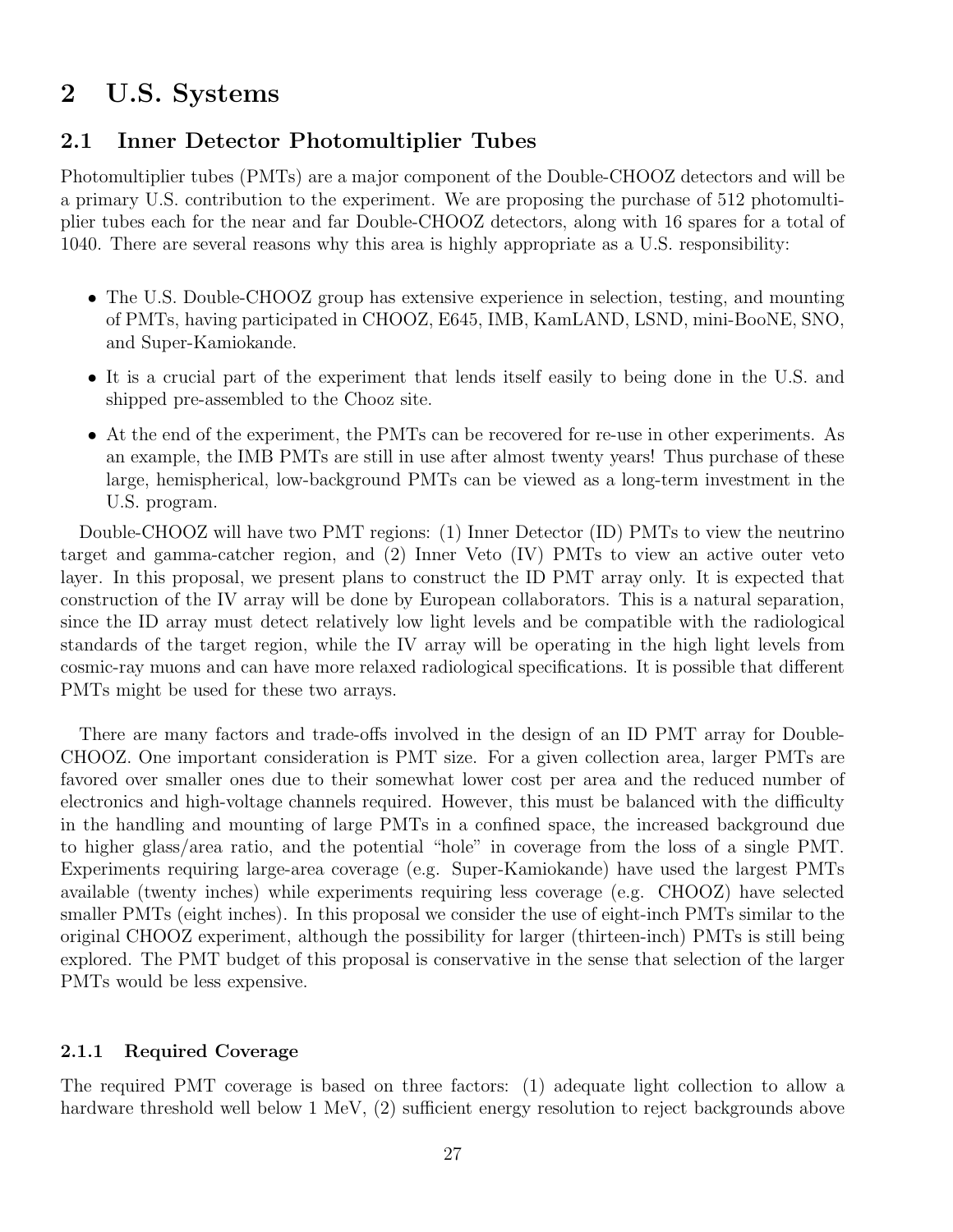| material | component            | mass | $\rm K$<br>(mg) | $(+/-)$        | Th<br>$(\mu g)$ | $(+/-)$           | U<br>$(\mu g)$ | $+(-)$           |
|----------|----------------------|------|-----------------|----------------|-----------------|-------------------|----------------|------------------|
| bialkali | photocathode         |      | $\overline{2}$  |                |                 |                   |                |                  |
|          |                      |      |                 |                |                 |                   |                |                  |
| glass    | envelope             | 635  | 38              | 10             | 19              | 6                 | 19             | 13               |
|          | base (no pins)       | 10   | 1               | $\theta$       | $\theta$        | $\overline{0}$    | $\overline{0}$ | $\theta$         |
|          |                      |      |                 |                |                 |                   |                |                  |
| ceramics | sideplates           | 10   | $\overline{0}$  | $\overline{0}$ | 1               | $\overline{0}$    | $\overline{0}$ | $\left( \right)$ |
|          | $\text{rods/spaces}$ | 13   | $\overline{0}$  | $\theta$       | 1               | $\overline{0}$    | $\theta$       |                  |
|          |                      |      |                 |                |                 |                   |                |                  |
| metals   | dynodes              | 86.6 | $\theta$        | 1              | 3               | 1<br>$\mathbf{I}$ | $\theta$       |                  |
|          | generator            | 0.4  | 10              |                | $\overline{0}$  | $\overline{0}$    | 0              |                  |
|          |                      |      |                 |                |                 |                   |                |                  |
| plastics | overcap              | 32   | 5               | $\overline{2}$ |                 | $\overline{0}$    |                |                  |

<span id="page-31-1"></span>Table 12: Assay of the U, Th, K content of an ETI9354 PMT

the neutron capture gamma energy window at 8 MeV, and (3) adequate energy resolution to allow shape comparison between the visible energy spectrum in the near and far detectors. For Double-CHOOZ the first two reasons dominate, as our simulations show very little change in sensitivity over reasonable values of energy resolution at 1 MeV.

Simulations of the required coverage are notoriously difficult since they must fold together light production efficiency, transport through the waveshifter-laced scintillator (including re-emission of previously shifted light), optical effects of the acrylic vessels, transport through oil, and reflections from the walls and other structures. As an example of the difficulty, pre-experiment simulations for KamLAND predicted roughly 100-150 p.e./MeV (using only 17-inch PMTs), whereas about 240 p.e./MeV was realized in the actual experiment.

#### <span id="page-31-0"></span>2.1.2 Requirements on Radiopurity

PMTs are typically one of the most radioactive materials used in the construction of neutrino detectors. This is due to the fact that they may contain 1 kg of glass per PMT - and glass typically has a rather high concentration of the long-lived elements uranium (U), Thorium (Th), and potassium (K). For example, Table [12](#page-31-1) shows the radioactive assay of the Electron Tubes, Inc. (ETI) model 9354 developed for use in the Borexino experiment.

The most important backgrounds come from the decay of  $40K$  and  $208Tl$  (part of the thorium chain). <sup>40</sup>K has a single 1.46 MeV gamma from electron capture to the first excited state of  $^{40}K$ . <sup>208</sup>Tl has many possible gammas from beta decay to excited states of <sup>208</sup>Pb, but all of them go through the first excited state at 2.61 MeV. Figure [8](#page-32-0) shows the gamma energy spectrum from a GEANT3 simulation of the Double-CHOOZ detector backgrounds.

Based on these data, each PMT has a total  $^{40}K$  activity of 1.77 Hz. Taking into account a branching ratio of 0.1067 for EC capture to the first excited state gives a gamma activity of 0.19 Hz. Assuming secular equilibrium with  $^{232}Th$ , the  $^{208}Tl$  total activity is 0.097 Hz, with a gamma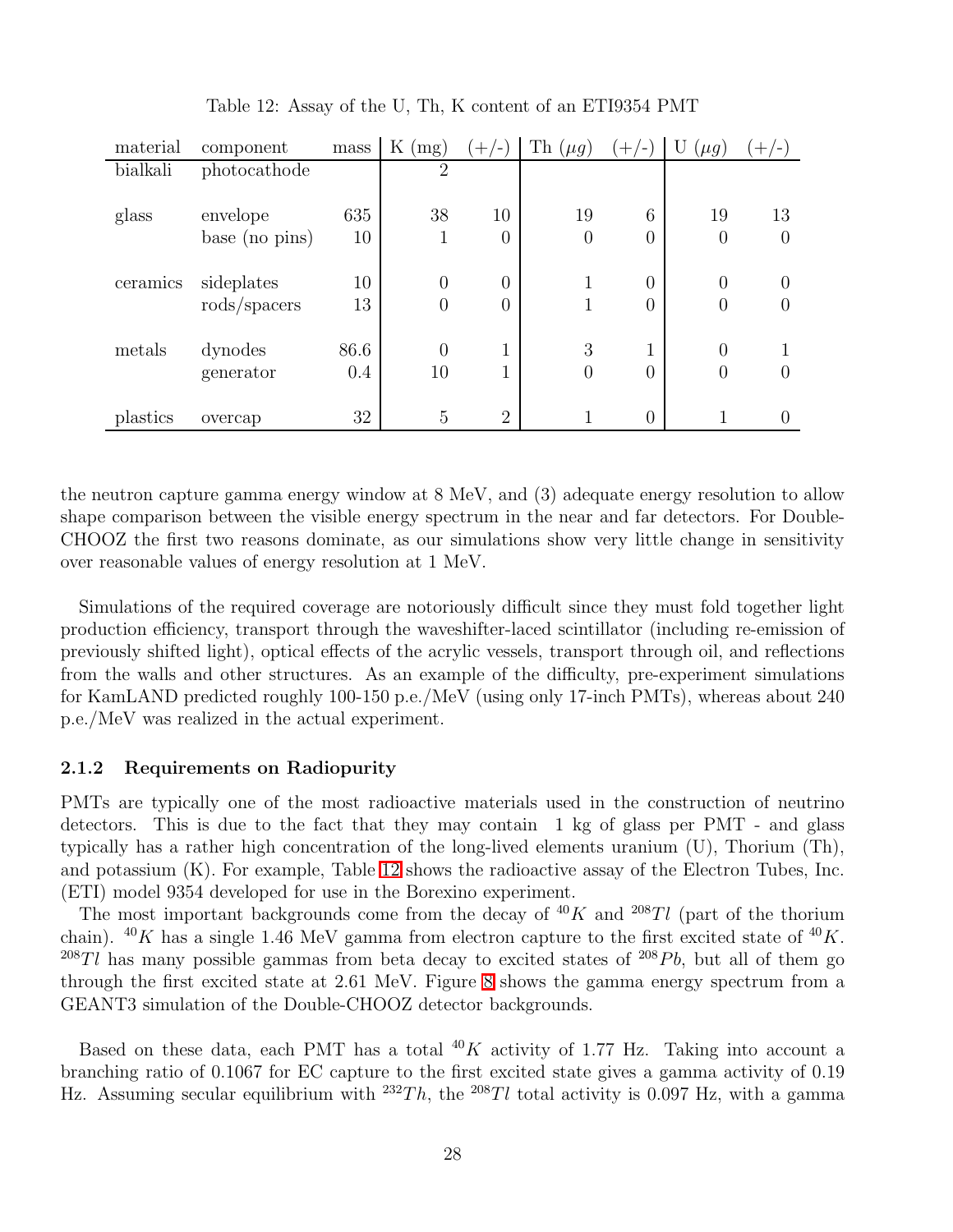

<span id="page-32-0"></span>Figure 8: Simulation of the energy spectrum of  $^{208}Th$  gamma rays from beta decay to  $^{208}Pb$ .

activity of 0.23 Hz per PMT.

Using the detector simulation to propagate these gammas from the PMTs to the scintillatorfilled volumes results in the energy spectrum of Figure [9.](#page-33-1) In this spectrum, the energy used is the summed energy of all the gammas as they enter the active volumes so that the effect of correlated gammas is included. In addition, the electrons from the beta decay are also included, as they may produce gammas from bremsstrahlung. Knowing the absolute activity then allows the number of events above a given energy threshold to be extracted from this figure. Above 0.5 MeV we therefore expect 2.7 Hz of gammas and above 1.0 MeV we expect 1.7 Hz.

To estimate the number of background events that come from this activity requires an estimate of the background from other sources in the 8 MeV range (the energy of neutron capture on gadolinium). There are two major sources: (1) neutrons produced from muon spallation or muon capture, and (2) external gammas in the range of 8 MeV produced by nearby untagged muons. The rate of (1) is given in Table [4](#page-18-1) of Section 1 and is about 6 (65)  $h^{-1}$  for the far (near) detector. The rate of (2) can be estimated from the original CHOOZ experiment, about 180  $h^{-1}$  at 300 m.w.e. Conservatively scaling from the muon rate gives  $4300 h^{-1}$  in the near detector (assuming 60 m.w.e.). With a 200  $\mu$ sec window, the expected background rate from the accidental coincidence of a neutron-like event with a PMT-generated gamma is about 1.5 (18)  $d^{-1}$  for the far (near) detector. This is to be compared with an expected signal rate of about 65 (3500)  $d^{-1}$  (including efficiency). In practice, the accidental rate can be measured to high precision using non-coincidental singles rates and spectrum. If a 1% measurement is made, then using ETI9354 PMTs would contribute an uncertainty of only 0.02% to the experimental result. Since uncertainties below 0.05% have a negligible effect of the results, we adopt the assay requirements of Table [13](#page-33-2) as specifications for total PMT activity. These are essentially the summed values of Table [12](#page-31-1) multiplied by two.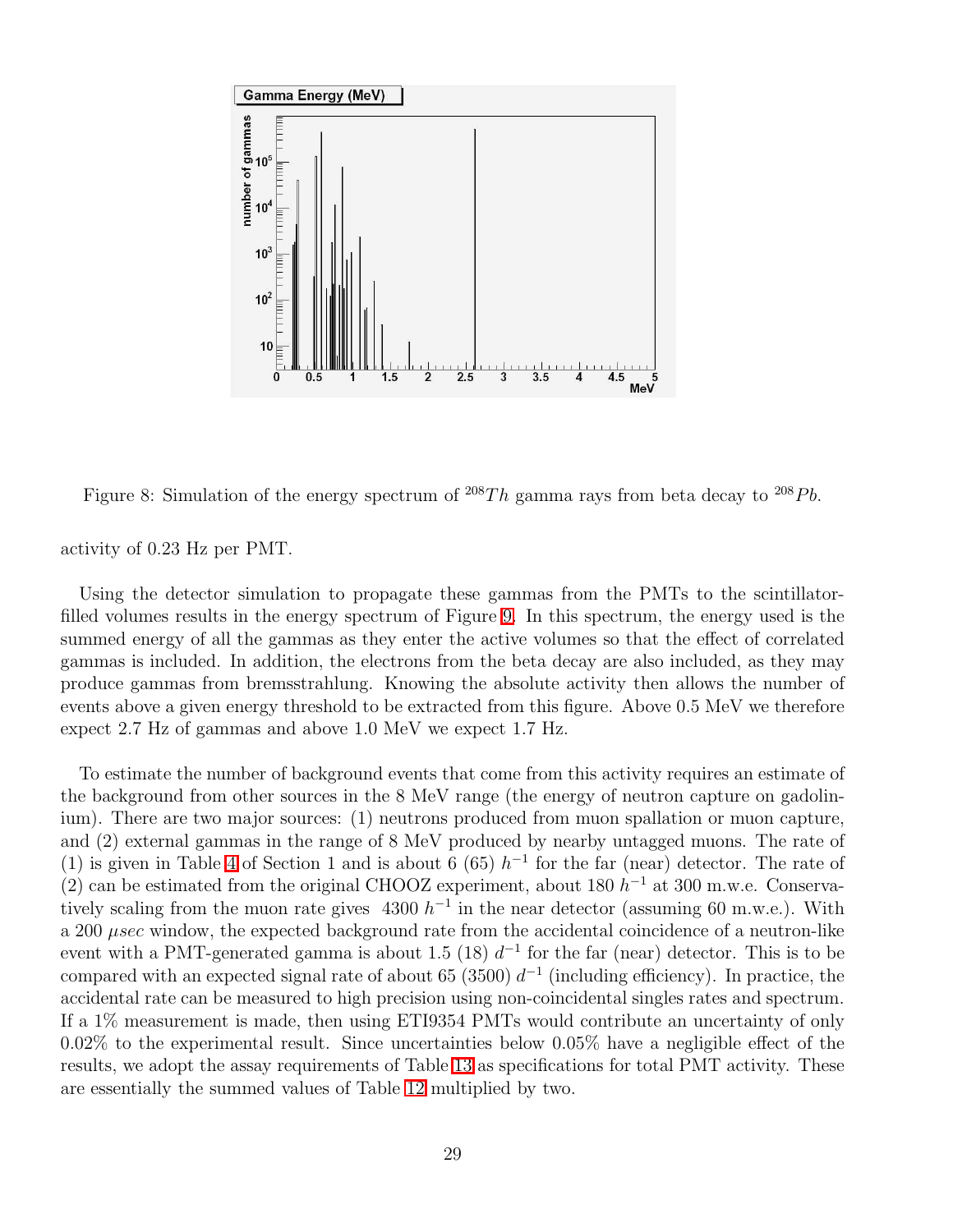

<span id="page-33-1"></span>Figure 9: Simulation of the energy spectrum of gamma rays from  $^{40}K$  and  $^{208}Tl$  which enter the scintillator volumes.

<span id="page-33-2"></span>

| Table 13: Specifications for the allowed U, Th, K content per PMT |  |  |  |  |  |  |  |  |
|-------------------------------------------------------------------|--|--|--|--|--|--|--|--|
|-------------------------------------------------------------------|--|--|--|--|--|--|--|--|

| chain     | specification |
|-----------|---------------|
| uranium   | $40 \mu g$    |
| thorium   | 50 $\mu$ g    |
| potassium | $110 \; mq$   |

In addition to the ETI PMT, Hamamatsu Corporation also offers low-radioactivity 8-inch tubes. They have agreed to supply us with a sample of such a PMT and we intend to assay it using the low background counting facility at Alabama.

#### <span id="page-33-0"></span>2.1.3 Base Electronics

We intend to use traditional passive divider chains similar to those used in the Super-Kamiokande outer detector (designed at Louisiana State University) and KamLAND. Since they consist only of resistors and capacitors, the reliability is very high. This is important since we plan to pot the electronics in epoxy (see below) so a failure would be impossible to repair.

We plan to operate the PMTs at a gain such that a single photoelectron pulse into 50 ohms produces roughly a 20 mV pulse. At this value, simple, commercially-available discriminators work well, pulse heights are large compared with typical noise levels and HV ripple and dark noise values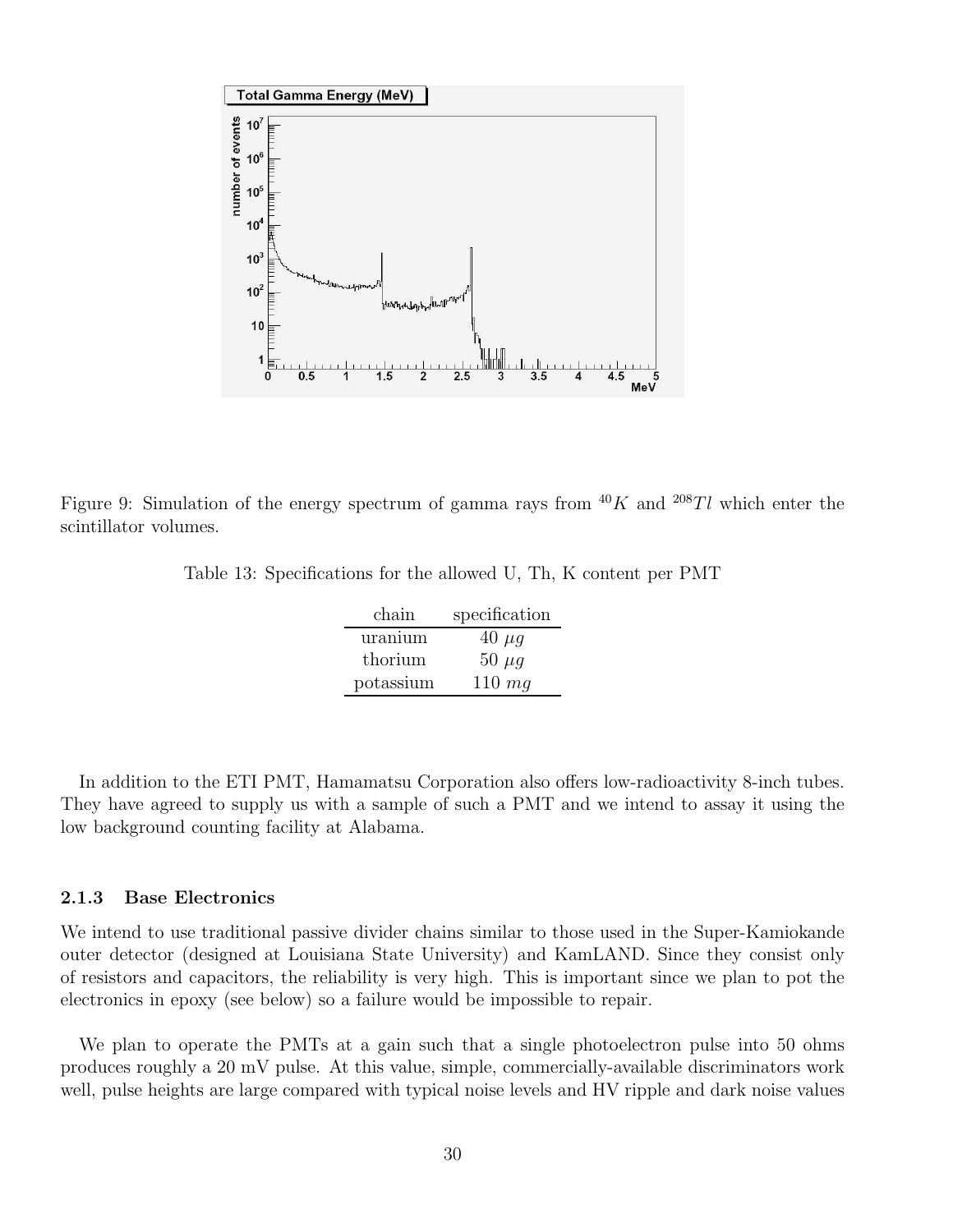are typically negligible compared to rates from low-energy singles. The exact gain will depend on the model of PMT selected and the details of the front-end electronics design. Louisiana State University will work with Drexel in the specification and design of the divider chain electronics.

We also plan to back-terminate the divider chain in order to reduce the multiple reflections that can result from the large pulses generated when a muon passes through the scintillator. This requires operating at an increased gain to make up for signal loss, but the reduced dead time loss more than makes up for this. A typical muon pulse is expected to result in 200-300 p.e. per PMT, on average. This means a pulse height in the several volt range as compared to around 100 mV or so for typical neutrino interactions.

Currently, we plan to have the PMT supplier also build and attach the divider chains according to our specifications. This is to allow them to pot the electronics at the factory, which is very desirable from the standpoint of catching defective PMTs before delivery and ensuring quality control. This was done by both the Super-Kamiokande and KamLAND experiments and proved to be very satisfactory.

#### <span id="page-34-0"></span>2.1.4 Potting and Cabling

In order to reduce the amount of cabling in the Double-CHOOZ detector, we plan to have a single 50-ohm coaxial cable carrying both high voltage and signal from the PMT to a patch panel above the detector. This is essentially the scheme used in the Super-Kamiokande outer detector as well as LSND and MiniBooNE. The patch panel will not only allow picking off of the signal for routing to the front-end electronics, but also allow a transition from an expensive Teflon-coated jacket (made for long-term oil immersion) to a cheaper PVC jacket.

We plan to purchase PMTs with the divider electronics already potted for immersion in oil. The 17-inch PMTs for KamLAND and the 8-inch PMTs for the Super-Kamiokande veto were purchased in a similar fashion and the results were very satisfactory, with less than 1% failure after immersion. We have also determined from comparing quotes from one supplier with our experience in potting the KamLAND 20-inch PMTs ourselves that the costs are very similar.

The potting is done by first attaching a small circuit board containing the divider electronics to the pins of the PMT via floating leads instead of sockets. This prevents any residual stress from unseating the PMT. Then the electronics and PMT are aligned in an injection mold and a high-viscosity, oil-resistant epoxy is bonded to the PMT, cable, and circuit board in a single operation. For KamLAND, this was done by Hamamatsu using A Nippon Pelnox two-component epoxy MG-151/HY-306. This epoxy is not only oil-resistant but also has a high electrical resistance of more than  $10^{10}$  Ohm-cm and a low density of about 1.1 g/cm.

While this specific epoxy has worked well in the KamLAND oil, the Double-CHOOZ oil will be slightly different and thus we will test this material for compatibility before use. Louisiana State University has experience in this area.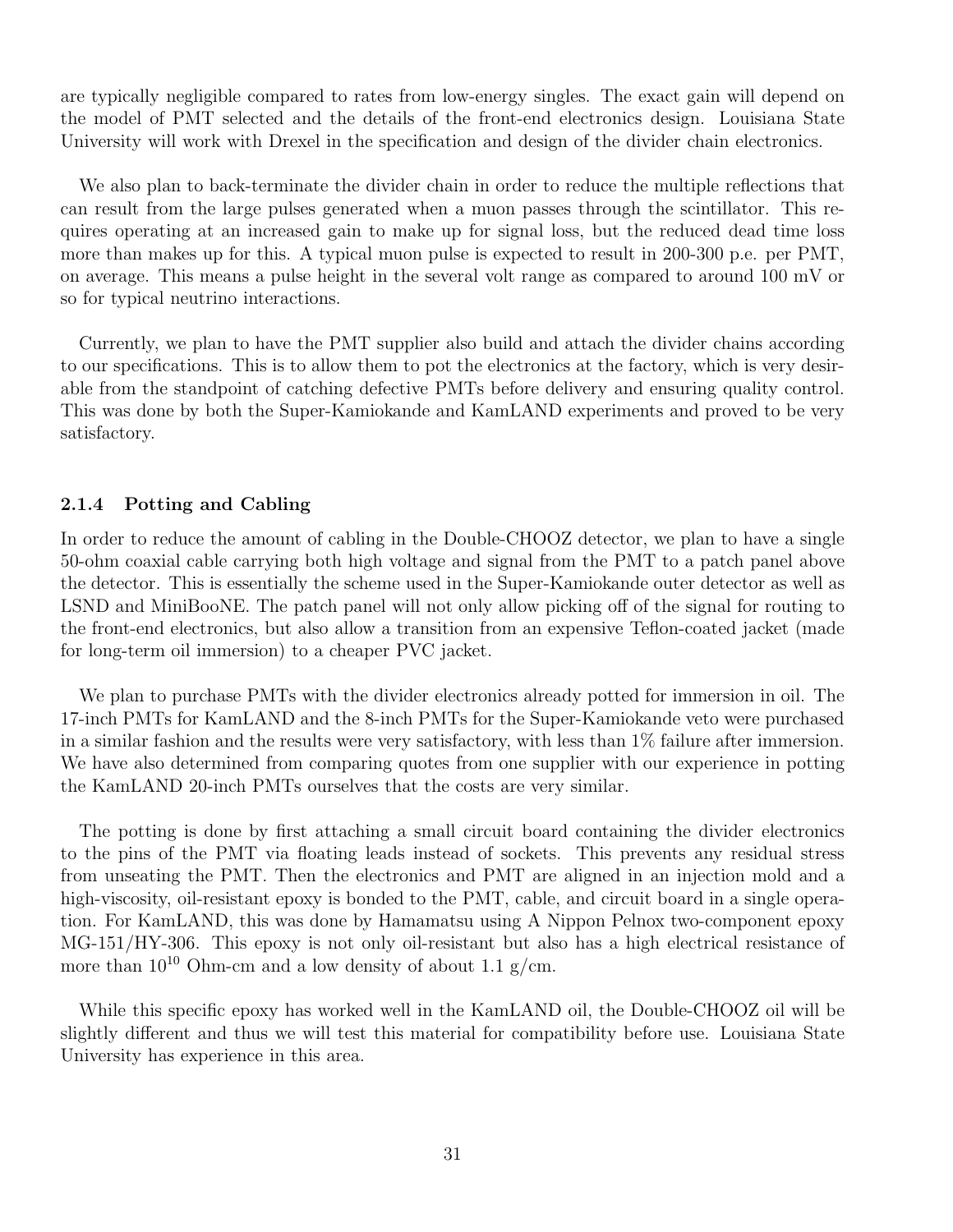#### <span id="page-35-0"></span>2.1.5 The PMT Selection Process

We plan to select the PMT type for Double-CHOOZ on the basis of several criteria:

- proven compliance with our low activity specifications
- proven ability to attach and pot diver chain electronics to our specifications
- satisfactory peak-to-valley ratio (typically 2 or more) to allow us to balance PMT gains and aid in energy calibration
- proven quantum efficiency  $(> 20\%)$  and reasonable transit time jitter (few ns) with full-face illumination
- price

Test setups for PMT performance at Louisiana State University and PMT radioactivity at Alabama will ensure PMTs meet basic specifications and will be used for quality control during the testing, cleaning, and assembly of the PMTs.

An important consideration is whether the supplier can deliver PMTs at a rate needed for the Double-CHOOZ construction schedule. Based on our experience, it typically takes about four months for a factory to tool up an assembly line, and normally they can make about 200 PMTs per month. Two potential suppliers that were contacted have confirmed this estimate. Thus, to meet the construction schedule that calls for far detector operation beginning in summer 2007, we must order the PMTs by November 2005.

#### <span id="page-35-1"></span>2.1.6 PMT Testing

We plan to have the PMTs shipped first to Louisiana State University, where a high-throughput testing facility will be constructed similar to those used in IMB, Super-Kamiokande, and Kam-LAND. PMTs will be tested for gain and dark noise versus high voltage, and an initial operating voltage selected that will balance the PMT gains. Defective PMTs will also be identified and returned to the factory.

To meet the construction schedule, we must test 60 PMTs/week. Since each test requires a preceding dark period of roughly 24 hours, we need to make a facility capable of testing about twelve PMTs at a time (allowing the weekends to be used to make-up any failed tests).

After electronics testing, the PMTs will be driven in batches of 100 to Alabama for cleaning, mounting, and radioactivity spot-checking.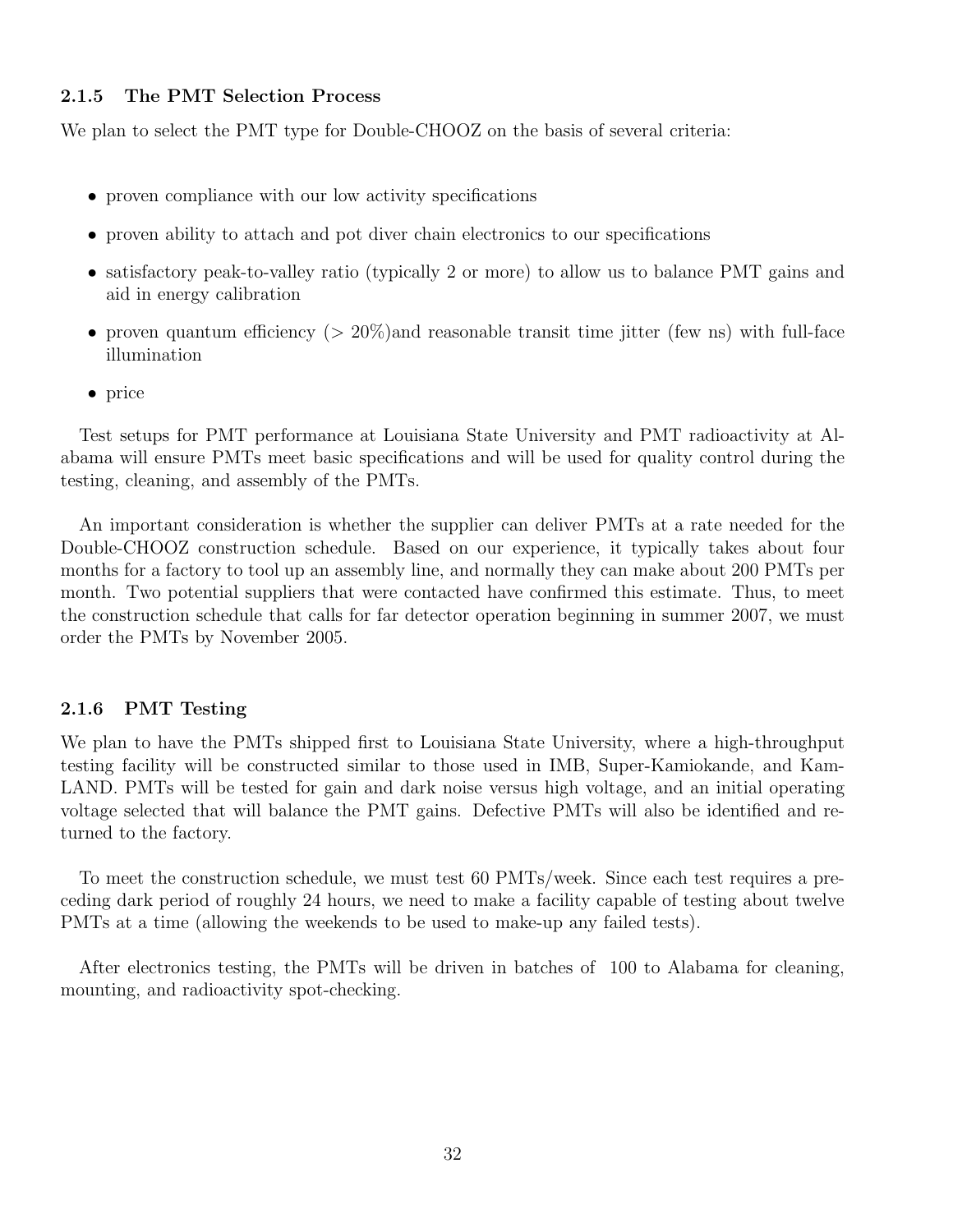#### 2.1.7 PMT Mounting, Cleaning, and Assembly

According to the present mechanical design, the ID PMTs will be mounted looking straight ahead on rails with the spacing between PMTs optimized from simulation studies. The rails will be provided as part of the PMT support structure built by the French collaborators. The design of the PMT mounts will be adapted from the designs successfully implemented by other experiments, e.g. MiniBooNE, using the same basic type of PMT in a similar environment. The mount materials and the fabrication process will be chosen to meet chemical compatibility requirements and radiological standards.

Prototype mounts will be built in the University of Alabama Physics machine shop and test assembled with PMTs. These assemblies will be placed in a dark box, powered, and counted over a long period (at least one month) to check that addition of the mounts does not damage the PMTs. In addition, a mount will be shipped to France for checking that it can be mounted to the the rail system. Once the design and fabrication process is finalized, the job of making 1040 mounts from materials provided by the University of Alabama group will be handed over to an outside shop.

The PMTs received from Louisiana State University and the completed PMT mounts will be cleaned and assembled by the University of Alabama group. A clean area with forced ventilation through high efficiency filters will be set up in one of the labs. A team of undergraduate and graduate students will degrease the PMT mounts with acetone, pass them through an ultrasound bath in weak acid, rinse in water, and then thoroughly wipe down the mounts with alcohol. The PMTs will also be wiped down with alcohol. Within one hour of each being wiped down with alcohol, the PMT and its mount will be assembled, wiped down again with alcohol, allowed to dry, and then sealed in plastic. The wipe tissues from alcohol cleaning of the first assemblies will be counted in the University of Alabama low background Ge detector to check that no significant surface radiocontamination survives to final cleaning. Wipe tissues will be spot–checked throughout the cleaning and assembly stage. Manpower will be assigned to cleaning and assembly to keep pace with PMT shipments from Louisiana State University.

#### 2.1.8 PMT Shipping, and Installation

The PMT–mount assemblies will be individually packed into boxes and shipped to Argonne, which will be the staging point for shipment of Double-CHOOZ detector components to France. Installation of the PMTs onto the support system rails will be the responsibility of the Louisiana State University and the University of Alabama groups.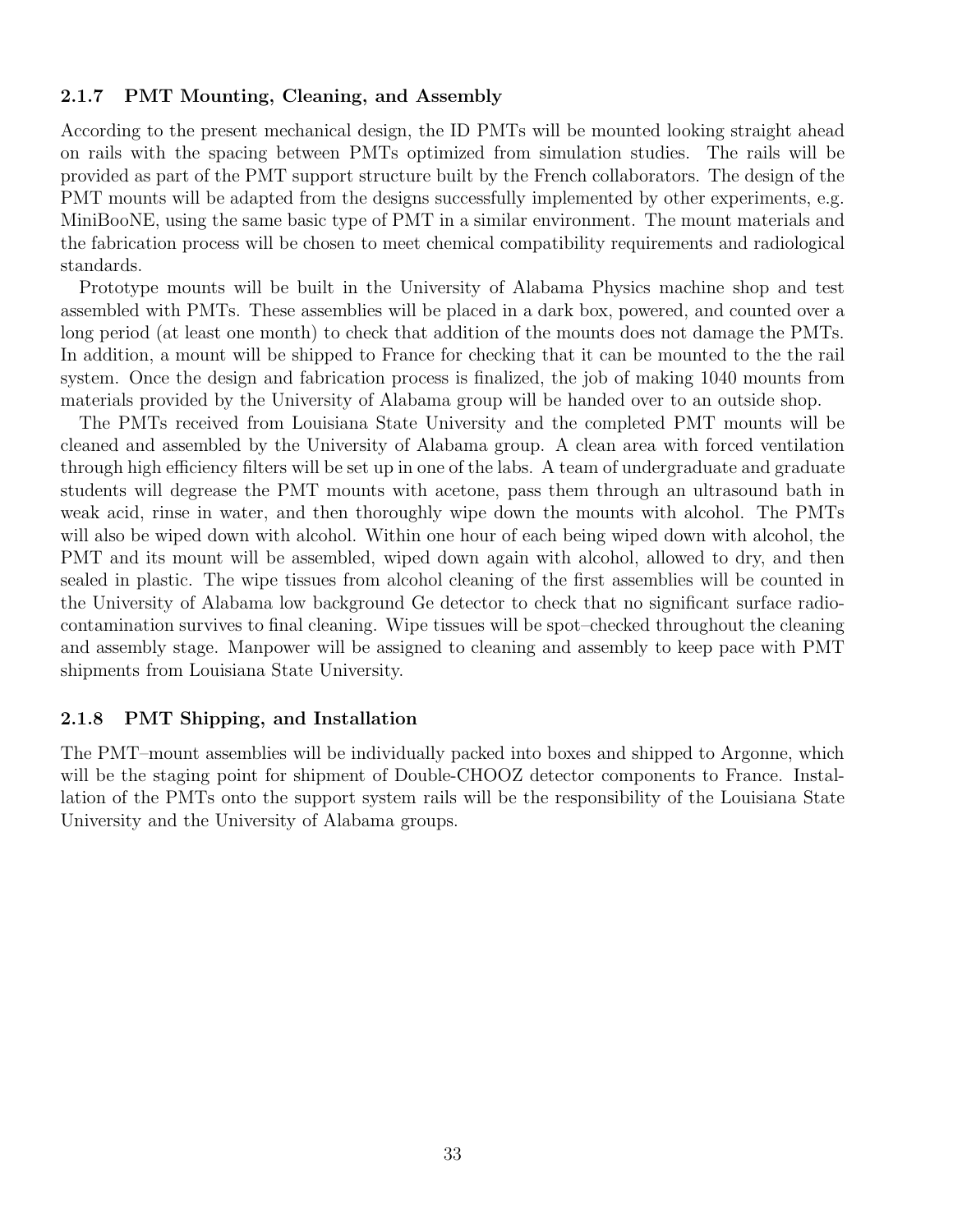## 2.2 High Voltage System

A single vendor will be chosen to provide all of the major high voltage components for the Double-CHOOZ PMT system. Two very similar HV systems will be installed, one each at the near and far detector sites. One mainframe and one module type will be used throughout the system. Common software will be written to meet the controls, monitoring and safety requirements as described elsewhere in this document. This will simplify the system in general, which should result in a lower initial cost as well as reduced maintenance costs. We will consider all reasonable vendors but the two primary candidates are Connecticut-based Universal Voltronics (UV) and CAEN from Italy. We have requested budgetary pricing information from these two vendors and the information we have received has been included in the WBS section 3.4. Since the exact number of channels is unknown at this time, we requested pricing for 1070 channels of high voltage, rated at <3000 VDC @ 2.5mA/ch. This section and it corresponding WBS elements include information for the inner detector PMTs only. The PMT vendor will attach and pot the special 20-meter HV/signal cables to the PMT assemblies.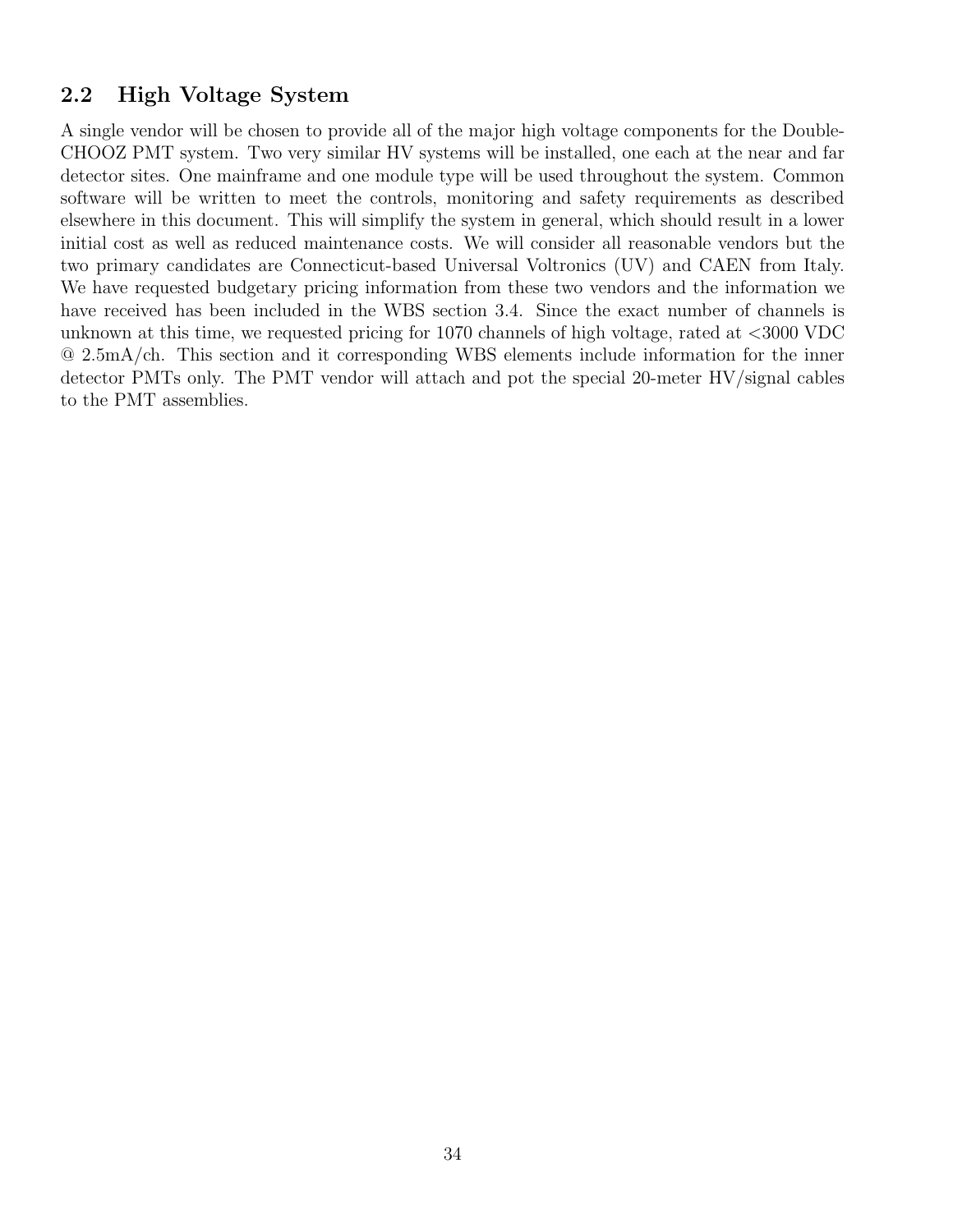## 2.3 Outer Veto

Due to the shallow depth at the near detector, a high rate of muons is expected. Since the primary background signal for this measurement will be initiated by cosmic muons, an additional outer veto system is required. This will be used to help identify muons which could cause neutrons or other cosmogenic backgrounds and allow them to be eliminated from the data set. In some sense, the outer veto provides redundancy for the inner veto in tagging background associated coincidences, but such a redundancy is crucial to making a confident measurement of the background. Comparison of a single measurement with a full simulation would not provide such confidence because the cross sections for muon spallation products are not accurately measured. In addition, the outer veto will provide two other benefits: 1) it will achieve a tracking resolution not possible with the inner veto alone, reducing the volume of the inner detector that is "deadened" by a muon passing through, and 2) it will well measure those muons which only clip the corners of the inner veto. Such muons are especially dangerous because the inner veto efficiency will be low for these. The goal is to provide a system with  $4\pi$  coverage and greater than 98% efficiency.

#### 2.3.1 Expected Backgrounds

Many sources of backgrounds have been investigated in the Double-CHOOZ LOI [\[4\]](#page-67-0). The most significant were identified as coincident backgrounds arising from cosmic muons. The primary, and highest rate, are fast neutrons. These fast neutrons are spallation products from through-going muons in the surrounding rock. The neutrons can penetrate the detector and interact with a nucleus in the target region, providing a prompt signal, and then become captured by Gadolinium, providing the delayed signal.

A secondary background, which will also be difficult to identify, results from high energy muons which pass directly through the target region and interact with  ${}^{12}$ C nuclei in the target. This can produce radioactive isotopes of He and Li which undergo beta decay with a subsequent neutron emission. The beta-neutron signal will provide an identical signature to the positron-neutron signal from a neutrino event. Unfortunately, simply tagging the muon will not allow the elimination of these radioactive events since the half-lives of these isotopes are between 0.1 - 1 second. Thus any veto system will require some form of timing and pointing or tracking to be able to correlate a coincident signal with a previously through-going muon.

#### 2.3.2 Mechanical Constraints

The near detector laboratory has not yet been constructed. Therefore the mechanical possibilities for a veto system are relatively open. Given the shallow depth, we expect a significant muon rate from a wide angular region of space. It has been estimated that using a full  $4\pi$  coverage will maximize the angular coverage while minimizing the total surface area of the detector. In addition, the ability to use muon detection on opposite sides of the detector will allow rather accurate tracking through the central region without requiring high spatial resolution of the individual components.

At the far detector, the flexibility to construct a complete  $4\pi$  system is not available. The previously constructed laboratory is only big enough to allow the inner detector system. However, given that there is a significantly higher overburden at the far laboratory, the needs for large angular coverage and precise tracking are not as high. It is relevant, however, to be able to compare the effects of the veto system on data selection. We therefore envision placing a veto system in the access space directly above the far detector. This veto will be identical to the top component of the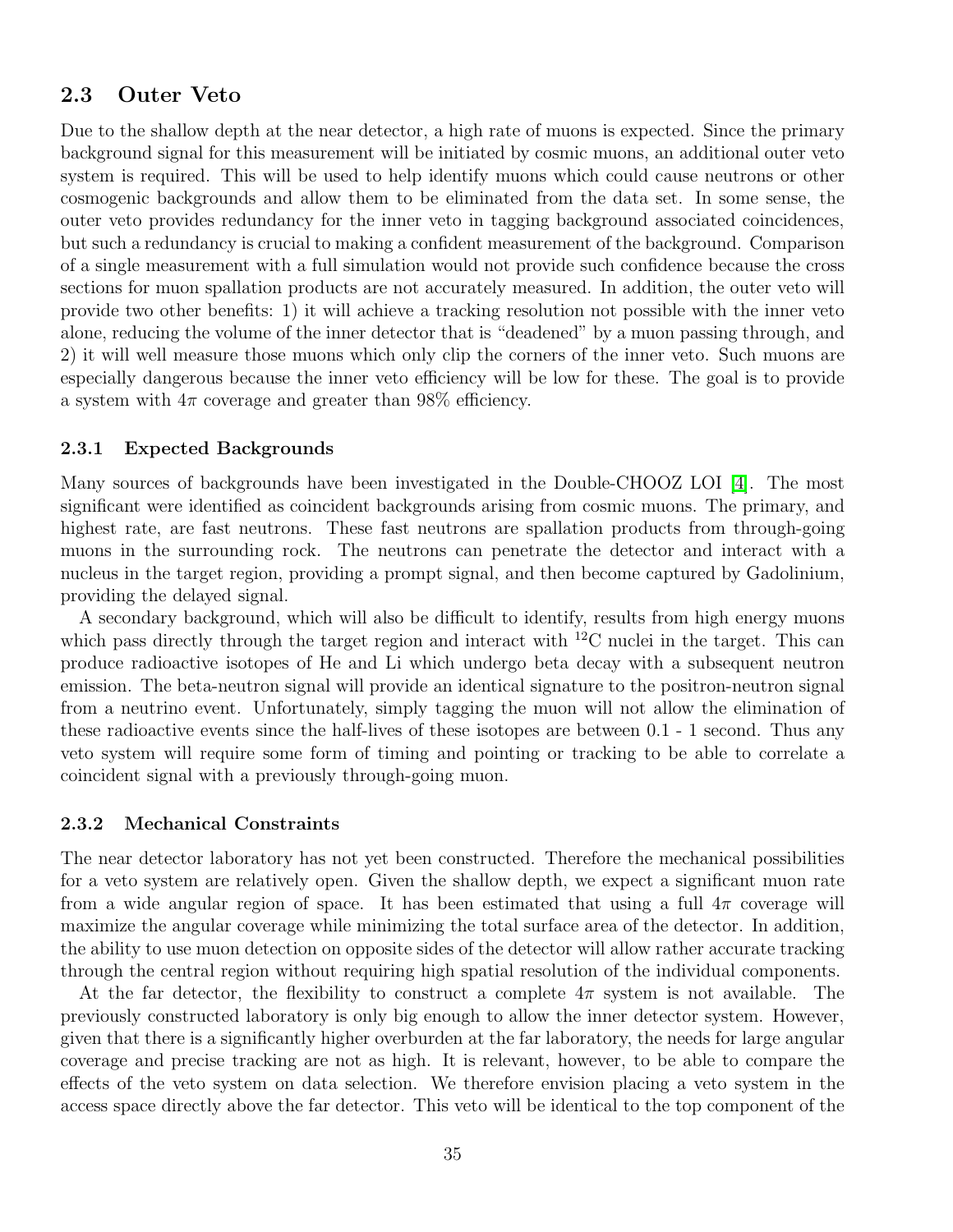$4\pi$  system at the near laboratory, thus providing comparable results. There will be an additional requirement that this veto at the far laboratory be movable to allow operation of the ceiling crane during periods of maintenance.

### 2.3.3 Detector Design

The muon veto will use gas-filled proportional chambers with a resistive wire for charge division. This will allow very efficient coverage of a maximum surface area while minimizing costs. The design is loosely based on the structures used in the Atlas muon chambers. It will be composed of a collection of 2 inch diameter aluminum extruded pipes with O-ring sealed end-plugs. A resistive wire will be strung down the middle, as shown in Fig [10.](#page-39-0)



<span id="page-39-0"></span>Figure 10: Schematic design of the veto chamber end-cap. The end-gap will be constructed of injection molded plastic with penetrations for the gas and wire feed-throughs. The end-cap will be double O-ring sealed against gas leakage and the resistive wire will be crimped in place under tension.

Since we expect to use charge division to identify the longitudinal position along the wire, full two dimensional tracking can be supplied with only a single orientation of the chambers. This greatly simplifies the mechanical construction. The Double-CHOOZ detector is cylindrical in shape so we have designed a system which is composed of a vertical barrel region capped by identical top and bottom planes.

The top and bottom planes will cover a 10m x 10m area. Each chamber will be 10m long and 80 of these will be epoxied together to create a module. The barrel region will be populated with vertical chambers in which a basic module will consist of 84 chambers (shown in Figure [11\)](#page-40-0). As designed, the entire detector will be surrounded by 4 layers of proportional chambers. This should allow a high efficiency of muon detection while minimizing any impact from noise.

## 2.3.4 Electronics

The signals at each end of the proportional chambers will be summed together with 2 neighboring chambers to reduce the overall channel count. This signal will be immediately amplified and then transported to a standard VME crate. There the analog signal will be processed as shown in Figure [12:](#page-41-0) the analog signal is discriminated in a constant fraction discriminator which then latches a timestamp in a TDC. Then the charge is passed through a sample-and-hold integrator which is digitized by an 8-fold multiplexed ADC.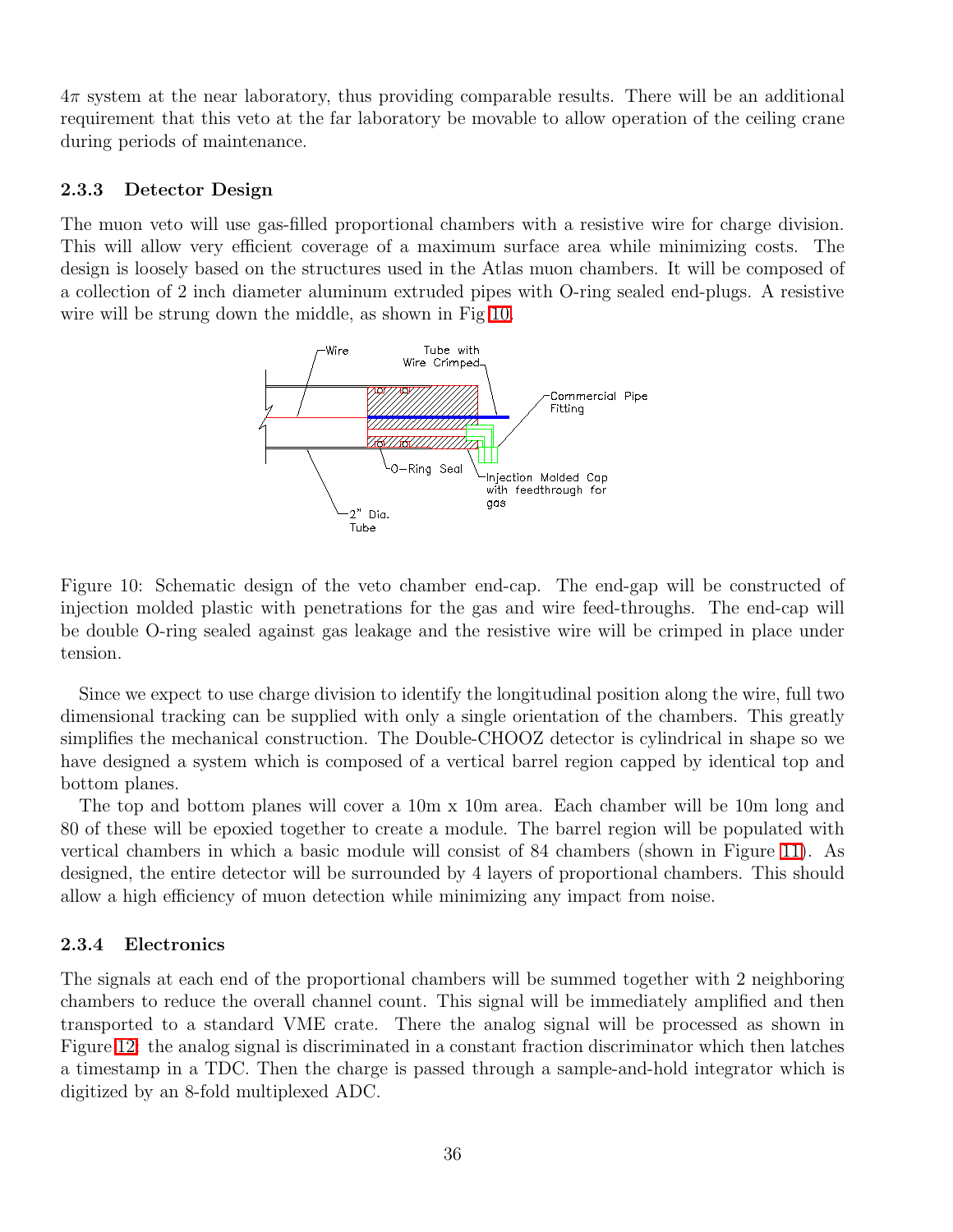

<span id="page-40-0"></span>Figure 11: Schematic of a single barrel region module for the muon veto system. The 84 individual chambers will be epoxied together in the structure shown to exactly encircle the inner detector. The upper and lower planes will be similarly constructed out of 80 chambers and will be flat.

This design has the advantage of simplicity and self triggering, and should provide for sufficiently accurate time and position resolution. We expect that this system will have a maximum channel deadtime of 100  $\mu$ s. Previous experience with such chambers at Soudan [\[62\]](#page-69-0) suggest that even above ground, a single tube rate of 100 Hz, dominated by local radioactivity, should be expected. The expected deadtime would not have a noticeable impact on this kind of signal rate.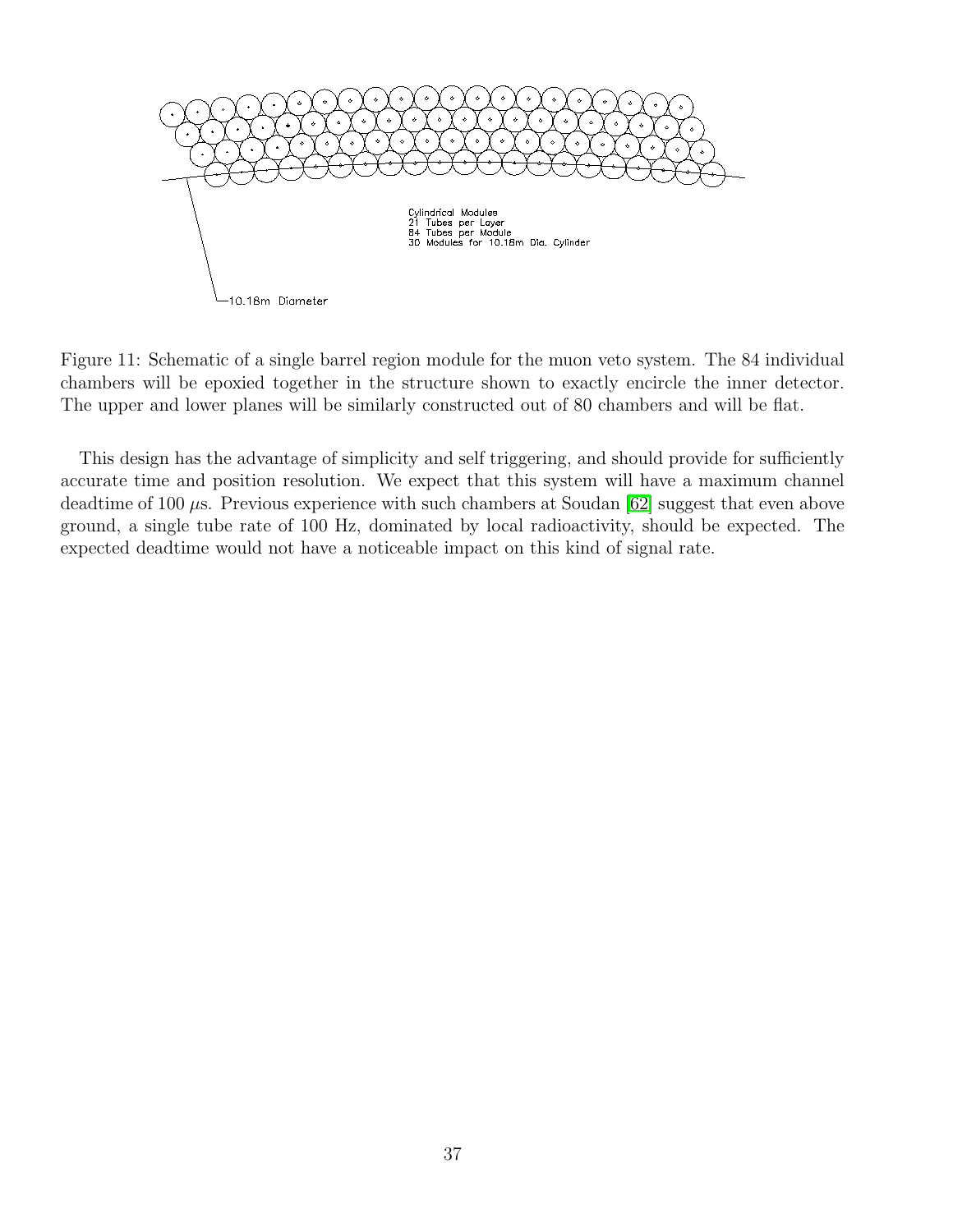

<span id="page-41-0"></span>Figure 12: A schematic drawing of the expected electronics readout. The analog signals from the detector will be the sum of 3 neighboring chambers and will be amplified directly at the detector. The signals will then be transported differentially 10m to the VME racks where this system will be used to digitize any self-triggered signal.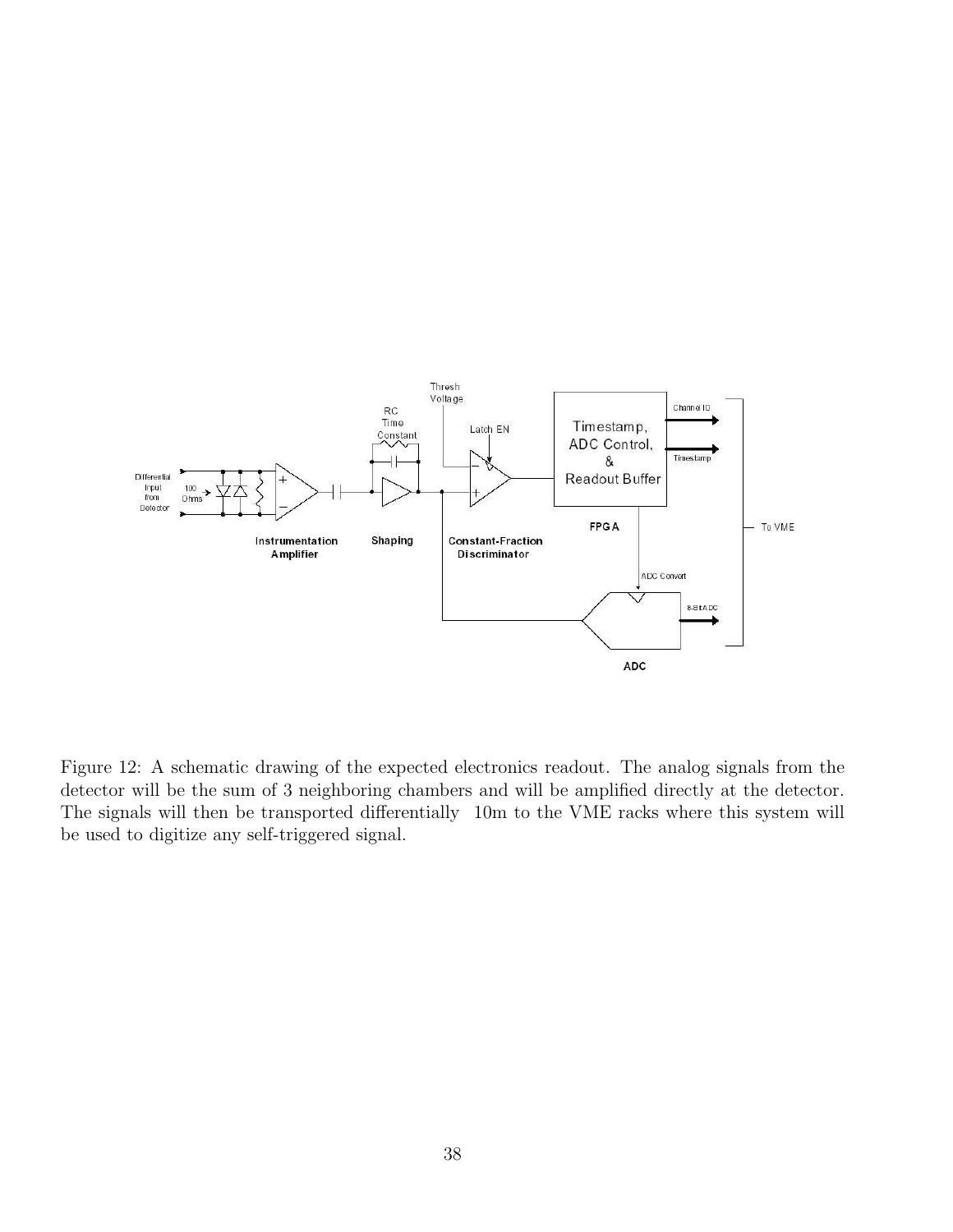## 2.4 Electronics

Figure [13](#page-44-0) shows an schematic of the overall electronics organization for the Double-CHOOZ detectors. The main signal path is from the PMTs, through HV-splitters and front-end to a fast waveform digitization system where the pulses are recorded.

There will also be separate subsystems for providing high-voltage to the PMTs, a trigger, and extensive monitoring of detector operation.

#### 2.4.1 HV-Splitters

The cable to the PMTs will be a single, high-quality cable suitable for oil-immersion. Such cable is expensive, and it is economically favorable to minimize the amount of such cable by using a single cable for HV and signal inside the detector, with a splitter to separate HV from signal at a point close to where the cable emerges from the detector.

In addition, the use of a single cable to the PMT greatly reduces ground-loop pickup which, since it occurs on all signal channels simultaneously, can be problematic for a detector where all PMTs are viewing the same event.

Figure [13](#page-44-0) shows a schematic for a simple HV splitter. Although the HV splitter is in the signal path, it will be implemented as part of the HV system.

#### 2.4.2 Front-End Electronics

The front-end electronics for the Double-CHOOZ experiment handles preamplification, producing analog sums of PMT signals for trigger and monitoring subsystems, pulse shaping and bandwidth limitation, baseline restoration and pulse distribution to other electronics subsystems.

Figure [14](#page-44-1) shows a partial schematic for the front-end electronics. The front-end modules will be purely analog, to prevent any digital switching- or clock-noise pickup within the modules.

#### 2.4.3 Trigger

Figure [15](#page-45-0) shows a simplified schematic of the Double-CHOOZ trigger system.

The basic ('Level 1', or 'L1') trigger is a simple energy deposition trigger. In a detector of the Double-CHOOZ geometry with long attenuation length scintillator, the total light collected by the PMTs is a good measure of the energy deposition. While there are many ways to form an energy trigger from the PMT signals, a simple analog sum has the distinct advantage of being easily tested, calibrated and modeled. Other trigger options are also being explored as possibilities for the experiment.

Signals from the PMTs are fanned in, first in the front-end electronics, and further in the trigger system, with calibrated attenuation between fan-in stages to prevent electronic saturation. The final signal is then passed through a linear low-pass filter to minimize the effects of differing photon arrival-times at the PMTs.

Two discriminators are then used to define an energy threshold for L1 triggers and for 'muon' triggers.

The L1 trigger threshold will be set well below the minimum positron energy deposition, to obtain full efficiency for positrons produced in antineutrino interactions. The 'muon' trigger threshold will probably be at an energy deposition near 50 MeV. The L1 trigger will be sent to the waveformrecording electronics to cause the capture of information from all PMT channels.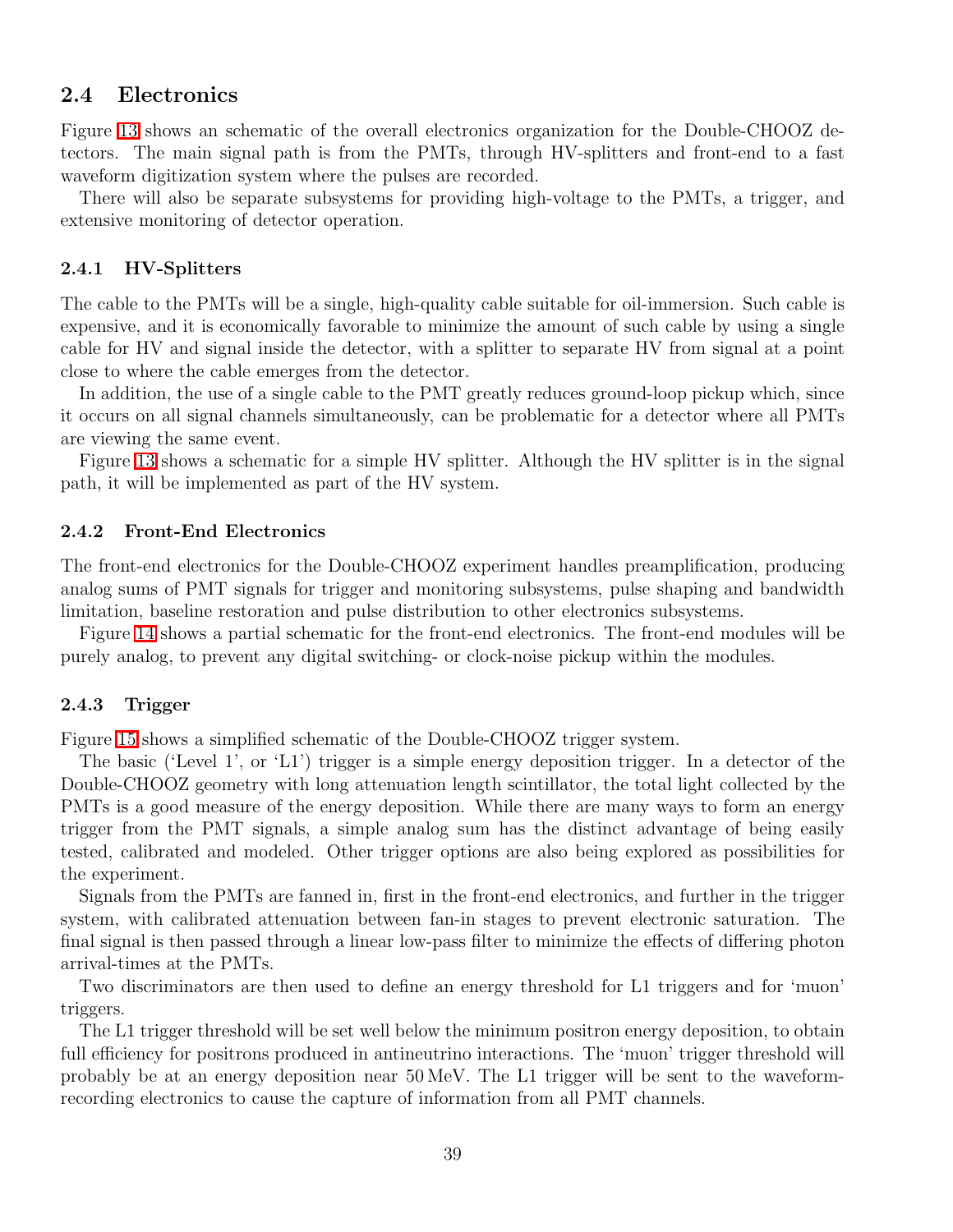The Level-2 ('L2') trigger is generated from having two L1 triggers occur within a coincidence time of 200  $\mu$ s. This coincidence can be done either in hardware or in software, and a final implementation decision has not yet been made. An L2 trigger causes the readout of waveform information stored from the L1 triggers, possibly with extra L1 pulses that were prior to the L2 trigger, as an aid to background rejection.

Muon triggers, along with triggers from the veto system and calibration triggers, will also cause pulses to be stored and read out by the waveform system.

Since one of the major goals of the Double-CHOOZ experiment is to make the two detectors as identical as possible, the trigger thresholds must be set at the same energy. One way for this to be accomplished is to use a particular low-energy gamma source (such as  $137Cs$ ) as a calibration standard for the energy threshold; this should allow the thresholds to be set at the same energy rather precisely.

#### 2.4.4 PMT rate monitor

The PMT rate monitor subsystem shown schematically in Figure [16](#page-46-0) will be used to monitor the stability of the PMTs and associated electronics.

One of the most sensitive indicators of PMT gain stability is the single-photoelectron rate, so if that rate is stable it gives one confidence that the PMTs are indeed stable.

The PMT rate monitor will take fanned-in signals from the front-end electronics, discriminate the signals at a low (sub-photoelectron) level, then count pulses for fixed times to get a snapshot of the PMT rates.

The rate monitor could be implemented either with standard commercial discriminator and scaler modules, or with a simple custom design. Because the number of channels is moderate (approx. 600 per detector), it is not yet clear which approach is most cost-effective, but there should be no significant difference in performance.

In addition to the fanned-in PMT signals from the front-end, the rate monitor should also look at rates from the further stages of analog fan-in in the trigger, as well as the overall sums that are used for the triggers and vetoes. This will provide an end-to-end stability check for the analog electronics in the experiment.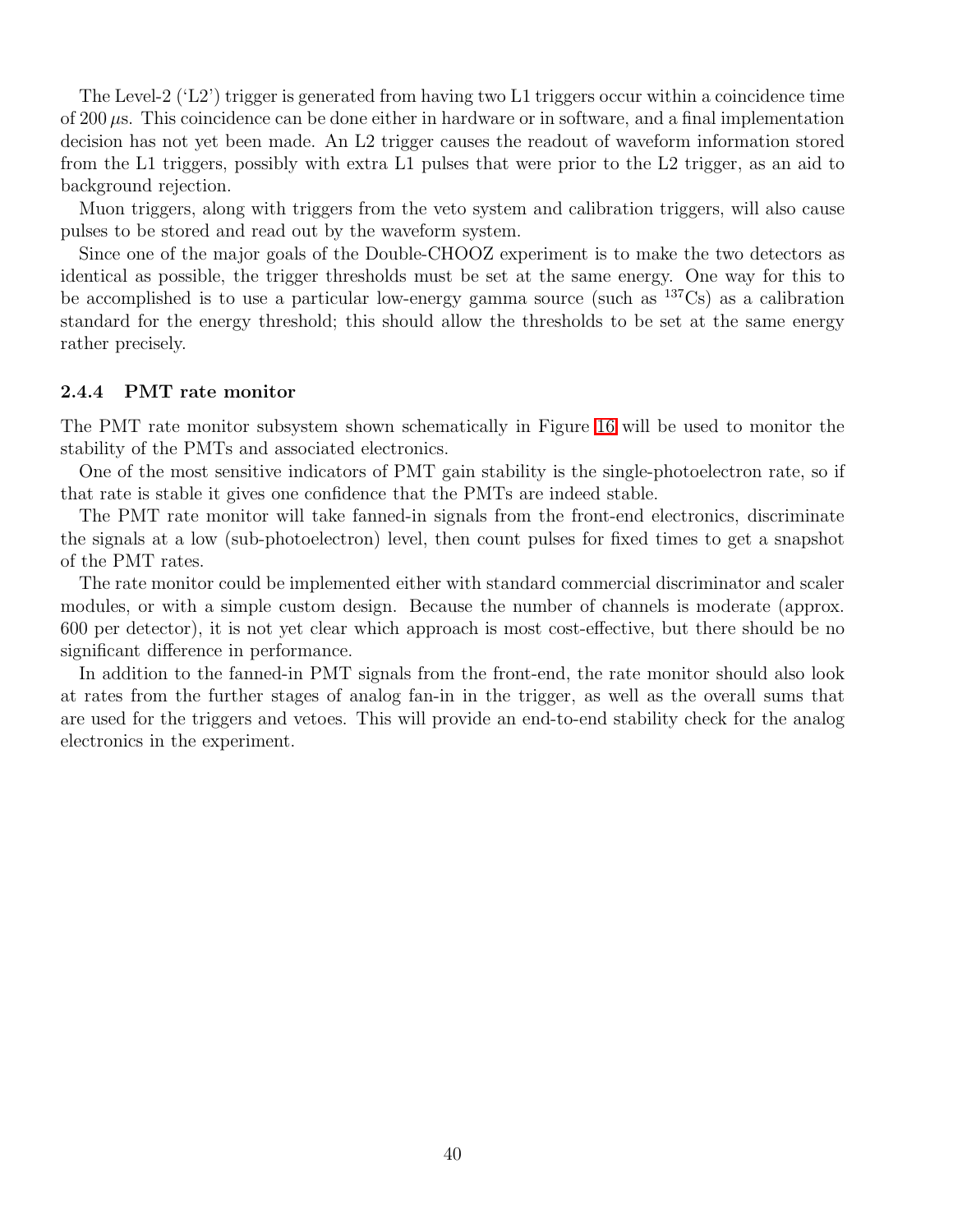

<span id="page-44-0"></span>Figure 13: Block diagram of Double-CHOOZ electronics. The PMT signal and HV use the same cable within the detector, separated at the HV splitter. The analog front-end distributes the signal after (possible) amplification to waveform digitizers (WFD), trigger, and monitoring subsystems.



<span id="page-44-1"></span>Figure 14: A partial schematic diagram for the analog front-end electronics. The use of DC-coupling in the signal path with baseline restoration avoids AC-coupling over-shoot for large (muon) signals, while minimizing DC offsets.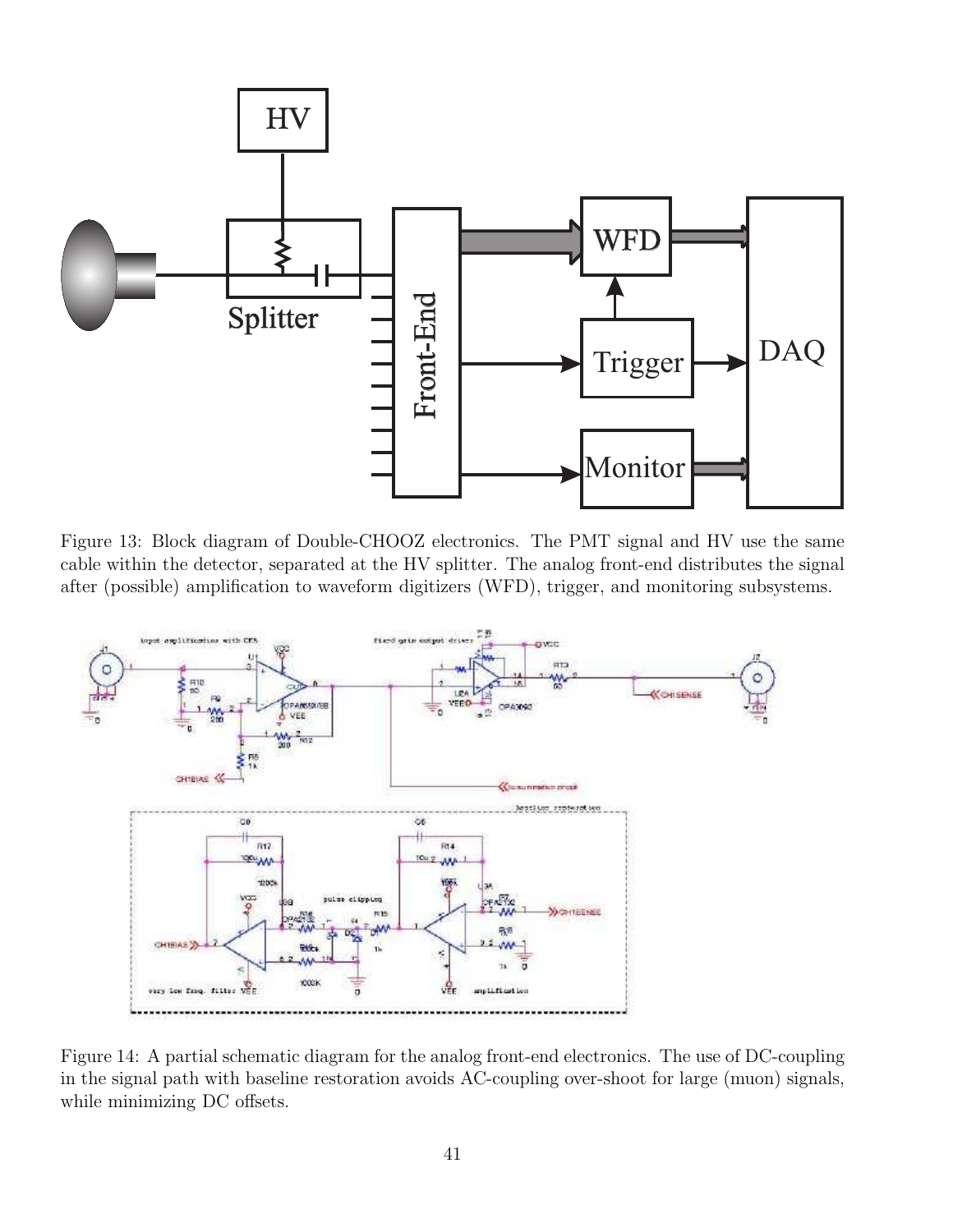

<span id="page-45-0"></span>Figure 15: Block diagram for the Double-CHOOZ trigger system. The Level-1 (L1) trigger occurs when energy deposition is above  $0.5 \text{ MeV}$ . The Level-2 (L2) trigger occurs with a two L1 triggers within 200  $\mu$ s. Other triggers, such as a muon trigger ( $E > 50$  MeV) and a trigger for calibration events, also cause WFD readout.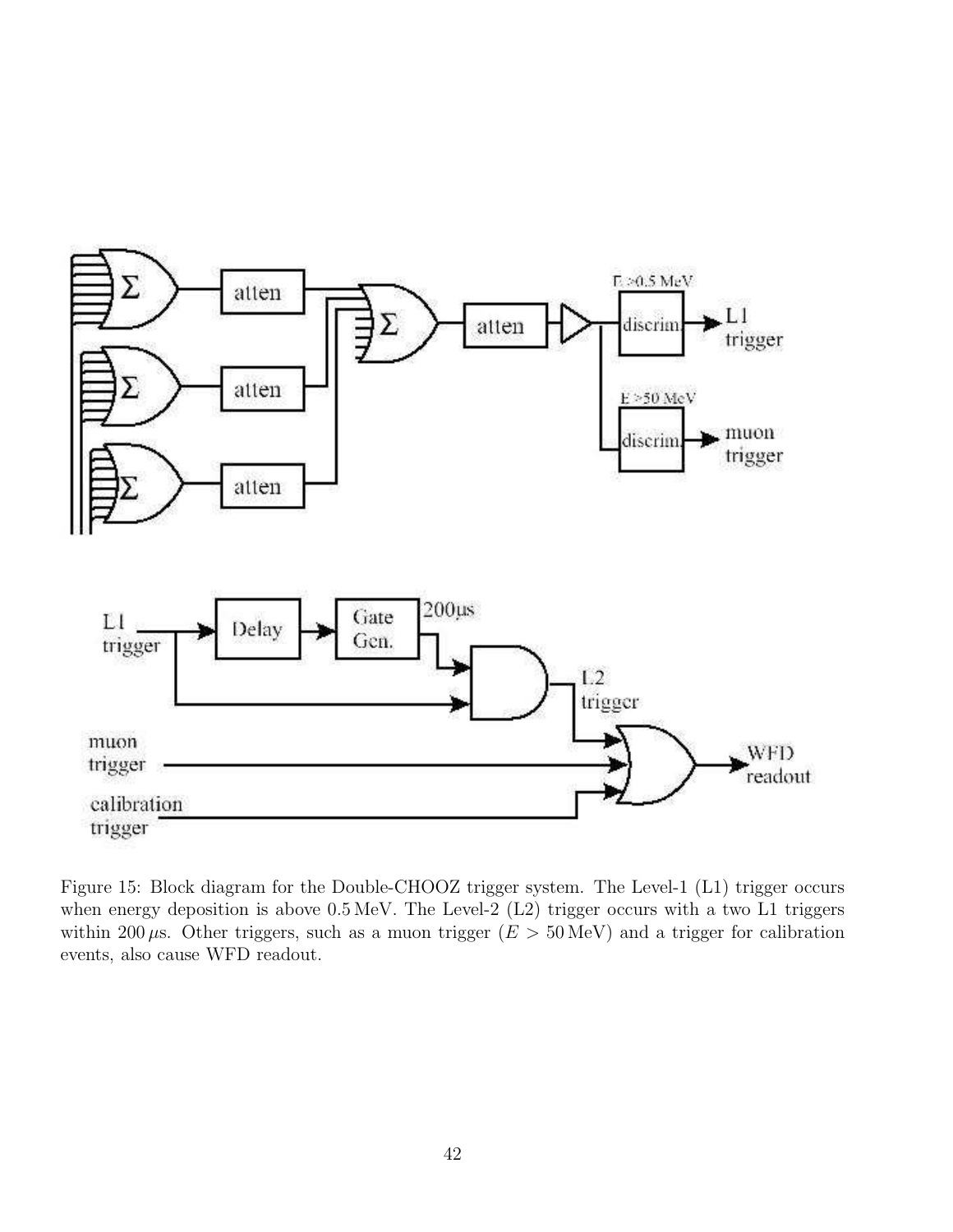

<span id="page-46-0"></span>Figure 16: Block diagram of the PMT rate monitoring system. The monitor scans through PMT channels, counting single photoelectron pulses for a fixed time interval, and storing the rates for later readout. This subsystem can also monitor rates from the trigger system, providing a continuous check on the operation of the trigger.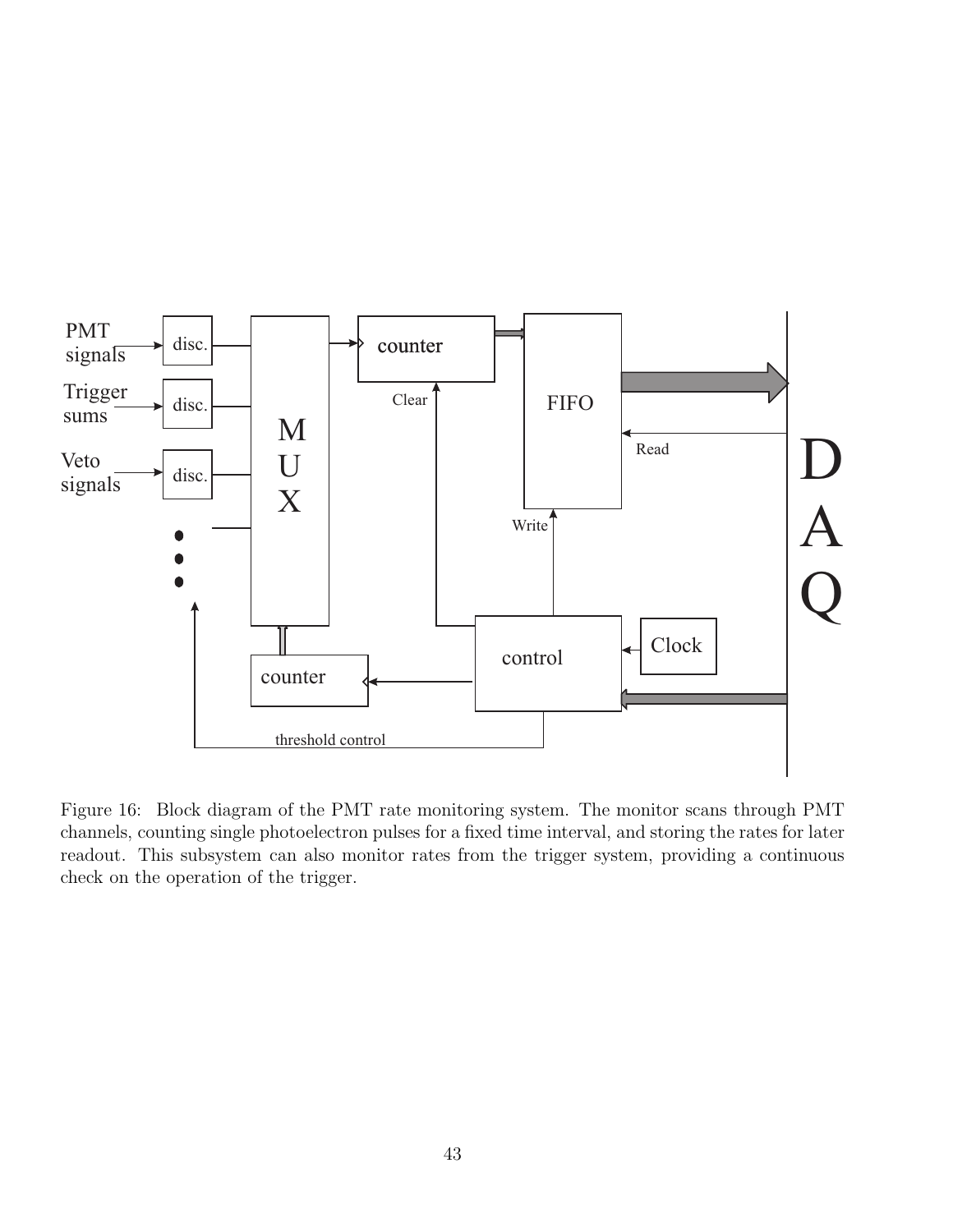

<span id="page-47-0"></span>Figure 17: The 1-Wire<sup>®</sup> bus: (a) control, readback, and power provided to multiple devices over a "single" wire; (b) parasite power circuit captures power during high period of  $1-Wire^{\circledR}$  waveform. (Adapted from figures by Maxim IC / Dallas Semiconductor.)

## 2.5 Slow Monitoring

A slow monitoring and control system is required to control systematic effects that could impact the experiment, to allow automated scans of parameters such as thresholds and high voltages, and to provide alarms, warnings, and diagnostic information to the experiment operators. The quantities to be monitored and controlled include temperatures and voltages in electronics, experimental hall environmental conditions, line voltages, liquid levels and temperatures, gas system pressures, radon concentrations, photo-tube high voltages, and discriminator settings and rates. Most of these functions can be accomplished using "1-Wire $^{\circledR}$ " devices from Dallas Semiconductor [\[63\]](#page-69-1). The high voltage and discriminator subsystems will have their own control and readback hardware. All slow monitoring and control systems will use the same database and history log software. A computer in each experimental hall will monitor the local 1-wire bus and a local radon monitor, acquire any data provided by other subsystems, record the data, and make the data available via the local internet connection.

## 2.5.1 Monitoring via 1-Wire interface

The "1-Wire<sup>®</sup>" line of semiconductors from Maxim IC / Dallas Semiconductor use a simple interface bus that supplies control, readback, and power to an arbitrary number of devices over a single twisted-pair connection [\[63\]](#page-69-1). (Figure [17.](#page-47-0)) A variety of sensor and control functions are available in traditional IC packages and stainless-steel-clad "iButton®s". (Figure [18.](#page-48-0)) Each device has a unique, factory-lasered and tested 64-bit registration number used to provide device identification on the bus and to assure device traceability. Some devices are available in individually calibrated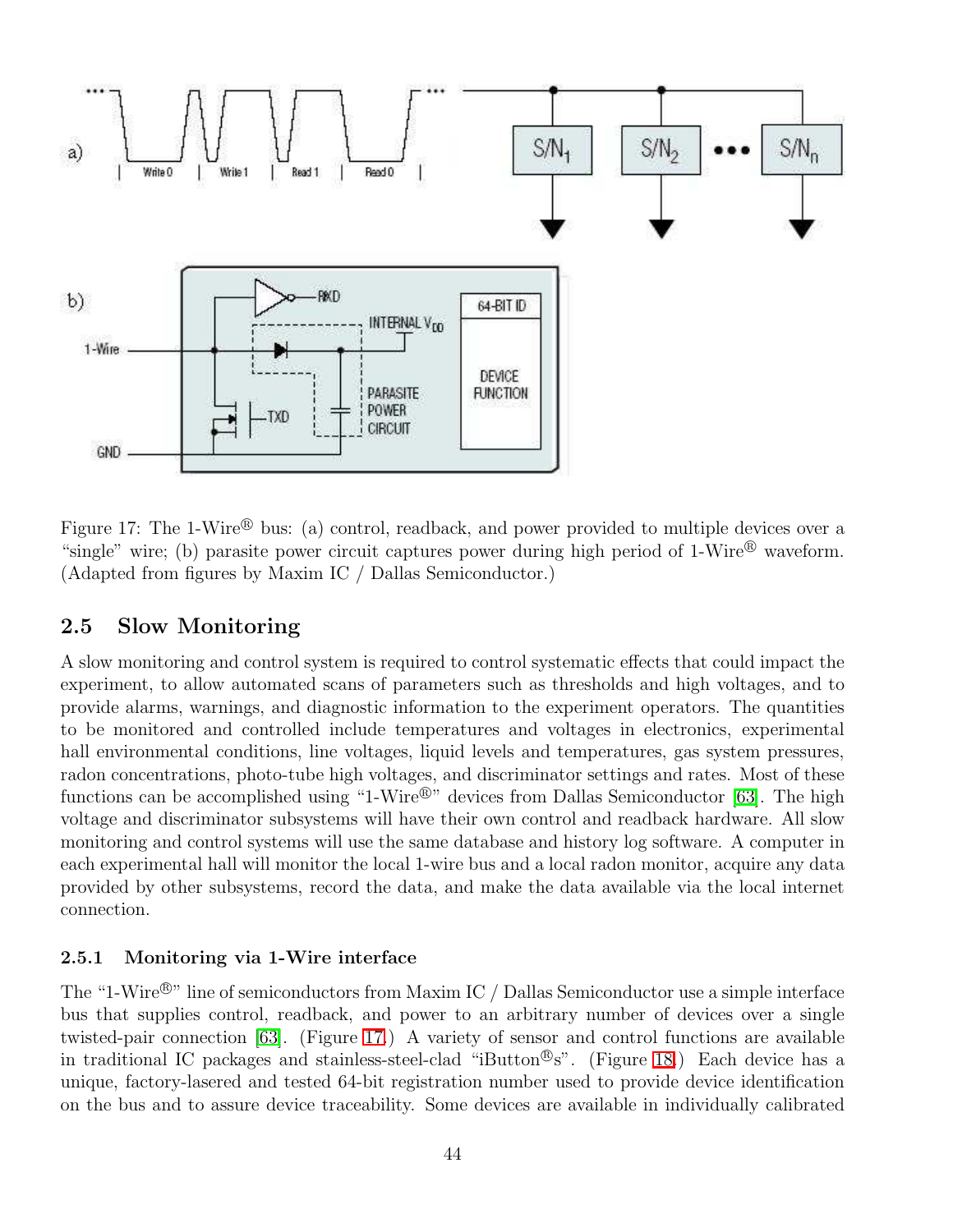

<span id="page-48-0"></span>Figure 18: Examples of 1-Wire® devices: digital thermometer in (a) TO-92 package and (b) iButton<sup>®</sup> case, 17.35 mm in diameter. Figures are not shown at the same scale. (From Maxim IC / Dallas Semiconductor web site [\[63\]](#page-69-1).)

NIST-traceable packages. The features of low cost, multidrop capability, unmistakable device ID, and versatility make this an attractive choice for implementing the slow instrumentation and control system.

Implementation details and expected performance for several subsystems are given here.

Crate and card temperatures and voltages: Temperature and voltage monitoring can be included in any custom-built electronics at a component cost of only a few dollars per device using DS18S20 and DS2450 chips and low-cost modular connectors to connect to the 1-Wire® bus. Note in addition to the temperature and voltage functions, the unique ID on each chip provides automatic tracking of any card swaps. Trivial custom boards containing only these components can be used to monitor temperature and bus voltages on crates which otherwise contain no custom-built electronics.

In these chips, digitization of temperature and voltage is initiated by an explicit "convert" command from the bus master. Temperature conversion takes 900 ms, and digitization of the four 12-bit channels of the DS2450 takes less than 4 ms total. During conversion, the bus master may communicate with other devices if the chips have an external source of power; if a chip is powered parasitically from the bus, then the master must maintain the bus level high throughout the conversion. Testing of samples provided by Maxim IC / Dallas Semiconductor confirm that multiple devices can maintain their internal state while all are powered parasitically from the same bus. Figure [19](#page-49-0) shows data from a three day period during which two DS18S20 thermometers were sampled once a second by a program written in Java. The two thermometer chips were mounted in direct contact with each other, and recorded the same temperature to within a small fraction of a degree. In this test, the thermometers were located about two meters from the bus master, and another  $1-Wire^{\textcircled{b}}$  device was connected on the same bus about three meters further downstream. No failures or interruptions occurred during this period.

Experimental hall environment: The DS1923 "Hygrochron" iButton<sup>®</sup> looks ideal for monitoring temperature and humidity. In addition to the humidity and temperature functions, this device features on-board battery backup and automatic logging to internal memory independent of external control. Power or computer failures will not interrupt the temperature and humidity record. This iButton<sup>®</sup> is designed for tracking sensitive products during shipment or other handling. Each DS1923 is individually calibrated and NIST traceable. Another iButton<sup>®</sup>, the DS1922, provides similar functionality without the humidity function.

Monitoring of barometric pressure and other environmental factors is easily achieved using the DS2450 ADC and one or more external transducers. (Note: A complete 1-Wire<sup>®</sup> weather station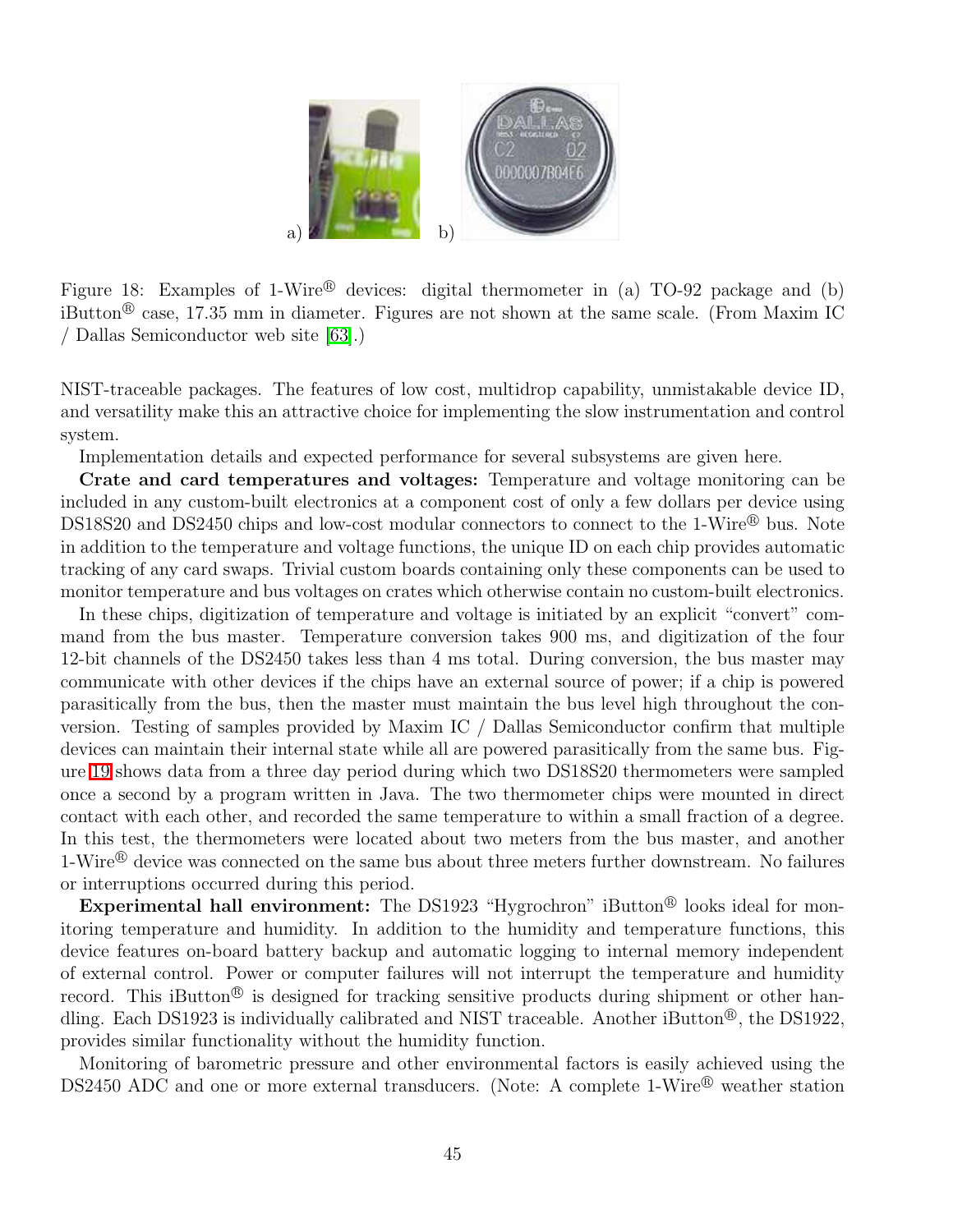

<span id="page-49-0"></span>Figure 19: Data from three day test of several 1-Wire<sup>®</sup> samples: (a) temperature in an office at Kansas State University vs. time as read by two adjacent DS18S20 thermometer chips; (b) difference in reading of the two chips.

is even available [\[64\]](#page-69-2).) Another interesting "environmental" condition to monitor is ambient light level in the experimental area: many systematic effects in past and present neutrino experiments have been attributed, correctly or incorrectly, to electrical or optical noise introduced by lighting, and a simple phototransistor addresses the issue handily. The phototransistor technique also can be used to monitor status LEDs on devices which lack electrical status outputs. AC line voltage is also easily monitored using a 1-Wire<sup>®</sup> ADC and a trivial circuit.

Liquid levels and temperatures, and gas pressures: Transducers should be provided for monitoring important aspects of the detector such as scintillator and buffer oil levels, temperatures, and pressures in any gas systems used. Transducers should produce voltages in the 0 to 5 V range for maximum compatibility with the DS2450 ADC. The further specification, purchase, and installation of such transducers are the responsibility of the respective subsystems.

**Simple controls:** The DS2890 is a 1-Wire<sup>®</sup> digitally controlled potentiometer. It can be used to provide slow control for simple servos, power supplies, or other devices controllable by an external analog signal. At present, there is no definite plan to use this capability, although the discriminator levels could possibly be controlled in this way. Support for slow control as well as monitoring should be provided in the software for maximum flexibility.

#### 2.5.2 Radon monitoring

Professional continuous radon monitors have become readily available and relatively inexpensive. An example is Sun Nuclear's Model 1027 [\[65\]](#page-69-3). Each experimental hall will have at least one radon monitor read out by the slow control PC. The data will be stored and made available via the same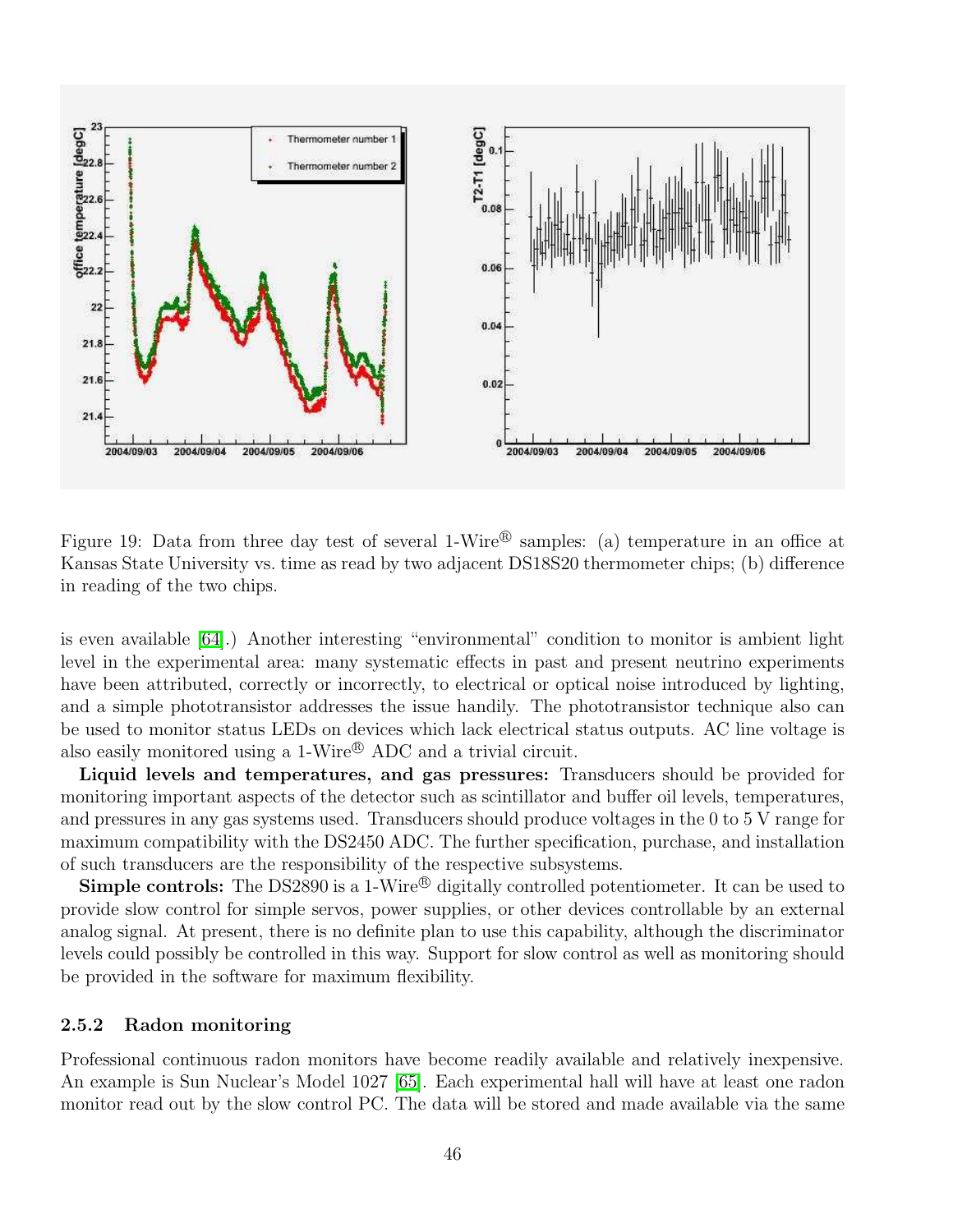interface used for all slow monitor data.

## 2.5.3 Interface to other subsystems

Some hardware subsystems may have important slow monitor that cannot be made available on the 1-Wire<sup>®</sup> interface or the serial ports of the slow monitor computers. Examples may include the clean room particle counters, the high voltage power supplies, and the discriminator circuitry in the trigger system. In such a case, either the hardware itself or a computer which monitors and controls it should make the data available via network TCP connection. "Virtual" monitor data, such as capture time, event rates, or other quantities determined by online analysis, could also be recorded by this mechanism. The software on the master slow monitor computers will poll these external servers and make all slow monitor data available in a common framework. This is preferable to each subsystem providing a separate data interface. In the common framework, systematic correlations may be studied among any variables. Support for control functions and synchronization with externally controlled devices should be provided in the software to allow for scans of controlled parameters such as high voltages and threshold levels. The common framework will allow dependent variables observed in one subsystem, e.g., discriminator rates, to be easily correlated with parameters monitored or controlled by some other subsystem, e.g., high voltage.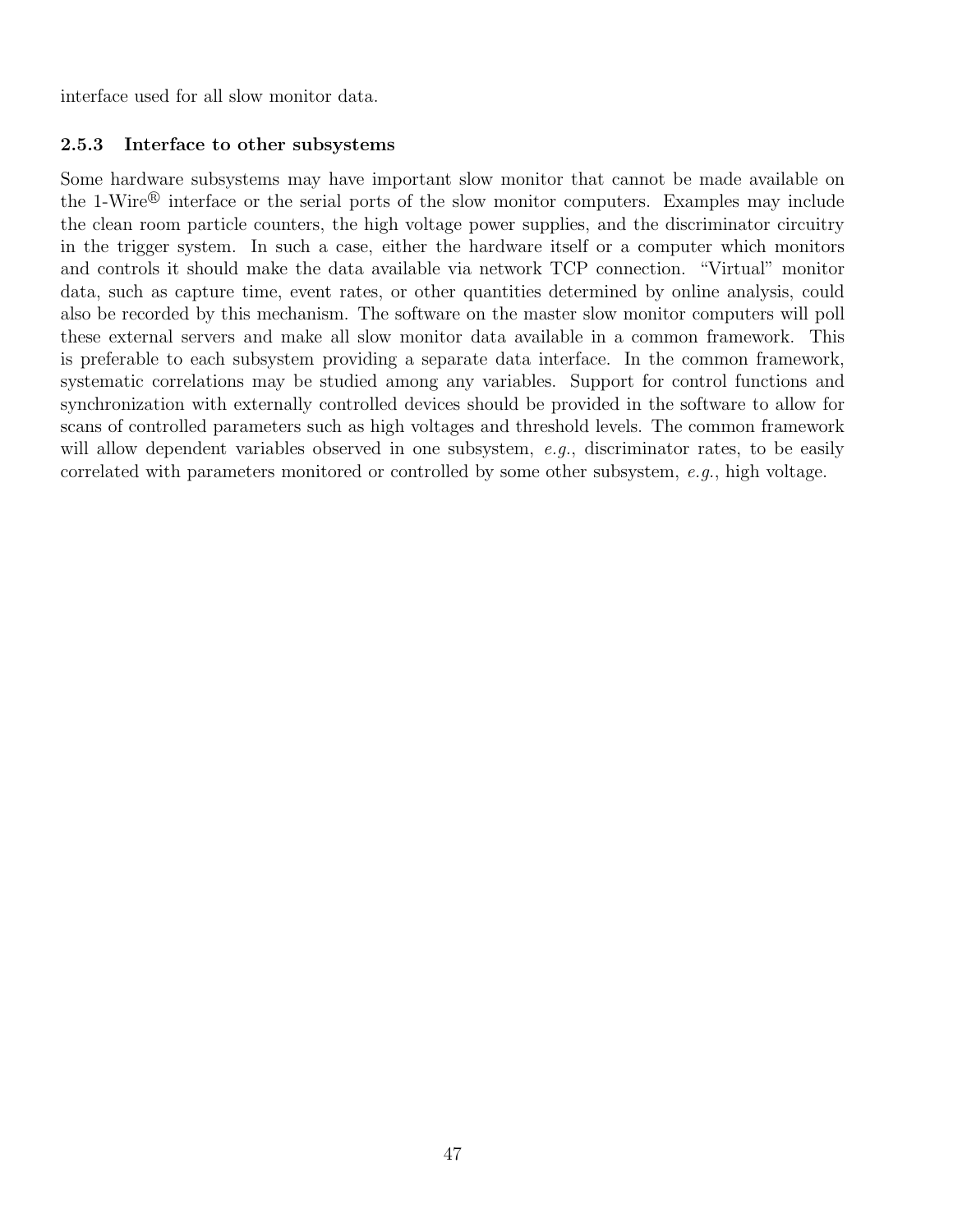## 2.6 Laser System

The laser calibration system proposed here is based on the experience with the similar systems that have been employed successfully within the LSND, MiniBooNE, CHOOZ, and KamLAND experiments. The primary purpose of this system is to quantify and monitor pertinent properties of each individual PMT: PMT gain, relative quantum efficiency, pulse-height versus photoelectron linearity, and timing. Other functions of the system include the measurement and monitoring of the attenuation length of the scintillator over the lifetime of the experiment, and the reconstruction of the light source locations. In addition, this will be a valuable tool for commissioning the detector and data acquisition testing.

The system will consist of a short-pulsed laser and a light distribution module which transmits the light through quartz optical fibers to a diffuser ball which can be positioned anywhere throughout the fiducial volume with the calibration deployment system. The possibility of permanently deploying laser balls for monitoring purposes is being considered. Using a laser of wavelength within the absorption band of the scintillator the light emitted by the scintillator-filled dispersion laser balls will have the same characteristics as the scintillator light. The intensity of the laser light can be modulated via a system of computer-controlled attenuator wheels.

The laser system will be operated by a stand-alone control system running a real-time control program on a dedicated PC and could operate at a rate of up to several tens of Hz. A reference photo-diode would provide a tag signal for the data acquisition system for each laser firing. The single PE response, relative quantum efficiencies, and gain calibrations can be obtained from low intensity, low frequency background runs using the laser ball positioned at the center of the detector. Special calibration runs with high intensity light levels determine uniquely the time offsets of the PMTs. Time slewing corrections are determined from laser calibration runs covering all intensities.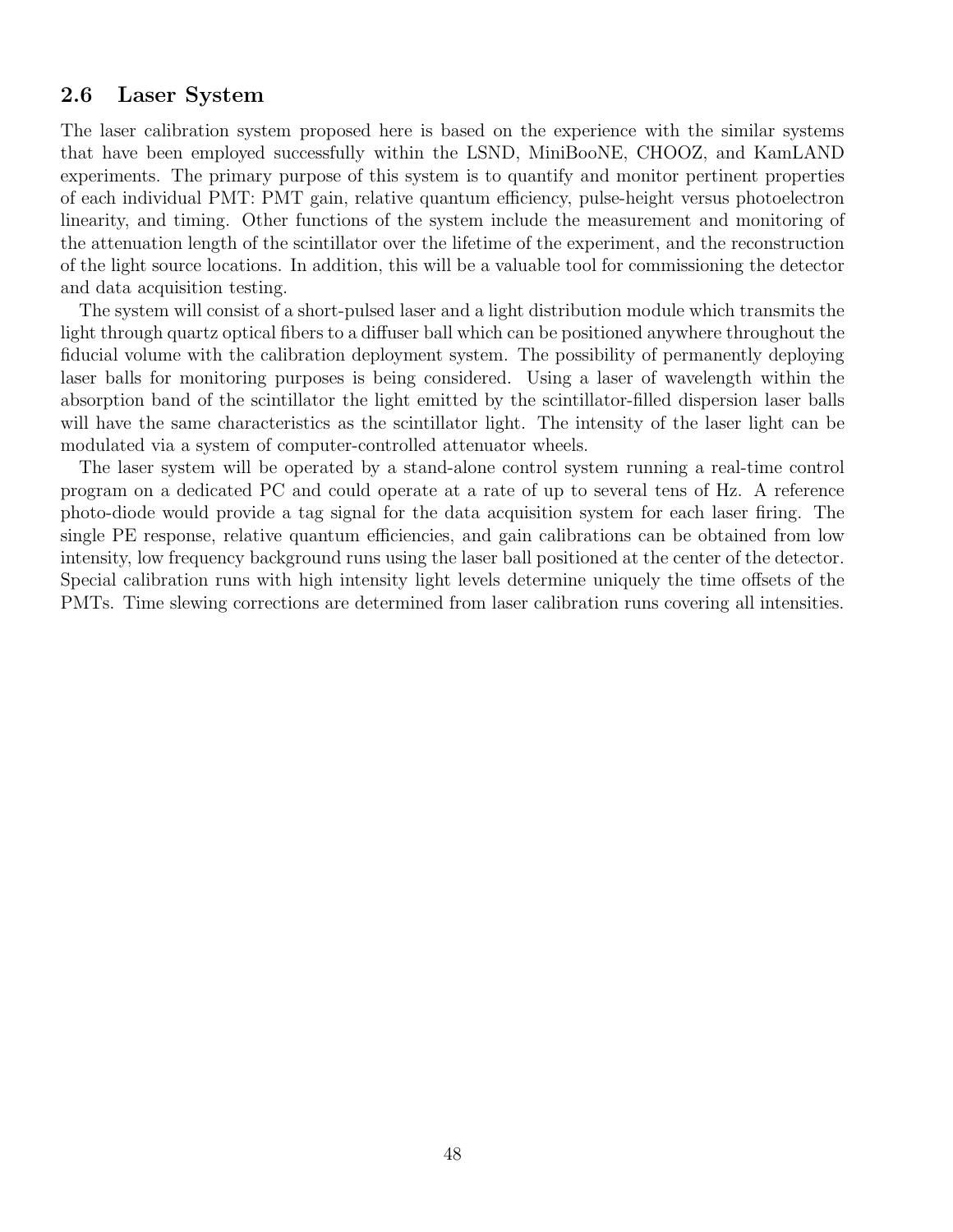## 2.7 Calibration Deployment

#### 2.7.1 Introduction

The purpose of the calibration deployment system is to deploy calibration sources into the target and gamma catcher regions. The calibration sources and the motivation for using them have already been described above. The deployment systems utilized by the near and far detectors will be identical.

The U.S. Double-CHOOZ collaboration has experience in the design and operation of calibration source deployment systems, most notably for KamLAND but including also Super-Kamiokande, K2K, and Palo Verde.

Calibration sources which the deployment system must be designed to accommodate include point gamma sources, terminated fibers illuminated by external lasers, and neutron sources. These characteristic dimensions of these source will range from a few mm to a few cm, and the masses of the sources will range from a few tens of grams up to a few hundreds of grams. The calibration system must be capable of positioning sources within every representation region of the target and gamma catcher with an uncertainty which is small compared to the intrinsic vertex resolution of the detector in the energy range of 1–8 MeV; a deployment system with a positioning accuracy better than 2.5 cm will satisfy this requirement.

The materials and geometry of the deployment system must be chosen to minimize uncertainties in the corrections for shadowing and absorption. Neither the materials of the deployment system itself, nor the process by which deployment system introduces calibration sources into the detector can measurably increase detector backgrounds or affect detector performance. Setup of the deployment system for inserting a particular source into the detector cannot be awkward or time consuming and calibrations which are carried out frequently should be largely automated.

In what follows, we describe in the deployment system in 3 parts: (1) deployment methods, (2) detector interface, and (3) control systems.

#### 2.7.2 Deployment Methods

The methods of source deployment for the target region will be different from that of the gamma catcher region because of the different geometries and different calibration requirements, therefore, they are discussed separately.

#### Target

The complete set of calibration sources must be deployable throughout the representative target regions because the experiment intends to use the complete target volume as the fiducial volume. (Recall from Section 1 that the target is cylindrical with a height of 2.8 m and a diameter of 2.4 m; the center of the target is about 3.5 m below the top of the detector.) Two design options are being considered to realize this capability, a cable–and–pulley system in two orthogonal planes and an articulated arm. The deployment system will access the target through a vertical tube from the detector interface. Actuators, as well as sensors for determining the deployment system position, would be located on the deployment system and in the detector interface. For the option of an articulated arm, given that the distance from the top of the inner veto to the bottom of the target is about 5 m, mechanical members comprised of thin metallic tubes or transparent plastics should suffice to provide adequate stiffness while minimizing absorption and shadowing. During a calibration, an operator would attach a calibration source to the source holder, deploy the source into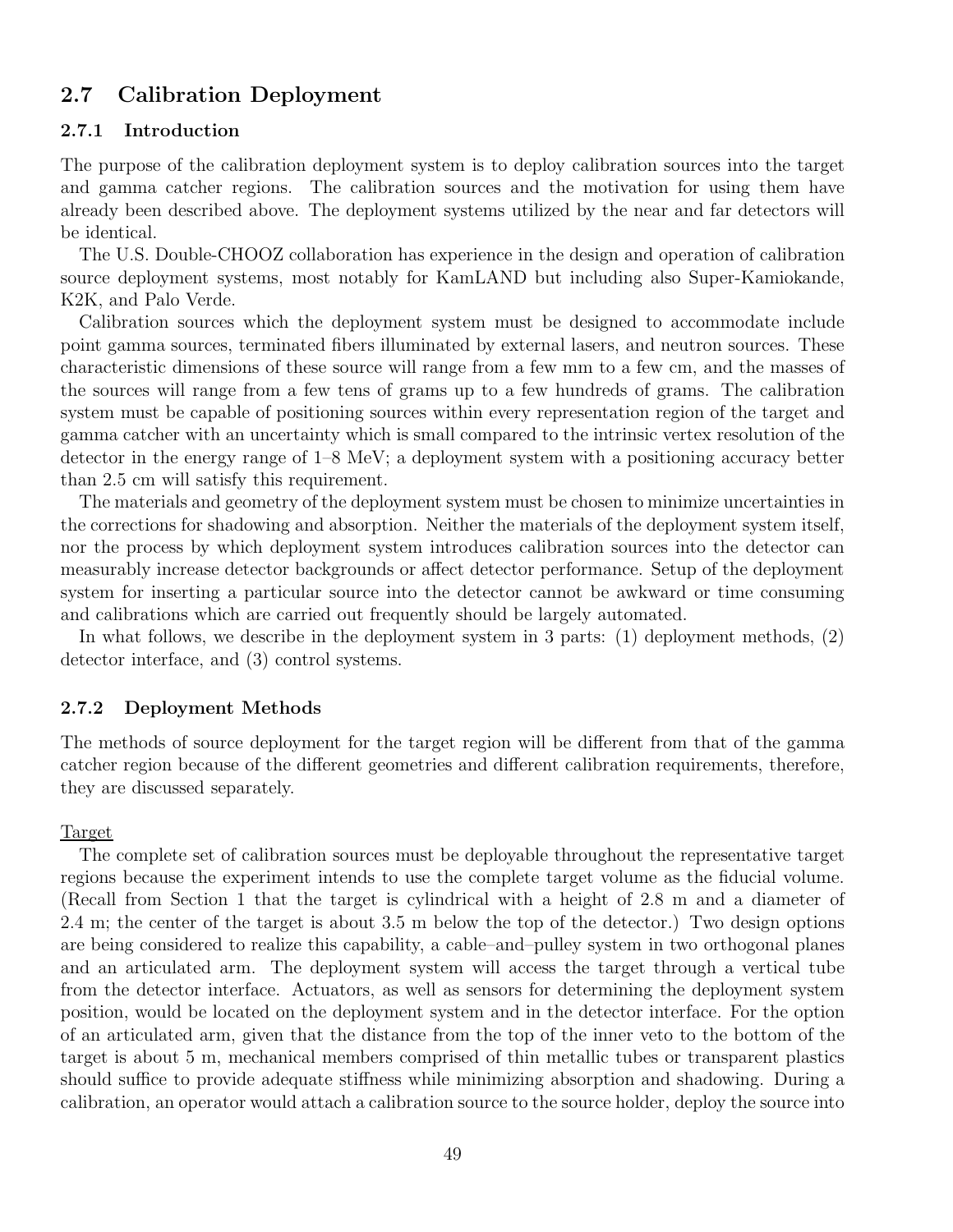the target at the desired positions, and then retract the source to the detector interface. The design and operation of the deployment system must take into account permanently mounted calibration sources, if any, in the target region.

In addition to a cable–and–pulley system or an articulated arm, a simple winch system will be used to deploy sources along the symmetry axis of the target. With this system, a small subset of calibration sources can be quickly deployed on a frequent basis for the purpose of monitoring detector stability. The results of source calibrations on the symmetry axis will be used to determine when it is necessary to repeat a full calibration of the target and to interpolate the detector calibration between the full calibrations.

Those components of the deployment system which come in direct contact with the scintillator will be checked for compatibility. Compatibility tests will include soaking in liquid scintillator and then checking soak scintillator samples for changes in light yield, transparency, and radio– contamination. Components that will not come into direct contact with the scintillator but which will be exposed to its vapors must also be tested. After the first round of design is complete for the cable–and–pulley system or the articulated arm, a system prototype will be built and tested in air or water. All components of the deployment system will be carefully cleaned before installation into the experiment.

#### Gamma Catcher

The gamma catcher requires its own calibration because its light yield and properties of light and neutron transport will likely differ from that of the target. These differences can be measured using gamma and neutron sources.

To deploy sources in the gamma catcher, a set of guide tubes is being considered. These tubes would be transparent and small to avoid shadowing of scintillator light and to minimize dead material and absorption. Most tubes would run from a manifold in the detector interface to insertion points at the top of the gamma catcher. The calibration sources would be attached to a cable and inserted into a tube. The tube would then guide the source to the top of the gamma catcher, from which the source would lower vertically into the gamma catcher region as additional cable is pushed into the tube. Whether or not additional guide tubes running through the gamma catcher to position sources in its top or bottom regions are needed is being studied. The position of the source can be determined from the length of cable inserted into the tube and an accurate survey of the guide tube geometry. A guide tube system was used in the Palo Verde experiment to deploy sources with a precision of 2 cm over distances ranging up to 14 m. Following the same practice as for the target, a small subset of sources would be deployed frequently to monitor stability.

A minimum of 6 guide tubes at three azimuthal positions and two radii would be installed. The connection of the cable to the sources should be such that the same sources can be deployed in the gamma catcher as in the target. As with the deployment system for the target, all components would have to be checked for compatibility before final selection and carefully cleaned before installation into the experiment.

#### 2.7.3 Detector Interface

The detector interface is the region which has access to the target and gamma catcher and which can be accessed from the outside to introduce and remove calibration sources. The volume of the detector interface has to be large enough so that sources can be easily manipulated and the deployment system can be assembled and disassembled as needed safely and easily. It must be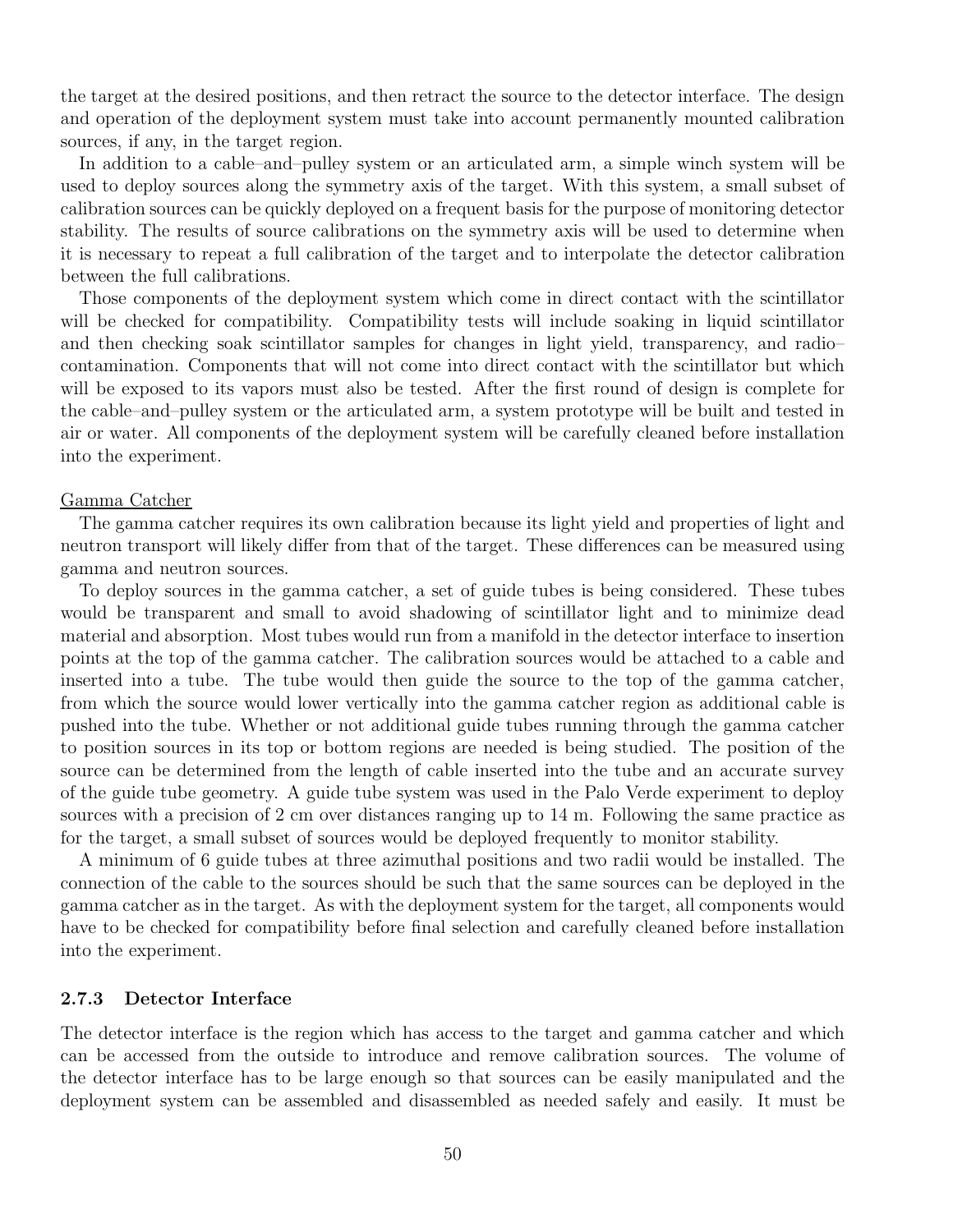connected to the experiment gas system and purged so that, when it is opened to the detector, it has the same atmosphere to avoid introducing backgrounds. The glovebox will be equipped with radon and oxygen monitors for flagging leaks and monitoring the progress of purging. While the detector interface is open to the detector, it must also be light tight, which may mean that the operator must view the interior of the glovebox using infrared illumination and cameras. Feedthroughs for laser fibers and control and power cables must be hermetic. To bring sources into the detector interface, a transfer box is needed: sources are placed into this box through an external door, then the the transfer box is purged, after which the operator opens an internal door and brings the source inside the detector interface.

Most likely, the detector interface can be built by modifying a commercially available glovebox. The mechanical design of the detector will provide a defined set of flanges and supports for the detector interface so that the design of the interface and deployment systems can be largely decoupled from the design of the rest of the detector.

#### 2.7.4 Control Systems

All control and sensor channels for the deployment systems should be interfaced to a computer system for the purpose of automation and ready monitoring. Although it should be possible to monitor the state of the deployment system remotely, for safety and convenience, the computer system providing control as well as monitoring of the deployment system should be installed near the deployment interface. Interlocks, both hardware and software, must be implemented to ensure that the detector is not opened to light, that a valve between the detector interface and the detector is not closed while sources are being deployed, etc. Full exercise of the control program and interlock system will be part of the testing of the deployment systems.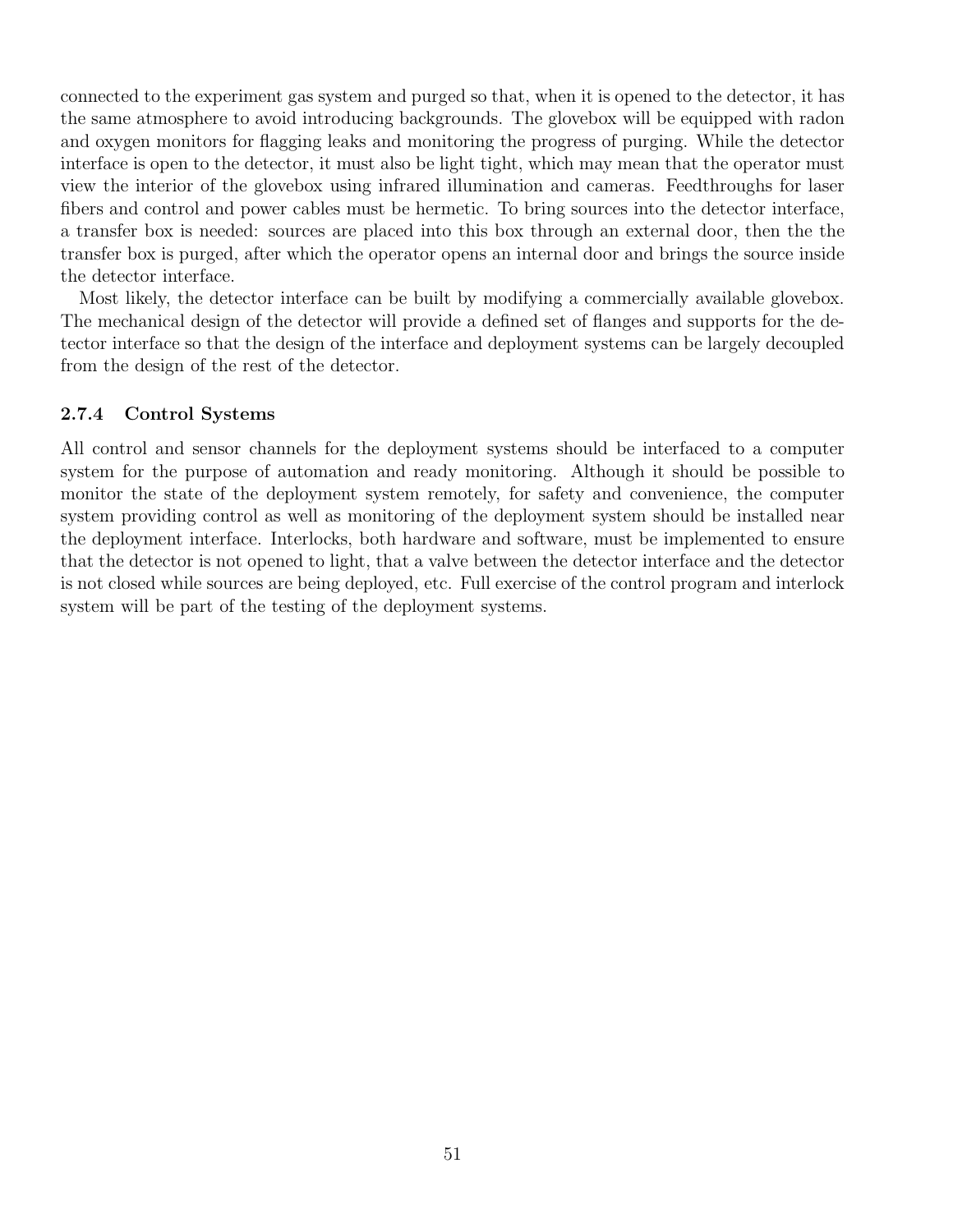#### 2.8 Radiopurity maintenance

A system is needed to exclude dust, radon, and radioactive krypton-85 present in the air from entering the active volume during detector operation. Given the anticipated rate of untaggable external neutron captures in the central volume [\[66\]](#page-69-4), we require a rate under 3 Hz of singles exceeding the prompt energy analysis threshold in order to keep accidental backgrounds under control. This requirement is relatively weak in comparison to the requirements met successfully by KamLAND and Borexino's Counting Test Facility, but is still strict in comparison to what can be expected in scintillator casually exposed to ordinary air, for reasons explained below.

The US groups will work closely with European collaborators to develop suitable systems to establish and maintain scintillator radiopurity. These systems should include a clean room around the calibration access ports, a clean calibration source preparation facility, and a radon- and kryptonfree nitrogen blanket to isolate the scintillator from the air during normal operation and source deployment.

## 2.8.1 Potential for contamination from  $222\text{Rn}$ ,  $85\text{Kr}$ , and dust

The average concentration of radon  $(^{222}Rn)$  in fresh outdoor air is about 0.4 pCi/L  $(15 Bq/m<sup>3</sup>)$ . Indoors, particularly in underground structures, the radon concentration can be from one to several orders of magnitude higher. The relative solubility factor for radon in mineral oil relative to radon in air is about 10 [\[67\]](#page-69-5), so exposing a large surface area of the scintillator to air would result in thousands of Becquerels of radon activity in the active volume.

In actuality, all but a small area of the scintillator is protected from the air. Because the liquid in the chimney is usually fairly static, and the diffusion constant of radon in organic liquids is generally a little less than  $3 \times 10^{-5}$  cm<sup>2</sup>s<sup>-1</sup> [\[67\]](#page-69-5), a layer as thin as 10 cm is sufficient to limit the radon diffusion into the central volumes to acceptable levels. However, during source deployment, the liquid in the chimneys is disturbed, and some scintillator from the top of the chimney may be brought into the fiducial volume. In the event the top of a calibration chimney were in direct contact with lab air with a modest radon concentration of  $100 \text{ Bq/m}^3$  (below EPA's recommended action level), as little as a liter of scintillator from the top of the chimney dragged into a central volume would cause a significant and unacceptable increase in the singles rate.

A similar situation exists with respect to the radioactive noble gas  ${}^{85}Kr$ , produced by fission reactions and emitted especially during reprocessing activities, such as those performed at the nearby La Hague reprocessing plant. Atmospheric concentrations of  ${}^{85}$ Kr are typically at the 1 Bq/m<sup>3</sup> level [\[68\]](#page-69-6), but measurements made at Gent, Belgium, show that sudden jumps of many orders of magnitude often occur [\[69\]](#page-69-7). The relative solubility of krypton in organic liquids is about 1. When atmospheric <sup>85</sup>Kr levels are at their lowest, their potential for contributing activity to the scintillator is therefore two or three orders of magnitude less than that of radon; however, when atmospheric <sup>85</sup>Kr levels are high, they could dominate over radon. It should also be noted that the  ${}^{85}$ Kr spectrum contributes primarily to the lowest energy bins, thus concentrating the activity in a part of the spectrum we would like to use for measuring background.

The activity and concentration of dust may vary from one laboratory to another. To get an idea of the risk posed by dust, we consider the experience of the SNO experiment [\[70\]](#page-69-8). They maintained "class  $2500 \pm 500$ " cleanroom conditions throughout the experimental area, and attained deposition rates of 300  $\mu$ g/cm<sup>2</sup>/month. An open 20-cm-diameter calibration port would thus collect a few micro-Becquerels per month of uranium, thorium, or potassium under these conditions. However,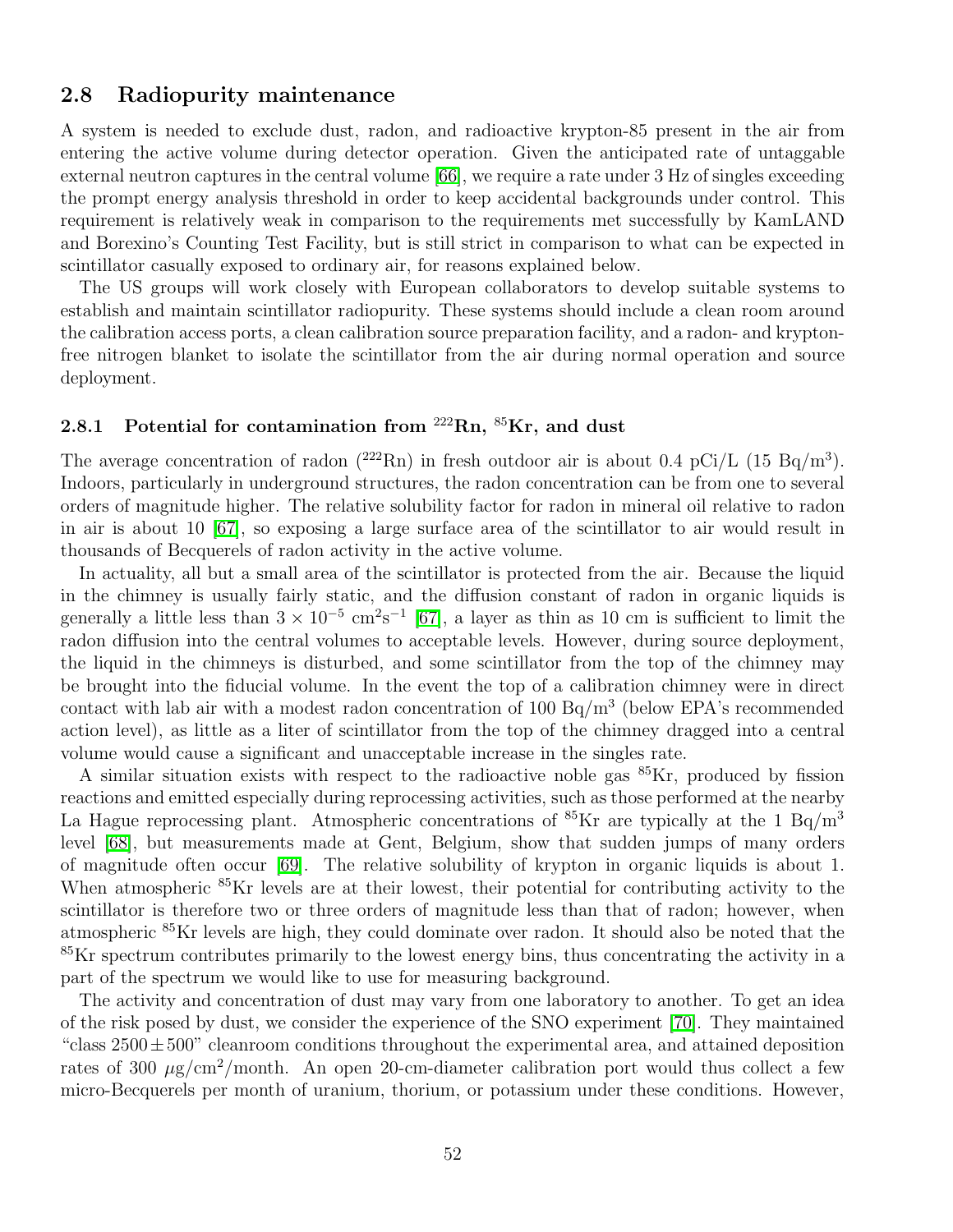particulate levels in ordinary, non-cleanroom areas may reach an equivalent of "class 400 million" [\[71\]](#page-69-9), over one hundred thousand times as high as those seen in SNO. Scaling from the SNO experience, we see the potential for a few tenths of a Becquerel per month to be deposited in the scintillator if no precautions were to be taken to avoid it. Trivial measures such as keeping the ports covered when not in use may not be enough to prevent contamination on the order of a few Becquerels over the life of the experiment.

## 2.8.2 Control measures

Several measures should be taken to avoid contamination by dust, radon, and radioactive krypton-85. The calibration ports should be kept closed when not in use. The space between the top of the liquid and the chimney covers should be flooded with pure nitrogen. The nitrogen should have less than 0.1 Bq/m<sup>3</sup> of radon and  ${}^{85}$ Kr. The air around the calibration access ports should be kept at class 10,000 or better. Calibration sources will be cleaned and prepared as described elsewhere in this document; after cleaning, it should be possible to bring them to the clean deployment area without exposing them to unclean air. Radon levels in the area around the calibration chimneys will be monitored as described in the slow monitoring section of this proposal. We will investigate the possibility of obtaining estimates or forecasts <sup>85</sup>Kr levels from European authorities or monitoring it ourselves. With these precautions in place, the cleanliness requirements for this experiment should be easily met.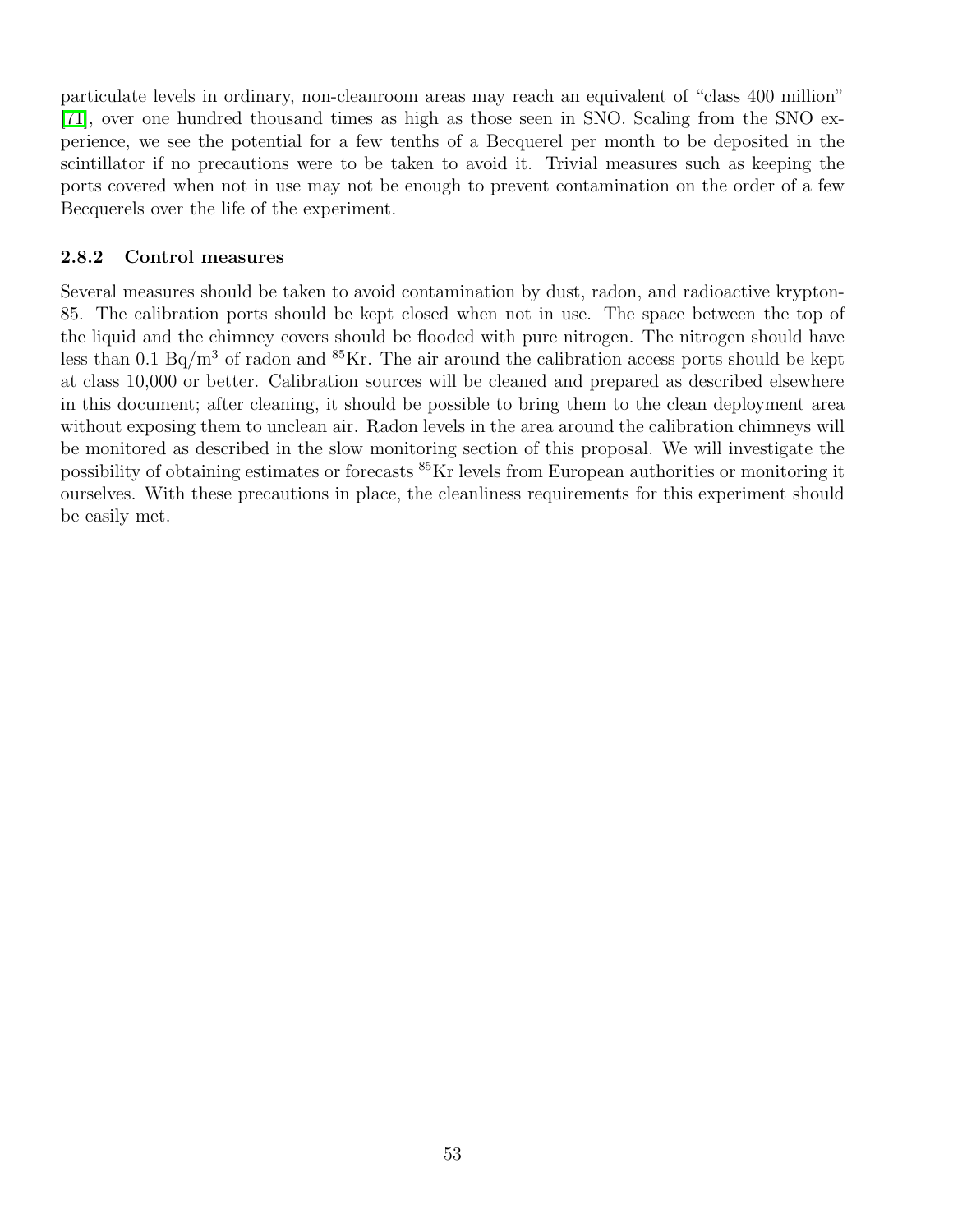# 3 Cost and Schedule

### 3.1 Overview of Costs

At the Chooz site, the laboratory previously used by the CHOOZ experiment is vacant and available as a far site for use with minimal preparation. Electricite de France (EdF) made a major contribution to the CHOOZ experiment in constructing the laboratory, and has been asked to contribute to Double-CHOOZ by constructing the near detector laboratory. The relationship between the CHOOZ experiment and EdF was very cooperative and cordial; the success of a  $\theta_{13}$  experiment such as Double-CHOOZ requires such close cooperation. We are optimistic that EdF will again be a willing partner in cutting-edge neutrino science.

The current estimate for the cost of both detectors, (not including the near detector lab) is 9.0-9.5 million euros. In France, IN2P3 and CEA/Saclay have approved a contribution of 2.2-2.5 million euros. proposed contributions from Germany and the other collaborators are in the early stages of the funding process. The CHOOZ-US collaborators are requesting \$4.858M as detailed in Section [3.4,](#page-61-0) primarily for phototubes, electronics and an outer veto system for the near detector. These crucial parts of the experiment coincide with the expertise of the U.S. collaborators, who have extensive experience not only in phototubes, but also in high voltage and front-end electronics, laser calibrations, deployment systems, and muon tracking systems.

### 3.2 Overview of Schedule

The anticipated schedule calls for the completion of an R&D phase in 2004 followed by project definition. This will include a prototype to evaluate technical solutions. Production phase would be February 2005-October 2007, with the far detector completed in October 2007. The construction of the near detector is scheduled to be completed in March 2008. Detector operations would be for three years, 2008-2011.

First results are in principle possible with just the far detector because the luminosity of the important original CHOOZ experiment will be matched in just a few months. Using both detectors, Double-CHOOZ will reach a sensitivity  $\sin^2(2\theta)$  of 0.05 in 2009 and 0.03 in 2011. Whether running any longer at that time makes sense will depend on an evaluation of systematic errors and backgrounds achieved to date, as well as the world situation regarding  $\theta_{13}$ .

Photomultipliers and the high voltage system would be returned to the U.S. after the experiment is over.

## 3.3 Work Breakdown Structure (WBS)

The CHOOZ-US scope, consisting of cost, schedule and an understanding of US participation, is driven by the European project completion date of April 2008. Provided here is a description of US scope delineated by work elements, a description of those elements, the cost structure for those elements, escalation considerations, and a schedule to meet Double-CHOOZ goals.

#### 3.3.1 Work Breakdown Structure Description

The following describes US contributions to the Double-CHOOZ project These contributions provide essential components, functionality, and assured integration of US and European systems. They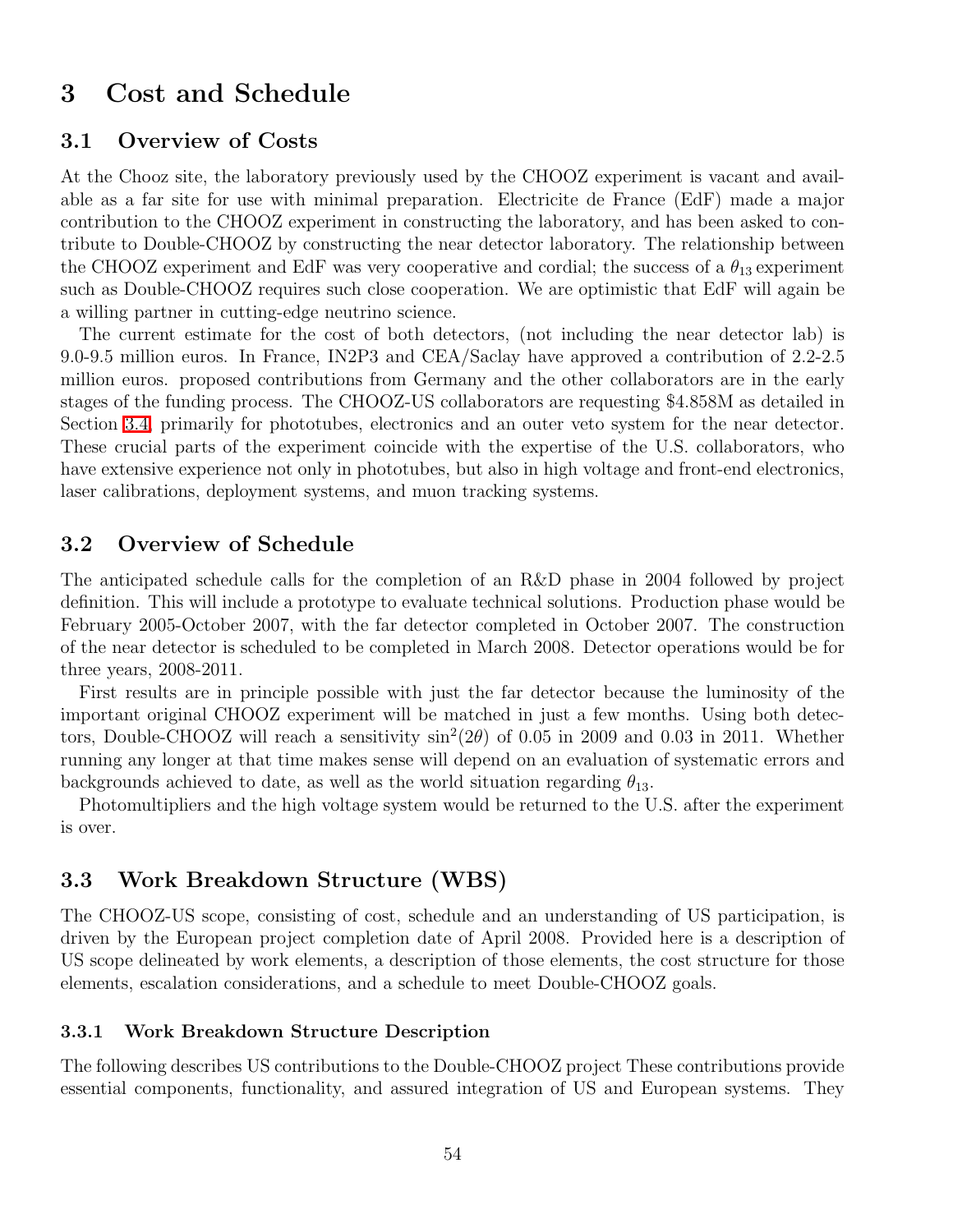form the foundations of work packages used to track schedule, cost and deliverables. The WBS is organized in six major work packages. Work is further resolved into ensuing levels until reasonable details are addressed. This structure becomes the cost and schedule template for the conceptual design cost estimate. The major Double-CHOOZ WBS follows:

- 1. Inner Detector
- 2. Outer Detector
- 3. Signals and Processing
- 4. Calibration
- 5. Management and Common Projects

A terse description is provided for second level WBS elements which are part of the US project scope.

### 1.3 PMTs

Provides for the System of phototubes for the near detector target, and the the far detector target. Provides for the purchase of 1050 photomultipliers. 16 spares are included. The tube is the 8 inch ETI 9354, Hamamatsu R5912, or similar low-background PMT. We have used a quote from Hamamatsu as the basis for costing the PMT, PMT base electronics, potting, and under-oil cable. Quality Control Checkout, DOE tagging and inventory will be performed at Louisiana State University. Phototube purchasing will be done by Louisiana State University and task progress will be monitored by Argonne National Laboratory. A structure inside the detector(s) for mounting and installing the phototubes will be developed at the University of Alabama.

### 2.2 Outer Veto

Provides a system of 5000 gas proportional chambers for the identification of muons in the near detector and to veto associated background events. This requires the design of modular assemblies of the proportional chambers as well as the associated electronics, gas and support systems. After the completion of technology testing and design reviews, procurement and production will be shared between Argonne National Lab and the University of Tennessee. Argonne National Lab will be responsible for progress monitoring and reporting as well as supervision of final shipment and installation at the experimental detector laboratories.

### 3.1 Analog Front End Electronics

Based on requirements for 1024 phototubes, provides for the electronics for readout of all phototubes in the near and far Double-CHOOZ detectors plus 20% spares. Includes design and engineering of preliminary and final designs, Preliminary Design Reviews (PDR) and Final Design Reviews (FDR), component monitoring, coordination of the generation of software with the project scientific staff, all testing and supporting documentation and operating manuals. It will include assembly and testing at Drexel and installation at the near and far detector laboratories for Double-CHOOZ in France. The front-end electronics task at Drexel University will use existing graduate student RA and travel support at approximately  $2/3$  FTE level, as the Drexel group makes the transition from KamLAND to Double-CHOOZ over the next two years, however some additional operations funding is included here as necessary for the Double-CHOOZ effort.

### 3.4 High Voltage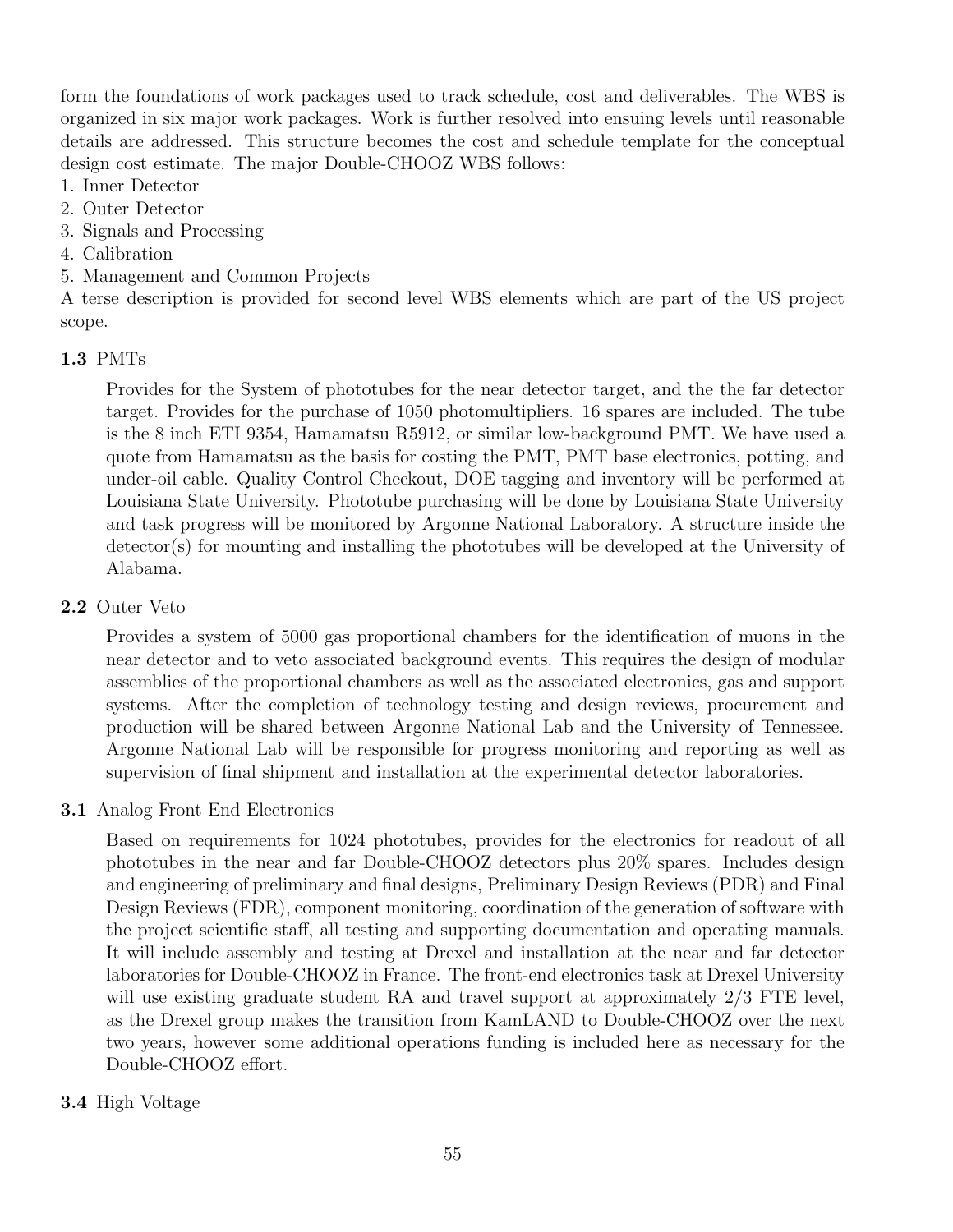Based on requirements, provides for a single system for high voltage supply to all photomultiplier tubes. Two primary candidates for HV systems are Connecticut-based Universal Voltronics and CAEN from Italy. Cost quotations from both are in hands. This item provides for 1024 channels. DOE tagging and inventory will be performed at the University of Tennessee. This contract will be monitored by Argonne National Laboratory. Quality assurance, cabling, testing, installation, and maintenance of the high voltage system will be provided by the University of Tennessee.

### 3.5 Slow Control and Monitoring

Based on requirements, provides a system to control and scan items such as thresholds, high voltage settings and temperatures, and to provide alarms, warnings and diagnostic information to the experiment operators. This provides for the purchase from Maxim IC/Dallas Semiconductor 1-Wire interface chips and other components needed to control and readback hardware. Assembly will take place at Kansas State University and Installation at the Double-CHOOZ laboratories in the Ardennes region of France. The PMT monitoring is to provide periodic samples of PMT singles rates at a sub-photoelectron threshold, with readout and alarm software integrated into the main DAQ. Assembly and testing will be performed at Drexel University, and installation at the Double-CHOOZ laboratories.

## 4.2 Mechanical Deployment of Sources in 3 dimensions

Provides for the accurate deployment of calibration sources within the target and gamma catcher regions of the detectors. The development and assembly will be done by the University of Alabama, with assistance from the Argonne National Lab for mechanical engineering.

4.3 Laser System

Provides for a laser system to quantify and monitor pertinent properties of each photomultiplier. The system will be developed and tested at the University of Alabama and installed in the Double-CHOOZ laboratories.

5.1 & 5.3 Project Coordination, Engineering Coordination

Consists of tasks which are the responsibility of CHOOZ-US project engineer at Argonne National Laboratory. Includes project engineering. Systems engineering and integration will be responsible for defining interfaces, pre-installation logistics and installation logistics and day-to-day communications with European Collaboration counterparts.

### 5.2 & 5.4 Technical Direction and Cost and Effort Monitoring

Consists of CHOOZ-US management at Argonne National Laboratory. Includes administrative tasks in accordance with the management plan. Documentation and performance tracking will be the responsibility of the Project Manager.

### 5.5 Progress Monitoring and Reporting

Provides for administrative expenses involved with quarterly reporting of progress on costs and schedules to the Department of Energy.

### 5.6 Shipping

Shipping involves transportation expenses for final components of US systems from Argonne to the Double-CHOOZ site in the Ardennes region of France.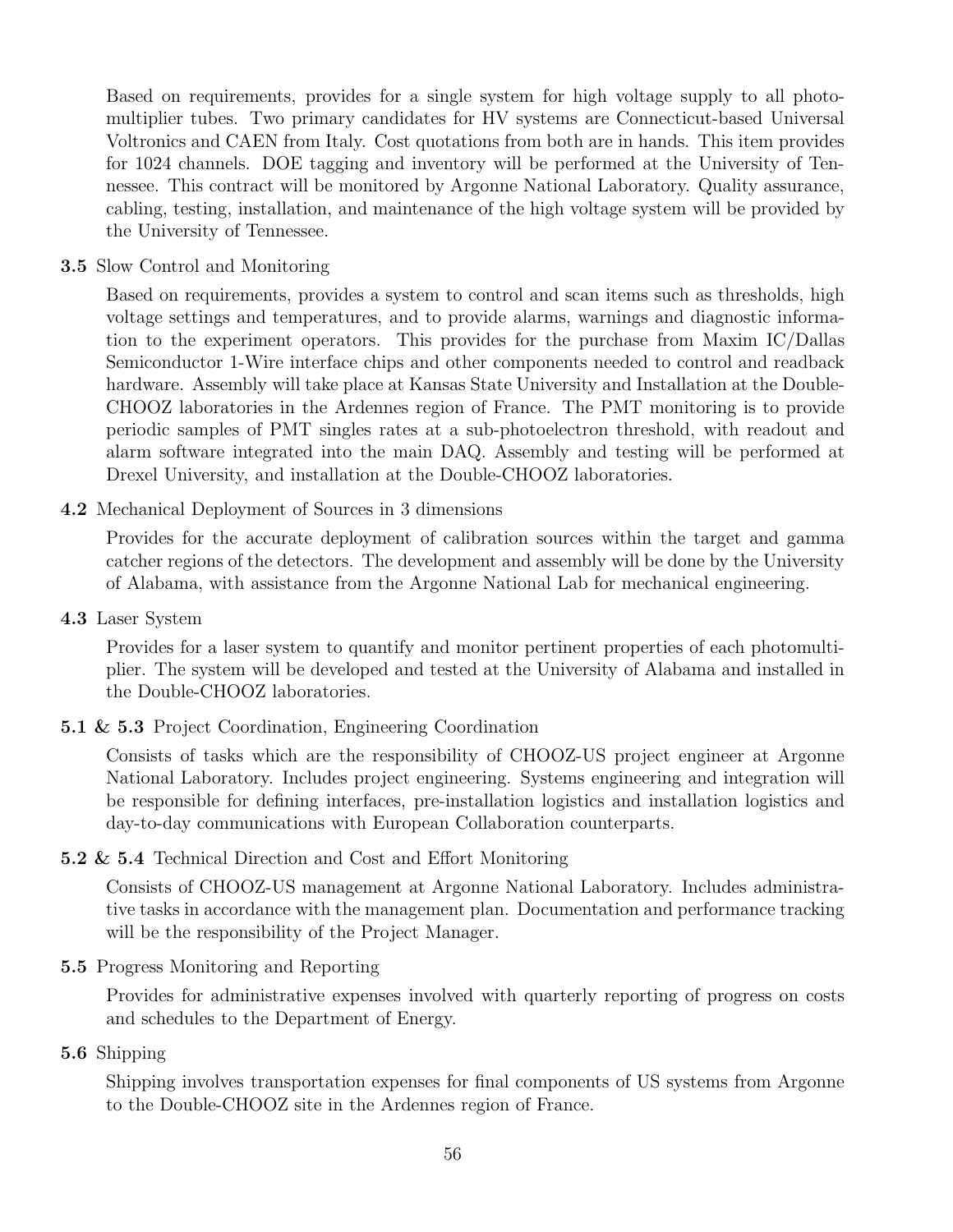## 3.3.2 Full WBS

The Full Work Breakdown Structure is as follows:

- 1. Inner Detector
- 1.1. Vessel Mechanics
- 1.2. Liquid Scintillator
- 1.3. PMTs
- 1.3.1. PMT Procurement
- 1.3.2. Dark Box Construction
- 1.3.3. Checkout and testing of PMTs
- 1.3.4. Mount and Assembly of PMTs
- 2. Outer Detector
- 2.1. Inner Veto
- 2.2. Outer Veto
- 2.2.1. Design of Modules and Fixtures
- 2.2.2. Module Factory Setup and Tooling
- 2.2.3. Component Procurement
- 2.2.4. Module Assembly and Repair
- 2.2.5. Wire Stringing
- 2.2.6. Module Testing
- 2.2.7. Design of Support System
- 2.2.8. Support System Construction
- 2.2.9. Design of Gas Systems and Prototype Testing
- 2.2.10. Gas System Construction
- 2.2.11. Electronics Design and Prototype
- 2.2.12. Electronics Small System Test
- 2.2.13. Electronics Production
- 2.2.14. Supervision of Installation on site.
- 3. Signals and Processing
- 3.1. Analog Front End Electronics
- 3.1.1. Electronics and Trigger Design and Prototype
- 3.1.2. Components
- 3.1.3. Assembly and Testing
- 3.2. Digital Electronics
- 3.3. Data Acquisition System
- 3.4. High Voltage
- 3.4.1. High Voltage Power Supplies
- 3.4.2. High Voltage System Components
- 3.4.3. Design, Assembly and Installation
- 3.5. Slow Control/Monitoring
- 3.5.1. Slow Control Components
- 3.5.2. Slow Control Design, Assembly, Installation and Travel
- 3.5.3. PMT monitoring Design and Prototype
- 3.5.4. PMT Monitoring Assembly and Installation
- 4. Calibration
- 4.1. Radioactive Sources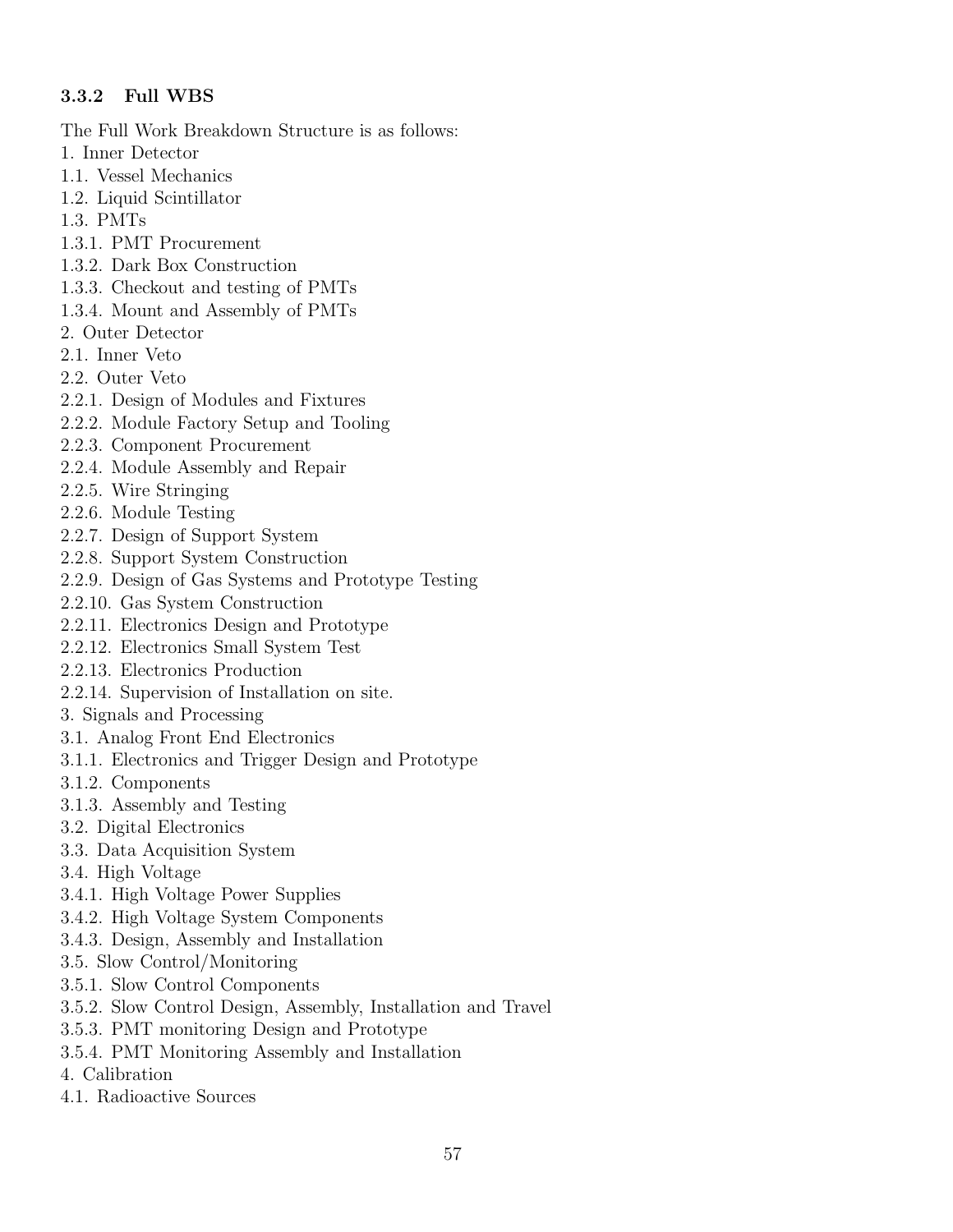- 4.2. Mechanical deployment of sources in 3-dimensions
- 4.2.1. Engineering Design
- 4.2.2. Target System Fabrication/Assembly/Testing
- 4.2.3. Gamma Catcher System Fabrication/Assembly/Testing
- 4.2.4. Shipping Travel and Installation
- 4.3. Laser System
- 4.3.1. Laser Head, Driver and Switch Box
- 4.3.2. Installation and checkout
- 5. Management and Common Projects
- 5.1. Project Coordination
- 5.2. Technical Direction
- 5.3. Engineering Coordination
- 5.4. Cost and Effort Monitoring
- 5.5. Progress Monitoring and Reporting
- 5.6. Shipping to Experiment Location

# <span id="page-61-0"></span>3.4 Cost & Schedule Details

The cost estimation for the CHOOZ-US project was made on the basis of the specific requirements for each WBS system. The estimates were generated by specific engineers or supervising physicists with previous experience from other similar projects. Where possible, commercial vendors and catalog information was used for costs related to materials and sub-contracted services. The following assumptions were made:

- 1. US systems will not be subject to any taxes or tariffs for shipping and installation at the experimental site in France.
- 2. The French laboratory at Chooz will provide all suitable skilled technicians labor necessary for installation.
- 3. All M&S estimates are free of overhead costs, consistent with the regulations of the participating universities.
- 4. Estimated effort rates are fully burdened with respect to the listed institution.
- 5. No overtime rates are assumed for the duration of the project.
- 6. The effort cost listed for each task refers to the incurred costs which are over and above the base operating funding supplied by the DOE. Argonne National Laboratory has agreed to support 25% of the cost of all Argonne effort from base funding.
- 7. All costs are listed in FY05 dollars. No escalation has been applied.

Detailed cost estimates are attached in a separate document. They are organized according to the WBS and are listed for each third level task. Additional details such as specific component costs, written quotes, catalog pricing, and detailed drawings are available. Each estimate is listed with a notation showing its source: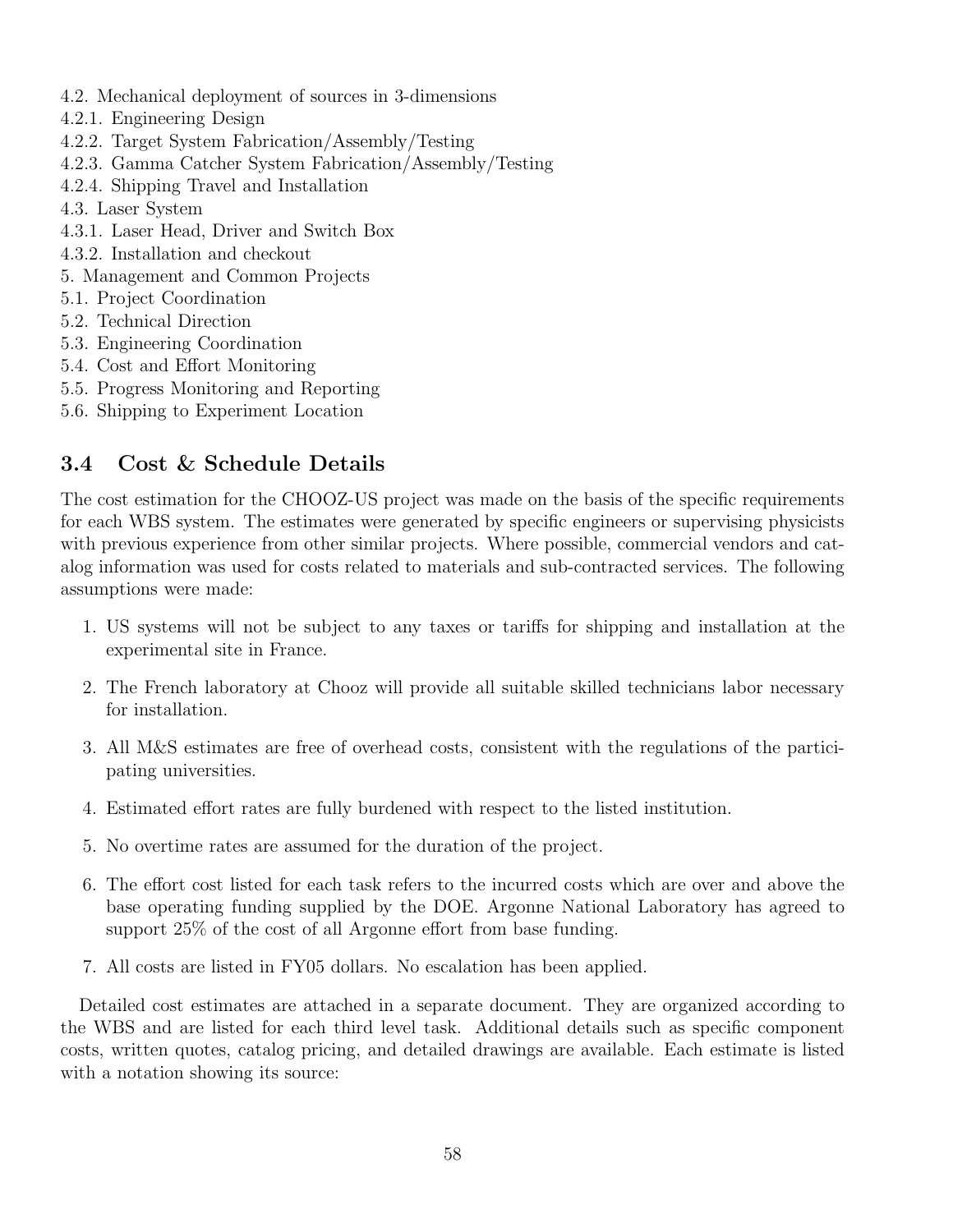- Vendor Quote: a written or emailed estimate for an item or system supplied within the last 3 months.
- Catalog Price: Prices for commercially available products or services obtained from currently valid catalogs or web-based quotations.
- Shop Quote: Supplied by a university or laboratory based shop within the last 3 months. Includes all effort, tooling and equipment.
- Engineer Estimate: Consists of a detailed design and cost estimate provided by an engineer with previous experience with the specified system. Drawings, design assumptions and calculations are supplied where appropriate.
- Physicist Estimate: Consists of a design and cost provided by a physicist with previous experience with the specified or similar system. These estimates are usually scaled from previously completed successful projects.

Contingency costs have been included to cover uncertainties which may result from unforeseen and unpredictable conditions or from uncertainties within the defined scope. Each level 3 element of the WBS has been assigned a contingency based on the engineer's judgment as to the solidity of the estimate and scope definition. Generally, solid quotes were given 10% contingency. It is understood that many of the catalog prices are more likely to afford cost savings as the un-explored economies of scale become available at time of purchase. Most labor and travel estimations were given a 50% contingency except in circumstances where an experienced engineer had total control of the definition of the work and scope.

## 3.4.1 Project Construction Schedule

The CHOOZ-US project schedule has been developed after consultation with the European collaborators. It is intended to mesh with the activities and schedules described in the Double-CHOOZ-LOI[\[4\]](#page-67-0). The specified schedule has data taking beginning at the far detector in early 2007 with the near detector coming on line at the beginning of 2008. We therefore assume that the CHOOZ-US project will continue uninterrupted over the 3 years from July 2005 to July 2008 and that sufficient funds will be provided. With that in mind, a short description of the schedule for each task follows:

- 1.3 PMTs The production of PMTs has the longest timescale for the project. The order will therefore be placed immediately on funding of the project. We expect to receive the order in 2 batches one in each of the first two years of the project. Checkout and testing of the PMTs will proceed with availability. The operating voltage will be determined during these tests at Louisiana State University. Installation of the PMTs will occur around the end of 2006 for the far detector and in the fall of 2007 for the near detector.
- 2.2 Outer Veto The outer veto will not need to be available until the near detector installation. As a result, the first year will primarily be spent in design and prototype testing. Production is expected to begin in spring 2006 and last until the fall of 2007. Final installation at the experimental location is expected at the end of 2007.
- 3.1 Analog Front End Electronics The electronics designs and prototype testing will be completed by early 2006 when final production can begin. The electronics system will be shipped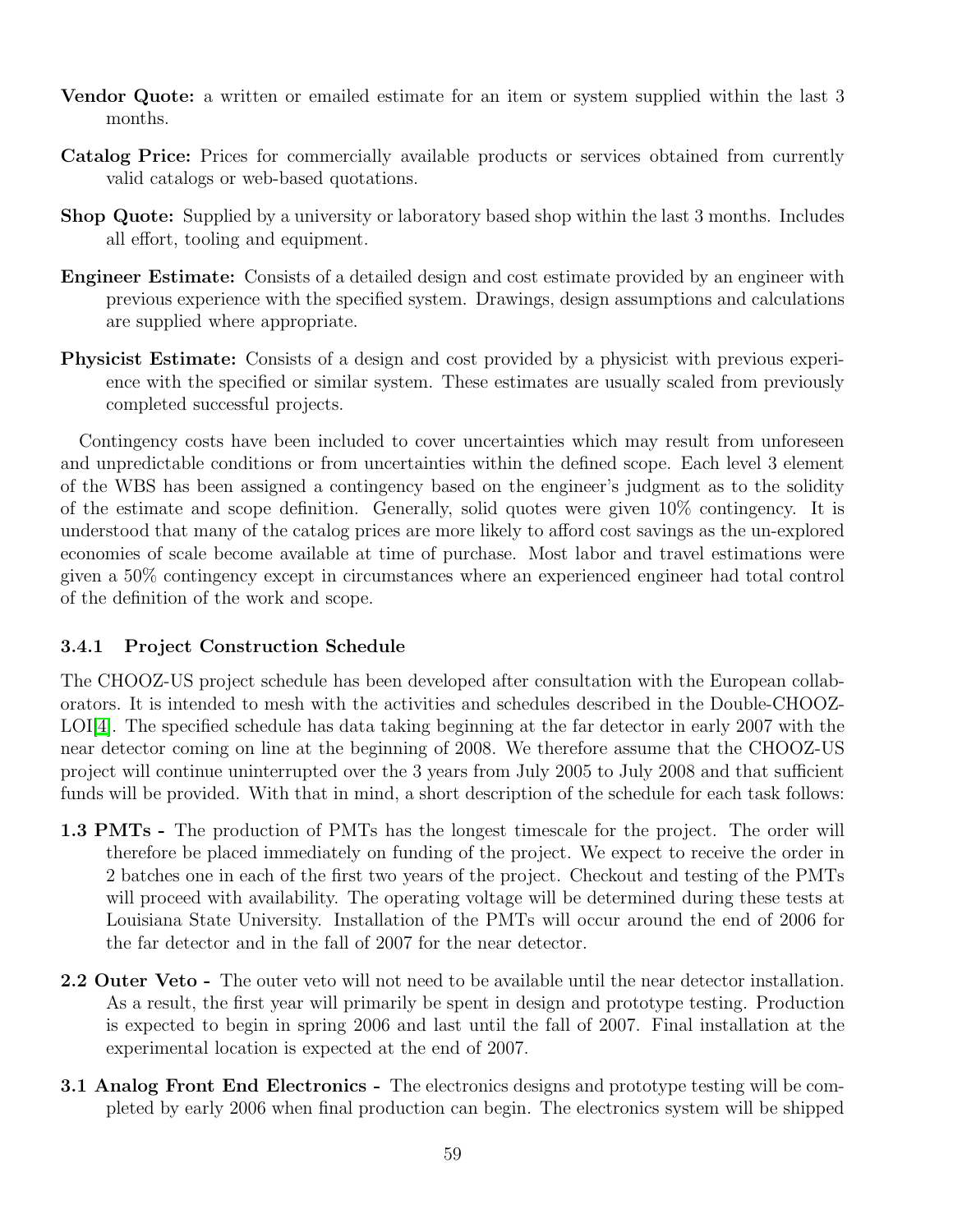to the experiment and tested by early 2007 for availability during the far detector startup. The front-end electronics task at Drexel University will use existing graduate student RA and travel support at approximately 2/3 FTE level, as the Drexel group makes the transition from KamLAND to Double-CHOOZ over the next two years, however some additional operations funding is included here as necessary for the Double-CHOOZ effort.

- **3.4 High Voltage** The high voltage system design is almost complete and uses mostly commercially available components. Procurement of the components and checkout will happen by the middle of 2006 and installation at the experiment will be completed by the end of that year.
- 3.5 Slow Control and Monitoring The slow control and PMT rate monitoring systems will both go through design and production by July 2006. They will then be shipped to the experiment and be available for the testing and use by early 2007.
- 4.2 Mechanical Deployment of Sources in 3-dimensions The calibration deployment system will complete its design phase by the end of 2005. This will allow production to begin rapidly so that it can be assembled in conjunction with the main inner detector in France. This will be completed for the far detector by fall of 2006 and for the near detector by the middle of 2007.
- 4.3 Laser System The laser calibration system requires only commercially available components which will be shipped directly to the experimental location. The purchase order will be submitted in 2006 such that delivery, installation and checkout can be performed by the middle of 2007.
- Management and Common Projects Management of individual projects and the integration and coordination with the European collaborators will be a continuous process during the life of the project. The transportation of US components to the experimental location is expected to occur in 3 shipments. These shipments are loosely expected to occur in fall 2006, spring 2007 and fall 2007.

On the basis of the preceding schedule considerations, the required funding, including contingency, is shown in Table [14.](#page-64-0) The plan to start this project in the summer of 2005 will utilize forward funding from two of the Universities.

# 3.5 Project Management

The CHOOZ-US management plan is driven by several priorities:

- The project is a partnership between several Universities and Argonne National Laboratory. The latter should provide Project Management and Engineering Support to the CHOOZ-US group. It is crucial that the group management be aware of the needs and capabilities of both types of institution to ensure project success.
- The detector systems in the U.S. project scope must be interfaced with other detector systems being designed and constructed by groups in Europe. To avoid confusion and potential technical conflicts, there must be clear and consistent coordination among all collaborators.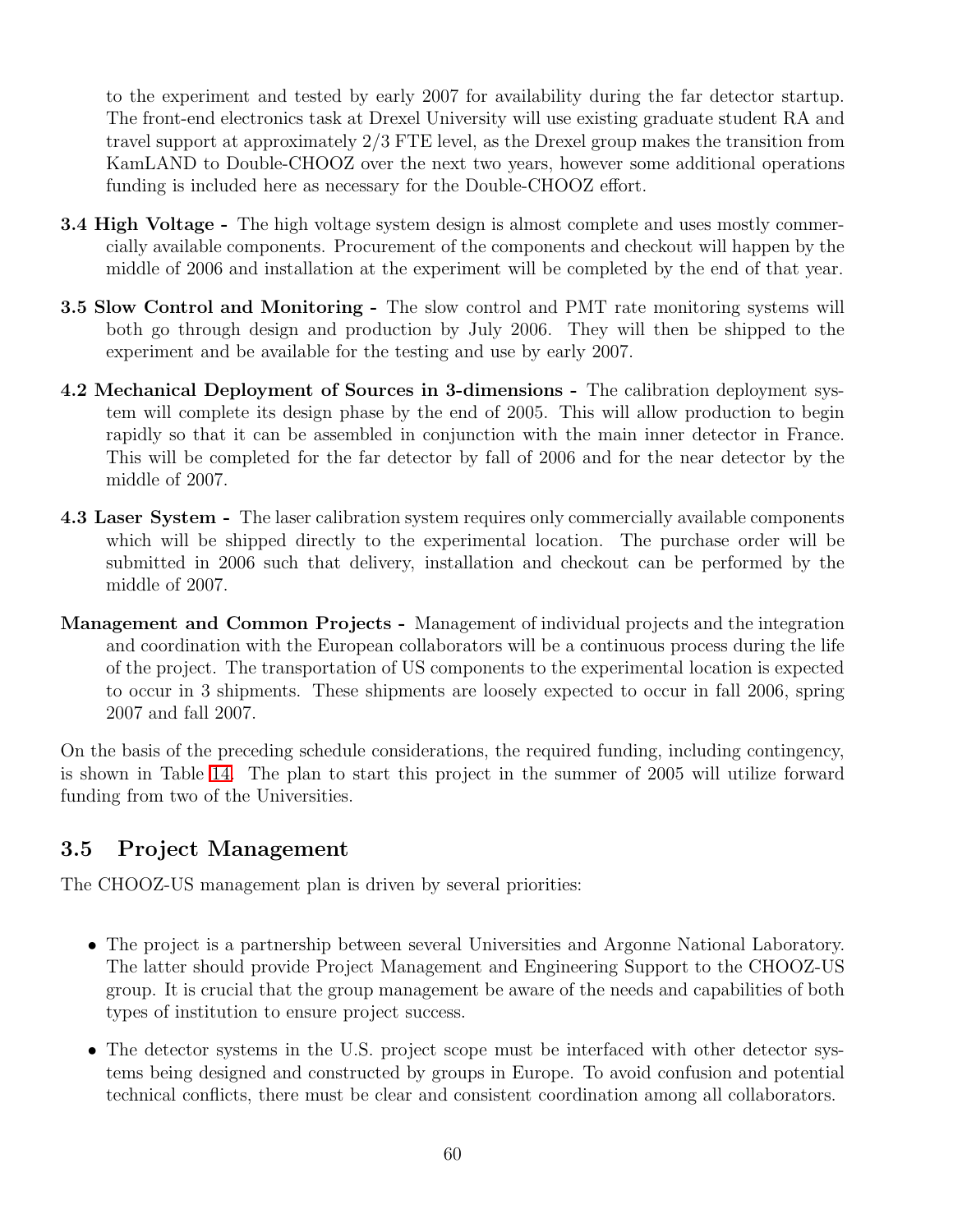<span id="page-64-0"></span>Table 14: CHOOZ-US Cost Profile. The costs are shown for each major task over the expected 3 years of the project (defined from July 1 2005 to June 30 2008). The listed costs are in FY05 dollars and contain the contingencies described in the detailed budget description.

| <b>WBS</b> | Description                | Year 1      | Year 2      | Year 3    | Totals      |
|------------|----------------------------|-------------|-------------|-----------|-------------|
| 1.3        | <b>PMTs</b>                | \$1,050,553 | \$1,056,705 | \$7,801   | \$2,115,060 |
| 2.2        | Outer Veto                 | \$509,414   | \$595,755   | \$213,909 | \$1,319,079 |
| 3.1        | Front End Electronics      | \$4,500     | \$264,525   | $\$0$     | \$269,025   |
| 3.4        | High Voltage               | \$402,689   | \$16,065    | \$0       | \$418,755   |
| 3.5        | Slow Control/Monitoring    | \$74,135    | \$18,824    | \$0       | \$92,959    |
| 4.2        | Calibration Deployment     | \$151,096   | \$88,082    | $\$0$     | \$239,178   |
| 4.3        | Laser System               | $\$0$       | \$55,031    | $\$0$     | \$55,031    |
| 5.         | Management/Common Projects | \$110,025   | \$122,818   | \$116,421 | \$349,265   |
|            | Totals                     | \$2,302,413 | \$2,217,809 | \$338,133 | \$4,858,356 |

- A quick measurement of  $\theta_{13}$  is top priority of Double-CHOOZ. This necessitates beginning immediately on the design and specification of detector systems, especially for long lead time items such as PMTs. To make this feasible we must forward-fund these efforts through the universities. It is crucial that these funds are used in the most effective way for all U.S. detector subsystems and not just those in the scope of the universities providing the forward funding.
- Each institution has a stake in providing operating funds for detector construction and it is crucial that a coherent plan is developed for coordination of the operating fund requests from the various U.S. groups.

The organization structure is shown in Figure [20.](#page-66-0) The Double-CHOOZ Spokesperson is Herve de Kerret from APC and PCC College de France who has overall responsibility for Double-CHOOZ. The CHOOZ-US collaboration will operate as an integral part of the Double-CHOOZ, but for reporting and management purposes, a CHOOZ-US structure will be maintained. The principal investigator from each institution in the U.S. will be a member of the Institutional Committee, which has the responsibility of electing the US co-spokespersons. To coordinate laboratory and university efforts the Institutional Committee is initially electing two US Co-Spokespersons. Maury Goodman is a physicist at Argonne National Laboratory and a recognized leader on the Soudan 2 experiment. He was also spokesman for P-822, the original proposal for a long-baseline neutrino beam at Fermilab. Professor Robert Svoboda is a senior professor at Louisiana State University and was Co-Convener for Solar Neutrinos on the Super-Kamiokande experiment and University Coordinator for the construction of the KamLAND detector. They will carry overall responsibility for all technical and budgetary aspects of CHOOZ-US contributions. They will also be responsible for coordinating the overall project with the European collaborators and will report to the host country spokesperson on the overall progress of the U.S. construction effort. In the remainder of this section, the co-spokespersons will refer only to CHOOZ-US.

Reporting to the Co-Spokespersons on the technical coordination of the detector construction project is the Project Manager. Project management will be the responsibility of Argonne National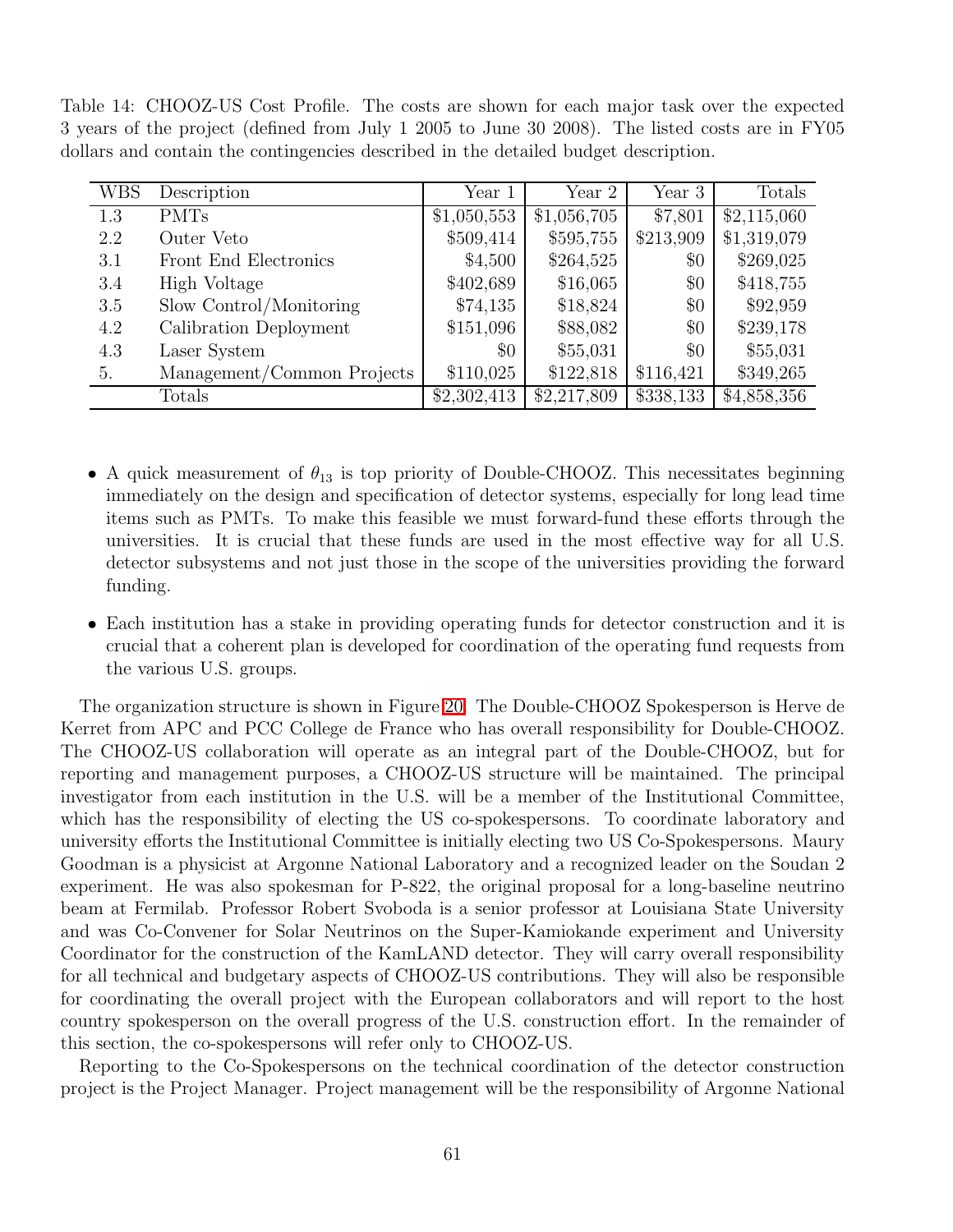Laboratory, with Physicist Dr. David Reyna designated as the initial Project Manager. He will work with the Project Engineer to

- Develop Memoranda of Understanding (MOUs) with each institution which would be used to coordinate all spending and to spell out budget and schedule expectations.
- Track project costs and milestones toward completion of the project.
- Organize periodic reviews of the work of the university and laboratory groups in cooperation with the Department of Energy.
- Monitor the work breakdown structure and submit quarterly reports to the Department of Energy.

The two CHOOZ-US co-spokespersons together with the Project Manager have primary responsibility for communicating with the Department of Energy. The Co-spokesperson from Argonne and the Project Manager are responsible for assuring the DOE that the CHOOZ-US project is proceeding appropriately.

The Project Engineer for the project is Victor Guarino, an engineer at Argonne National Laboratory. He will serve as the point-of-contact for technical issues in coordinating with the European groups and will oversee the engineering plan for the U.S. portion of the detector, including projects in the university scope. He will work in close concert with Florence Ardellier, the designated European Project Manager from Saclay.

The project budget will be reviewed on a regular basis by a Budget Committee, which consists of the two Co-Spokespersons, US Project Manager, Project Engineer, and the PI's from the University of Tennessee (Y.Kamyshkov) and Drexel University (Charles Lane). They will make recommendations to the co-spokespersons on funding priorities and on the allocation of contingency based on the reports from the US Project Manager and inputs from all the university Principle Investigators  $(PI's).$ 

At every stage of this project, including design, assembly and installation, safety will be a paramount concern. This will be done by incorporating the following principles at every stage of the project: clear management responsibilities, documentation, a working atmosphere of safety, Integrated Safety Management. A Quality Assurance plan for the project will be developed in accordance with policies and recommendations from the Department of Energy and any other appropriate agencies.

Once Double-CHOOZ is commissioned and fully operational, the US Project Manager will be replaced with an analysis structure selected by the Institutional Committee in coordination with the entire collaboration. All collaborating groups are free to participate in any of the scientific goals of Double-CHOOZ.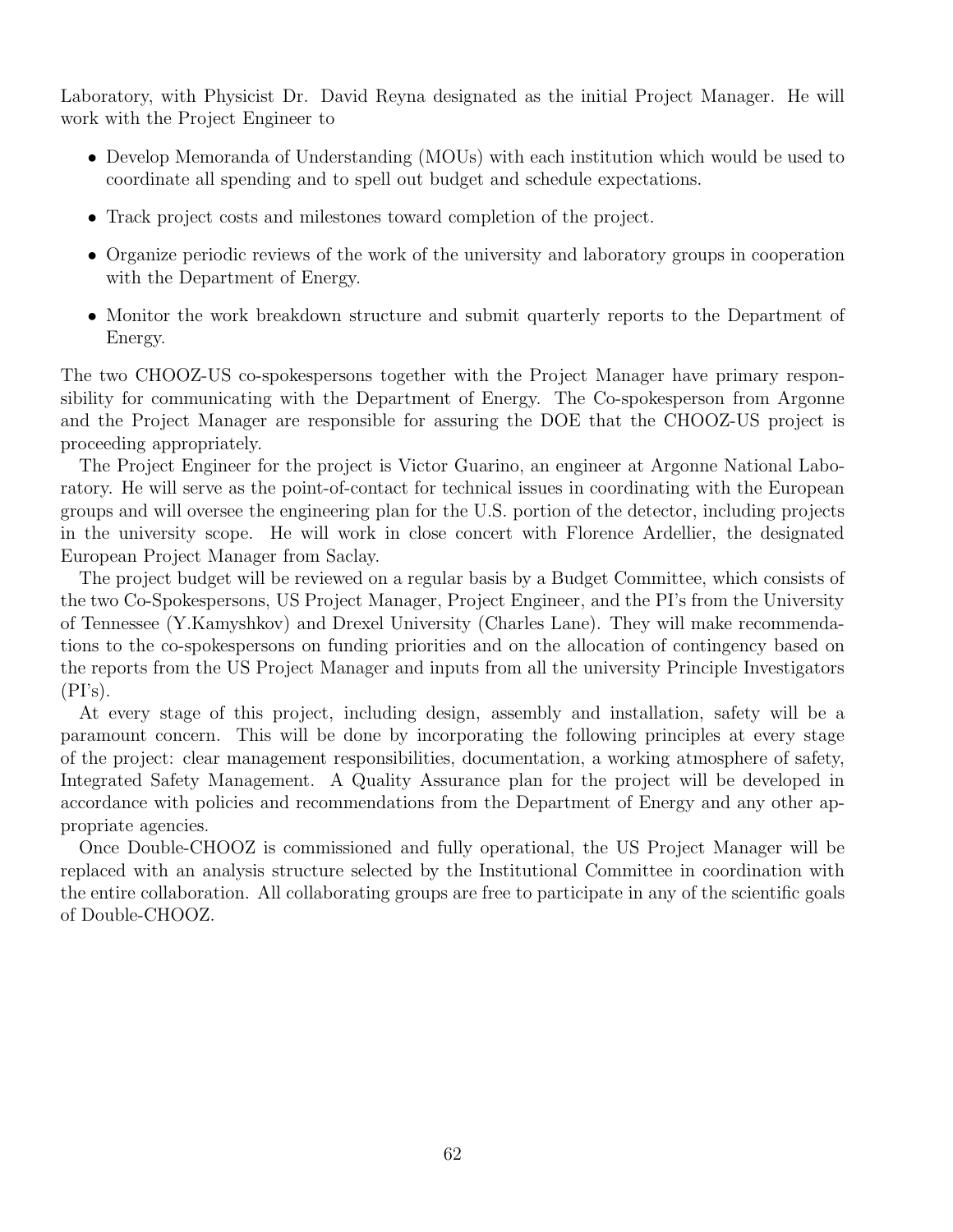

<span id="page-66-0"></span>Figure 20: Proposed management structure for CHOOZ-US.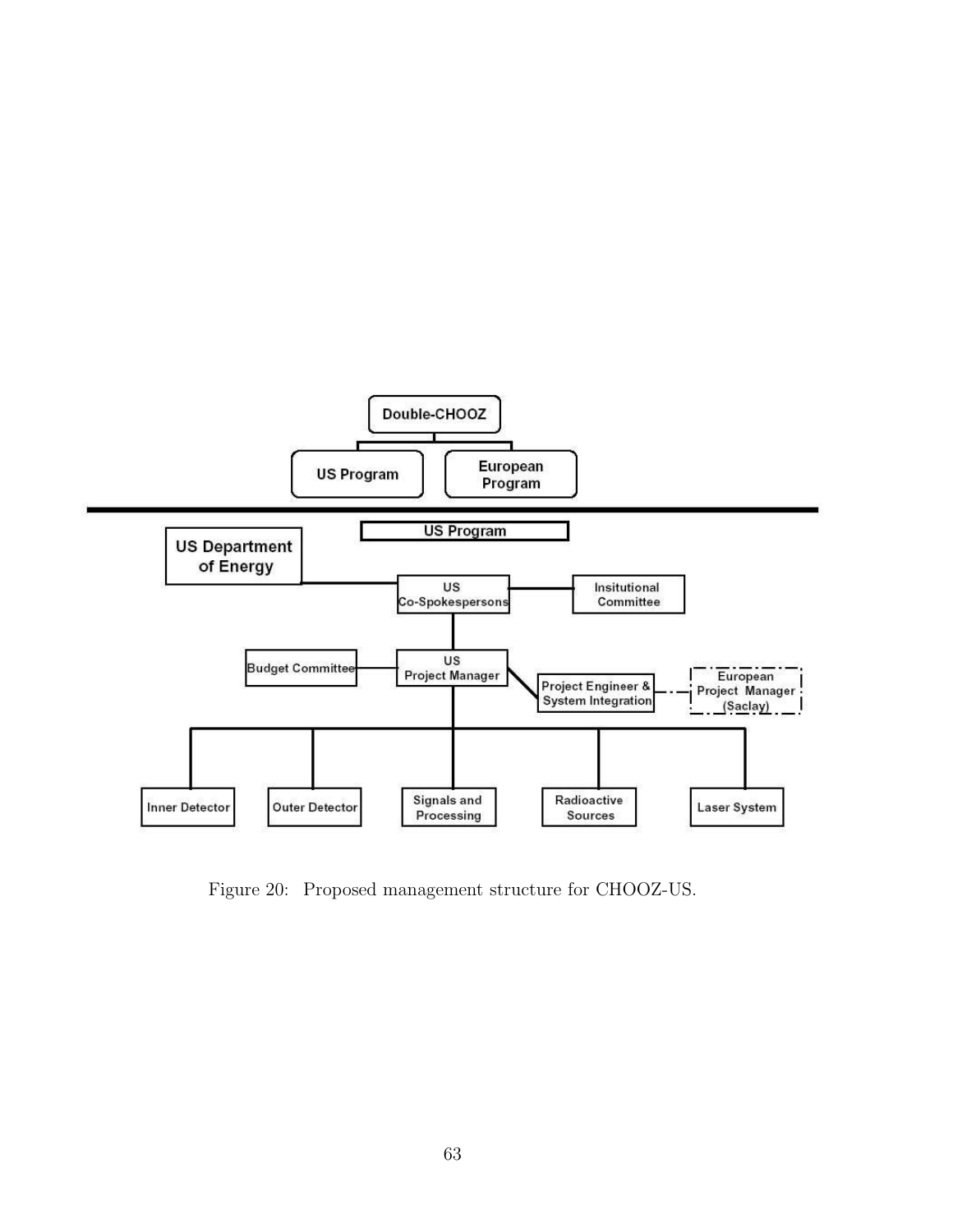# References

- [1] The White Paper, "A New Nuclear Reactor Neutrino Experiment to Measure  $\theta_{13}$ " is available at http://www.hep.anl.gov/minos/reactor13/white.html, also hep-ex/0402041
- [2] P.Huber, M.Lindner, T.Schwetz, and W.Winter, "Reactor neutrino experiments compared to superbeams", Nucl. Phys., B 665, 487 (2003)
- <span id="page-67-0"></span>[3] H.Minakata, H.Sugiyama, O.Yasuda, K.Inoue, and F.Suekane, "Reactor measurement of  $\theta_{13}$ and its complementarity to long-baseline experiments", Phys. Rev D 68, 033017 (2003)
- [4] F. Ardellier et al., Letter of Intent for Double-CHOOZ: http://doublechooz.in2p3.fr/0405032.pdf
- [5] Angra http://www.hep.anl.gov/minos/reactor13/Angra/proposal.html
- [6] Braidwood http://mwtheta13.uchicago.edu
- [7] Daya Bay http://www.physics.hku.hk/events/workshops/neutrino/
- [8] Diablo Canyon http://theta13.lbl.gov/
- [9] KASKA http://neutrino.hep.sc.niigata-u.ac.jp
- [10] M.Apollonio, et al., Eur. Phys. J. C27, 331 (2003)
- [11] "The Neutrino Matrix", APS multidivisional Neutrino Study, October 2004.
- [12] H. Minakata, H. Sugiyama, O. Yasuda, K. Inoue and F. Suekane, a hep-ph/0211111 (2002)
- [13] S.M. Bilenky, D. Nicolo and S.T. Petcov, hep-ph/0112216 (2001).
- [14] S.T. Petcov and M. Piai, hep-ph/0112074 (2001).
- [15] P. Huber, M. Lindner, T. Schwetz and W. Winter, Nucl. Phys. B665, 487 (2003).
- [16] M. Apollonio et al. (CHOOZ Collaboration), Eur. Phys. J. C27, 331 (2003).
- [17] F.X. Hartmann, Proc. of the 4th Int. Solar Neutrino Conference, Heidelberg, Germany, (1999).
- [18] Q. R. Ahmad et al. (SNO Collaboration), Phys. Rev. Lett. 89, 011301 (2002).
- [19] (Palo Verde Collaboration) NIM A 385, 85-90 (1997).
- [20] S. Croft, NIM A 281, 103-106 (1989).
- [21] A. Dementyev *et al.*, Nucl. Phys. **B** (Proc. Suppl.), 70 486 (1999).
- [22] M. Ambrosio et al. (MACRO Collaboration), Phys. Lett. B434, 451 (1998).
- [23] G. Alimonti et al. (BOREXINO Collaboration), Astropart. Phys. 8, 141 (1998).
- [24] T. Hagner, R. von Hentig, B. Heisinger, L. Oberauer, S. Schönert, F. von Feilitzsch and E. Nolte, Astropart. Phys. 14, 33 (2000).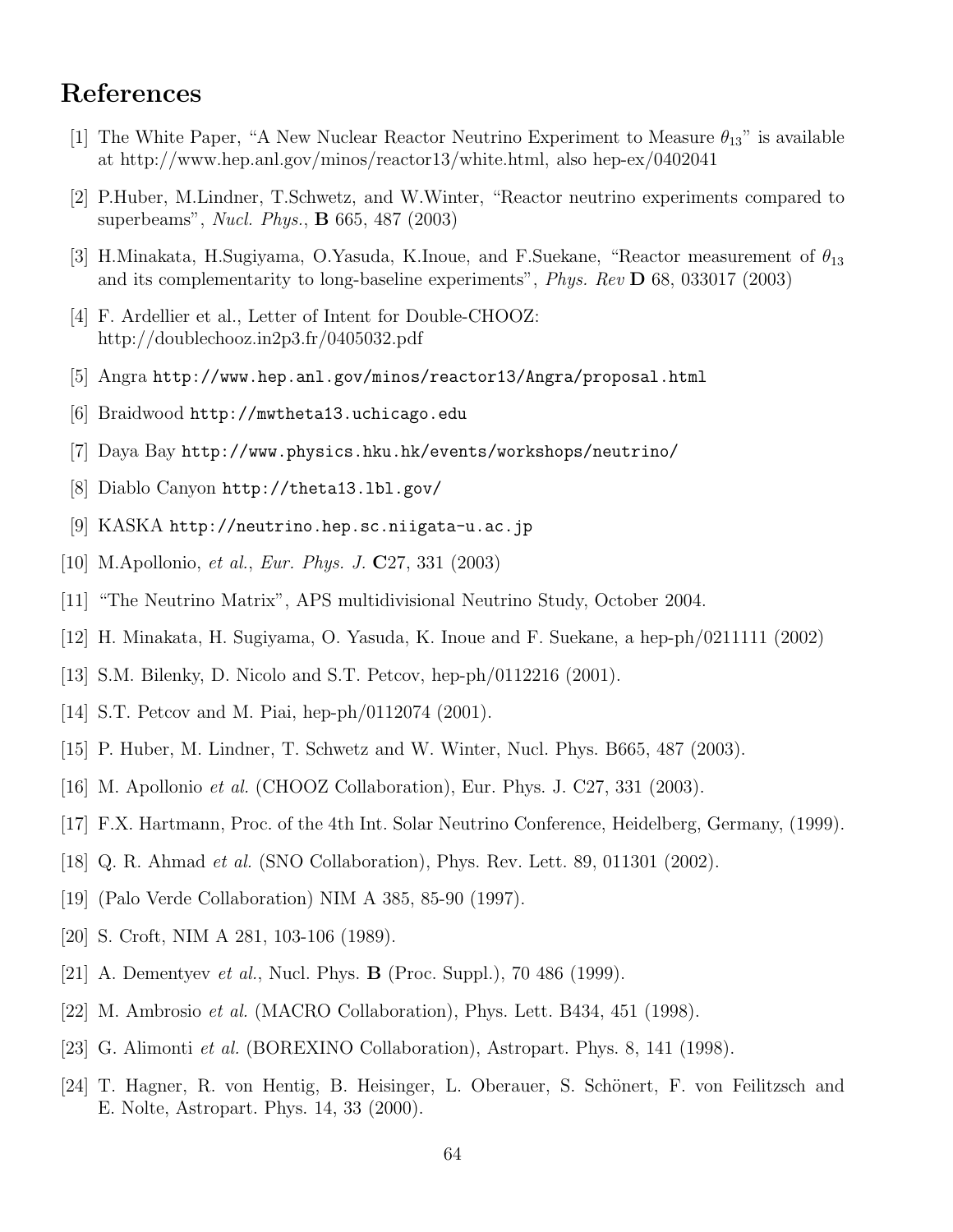- [25] G. Horton-Smith, J. Atwell, R.D. McKeown, P Vogel, Presentation at the Workshop on Future Low Energy Neutrino Experiments, Technical University Munich, Munich, 9-11 October (2003).
- [26] B. Achkar et al., Phys. Lett. B374, 243 (1996).
- [27] Garciaz, Ph.D. thesis, University of Provence (1992).
- [28] K. Eguchi et al., (KamLAND Collaboration), Phys. Rev. Lett. 90, 021802 (2003).
- [29] S. M. Barr and I. Dorsner, Nucl. Phys. B 585, 79 (2000) [arXiv:hep-ph/0003058].
- [30] Guido Altarelli and Ferruccio Feruglio. Theoretical models of neutrino masses and mixings. 2002.
- [31] R. Barbieri, T. Hambye and A. Romanino, JHEP 0303, 017 (2003) [arXiv:hep-ph/0302118].
- [32] M. C. Chen and K. T. Mahanthappa, arXiv:hep-ph/0305088.
- [33] H. S. Goh, R. N. Mohapatra and S. P. Ng, hep-ph/0308197.
- [34] T. Asaka, W. Buchmuller and L. Covi, Phys. Lett. B  $563$ , 209 (2003) [arXiv:hep-ph/0304142].
- [35] K. S. Babu, J. C. Pati and F. Wilczek, Nucl. Phys. B 566, 33 (2000) [arXiv:hep-ph/9812538].
- [36] T. Blazek, S. Raby and K. Tobe, Phys. Rev. D 62, 055001 (2000) [arXiv:hep-ph/9912482].
- [37] R. Kitano and Y. Mimura, Phys. Rev. D 63, 016008 (2001) [arXiv:hep-ph/0008269].
- [38] C. H. Albright and S. M. Barr, Phys. Rev. D 64, 073010 (2001) [arXiv:hep-ph/0104294].
- [39] N. Maekawa, Prog. Theor. Phys. 106, 401 (2001) [arXiv:hep-ph/0104200].
- [40] G. G. Ross and L. Velasco-Sevilla, Nucl. Phys. B 653, 3 (2003) [arXiv:hep-ph/0208218].
- [41] M. C. Chen and K. T. Mahanthappa, Phys. Rev. D 68, 017301 (2003) [arXiv:hep-ph/0212375].
- [42] S. Raby, Phys. Lett. B 561, 119 (2003) [arXiv:hep-ph/0302027].
- [43] W. Buchmuller and D. Wyler, Phys. Lett. B 521, 291 (2001) [arXiv:hep-ph/0108216].
- [44] M. Bando and M. Obara, Prog. Theor. Phys. **109**, 995 (2003) [arXiv:hep-ph/0302034].
- [45] W. Grimus and L. Lavoura, JHEP 0107, 045 (2001) [arXiv:hep-ph/0105212].
- [46] W. Grimus and L. Lavoura, Phys. Lett. B 572, 189 (2003) [arXiv:hep-ph/0305046].
- [47] K. S. Babu, E. Ma and J. W. F. Valle, Phys. Lett. B 552, 207 (2003) [arXiv:hep-ph/0206292].
- [48] R. Kuchimanchi and R. N. Mohapatra, Phys. Lett. B 552, 198 (2003) [arXiv:hep-ph/0207373].
- [49] T. Ohlsson and G. Seidl, Nucl. Phys. B 643, 247 (2002) [arXiv:hep-ph/0206087].
- [50] S. F. King and G. G. Ross, Phys. Lett. B 574, 239 (2003) [arXiv:hep-ph/0307190].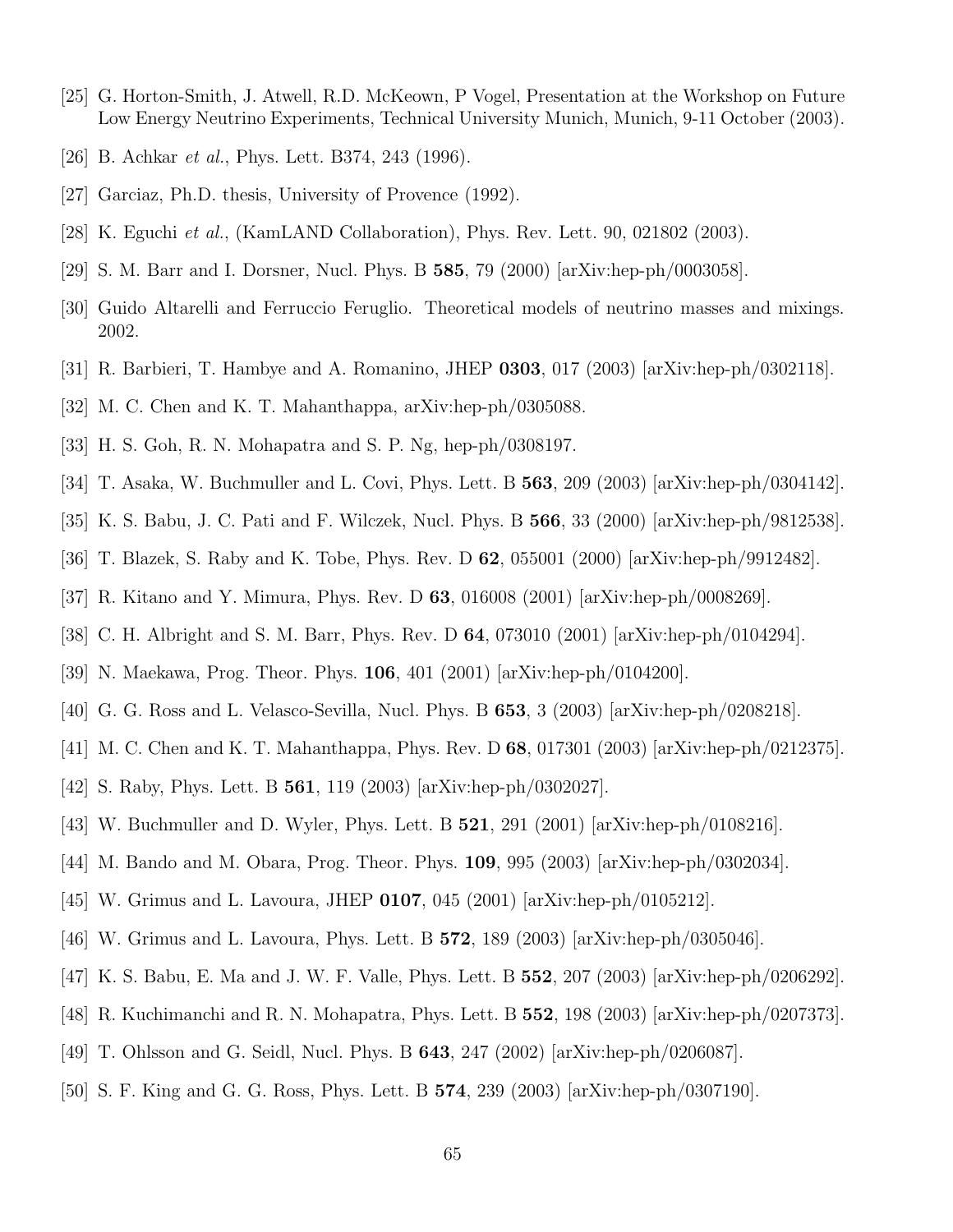- [51] M. Honda, S. Kaneko and M. Tanimoto, JHEP 0309, 028 (2003) [arXiv:hep-ph/0303227].
- [52] R. F. Lebed and D. R. Martin, arXiv:hep-ph/0312219.
- [53] M. Bando, S. Kaneko, M. Obara and M. Tanimoto, arXiv:hep-ph/0309310.
- [54] A. Ibarra and G. G. Ross, Phys. Lett. B 575, 279 (2003) [arXiv:hep-ph/0307051].
- [55] T. Appelquist and R. Shrock, Phys. Lett. B 548, 204 (2002) [arXiv:hep-ph/0204141].
- [56] T. Appelquist, M. Piai, and R. Shrock, Phys. Rev. D, in press [arXiv:hep-ph/0308061].
- [57] P. H. Frampton, S. L. Glashow and T. Yanagida, Phys. Lett. B 548, 119 (2002) [arXiv:hepph/0208157].
- [58] J.-w. Mei and Z.-z. Xing, arXiv:hep-ph/0312167.
- [59] Andre de Gouvea and Hitoshi Murayama. Statistical test of anarchy. 2003.
- [60] R. N. Mohapatra, M. K. Parida and G. Rajasekaran, arXiv:hep-ph/0301234.
- <span id="page-69-0"></span>[61] The latest SK analyses have been reported at HEP2003 and NOON04.
- <span id="page-69-1"></span>[62] W. P. Oliver *et al.*, Nucl. Instrum. Meth. A **276**, 371 (1989).
- <span id="page-69-2"></span>[63] http://www.maxim-ic.com/1-Wire.cfm
- <span id="page-69-3"></span> $|64|$  http://www.ibutton.com/weather/
- <span id="page-69-4"></span>[65] http://www.sunnuclear.com/products/radon/radon.asp
- <span id="page-69-5"></span>[66] F. Ardellier, et al., "Letter of Intent for Double-CHOOZ", chapter 7, arXiV:hep-ex/0305032, May, 2004.
- [67] International Critical Tables of Numerical Data, Physics, Chemistry and Technology (1st Electronic Edition), Edited by: Washburn, E.W. 1926-1930; 2003, Knovel. http://www.knovel.com/knovel2/Toc.jsp?BookID=735.
- <span id="page-69-6"></span>[68] A. Turkevich, et al., Proceedings of the National Academy of Sciences of the United States of America 94 (15): 7807-7810, July 22, 1997. R. Gurriaran R, et al., Journal of Environmental Radioactivity 72 (1-2): 137-144 2004.
- <span id="page-69-7"></span>[69] P. Cauwels, J. Buysse, A. Poffijn, G. Eggermont, Radiation Physics and Chemistry 61 (3-6): 649-651, June 2001.
- <span id="page-69-9"></span><span id="page-69-8"></span>[70] SNO Collaboration (J. Boger, et al.), Nucl.Instrum.Meth. A449 (2000) 172-207.
- [71] North Central Regional publication 393, Kansas State University, October, 1991; http://www.oznet.ksu.edu/library/hlsaf2/ncr393.pdf. See also U.S. Code of Federal Regulations chapter 29, 1910.1000, Table Z-1, "Limits for Air Contaminants".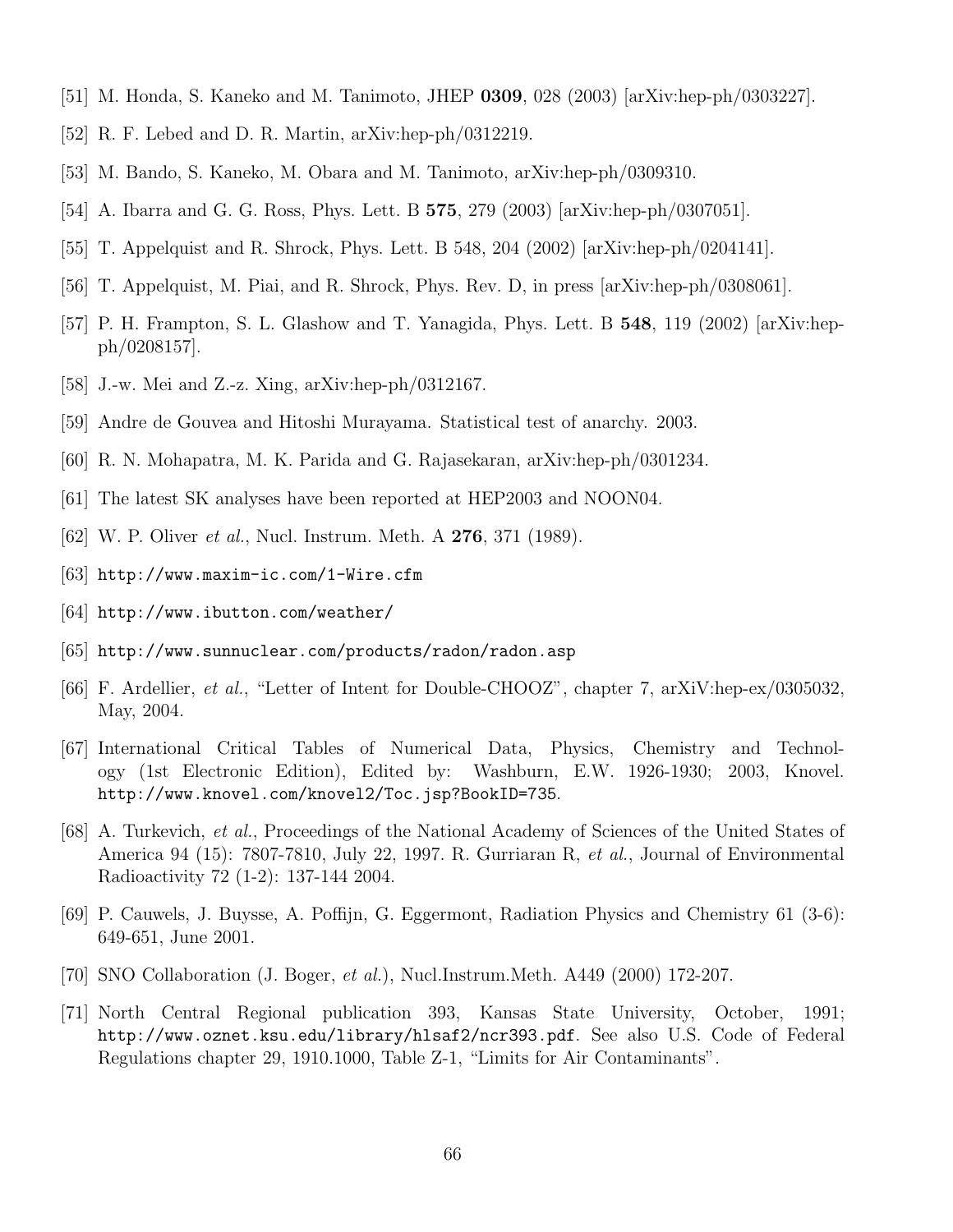# A The U.S. Collaboration

The signers of this proposal have extensive experience in reactor neutrino experiments: CHOOZ (Lane), Palo Verde (Busenitz) and KamLAND (Bugg, Busenitz, Dazeley, Efremenko, Horton-Smith, Kamyshkov, Lane, and Svoboda). There is also experience in a wide variety of other neutrino experiments including IMB (LoSecco and Svoboda), Soudan 2 (Goodman), MACRO (Lane), SNO (Kutter), MINOS (Goodman and Reyna), Brookhaven 704 (LoSecco), LSND (Stancu and Metcalf), MiniBooNE (Stancu and Metcalf), Fermilab E1A (LoSecco), Fermilab E594 (Goodman) and Super-Kamiokande (Dazeley and Svoboda).

# B The Full Collaboration

F. Ardellier  $^5,$  I. Barabanov  $^{10},$  J.C. Barrière  $^5,$  M. Bauer  $^7,$  S. Berridge $^{20},$  L. Bezrukov  $^{10},$ Ch. Buck <sup>13</sup>, W. Bugg<sup>20</sup>, J. Busenitz<sup>1</sup>, C. Cattadori<sup>8,9</sup>, B. Courty <sup>2,15</sup>, M. Cribier <sup>2,5</sup>, F. Dalnoki-Veress<sup>13</sup>, N. Danilov<sup>4</sup>, S. Dazeley<sup>12</sup>, H. de Kerret<sup>2,15</sup>, A. Di Vacri<sup>8,19</sup>, G. Drake<sup>3</sup>, Y. Efremenko<sup>20</sup>, A. Etenko<sup>16</sup>, M. Fallot<sup>17</sup>, Ch. Grieb<sup>18</sup>, M. Goeger<sup>18</sup>, M. Goodman<sup>3</sup>, J. Grudzinski<sup>3</sup>, V. Guarino<sup>3</sup>, A. Guertin <sup>17</sup>, G. Horton-Smith<sup>11</sup>, C. Hagner <sup>21</sup>, W. Hampel <sup>13</sup>, F.X. Hartmann <sup>13</sup>, P. Huber <sup>18</sup>, J. Jochum <sup>7</sup>, Y. Kamyshkov<sup>20</sup>, T. Kirchner <sup>17</sup>, Y.S. Krylov<sup>4</sup>, D. Kryn <sup>2,15</sup>, T. Kutter<sup>12</sup> T. Lachenmaier <sup>18</sup>, C. Lane<sup>c</sup>, Th. Lasserre  $^{2,5},$  Ch. Lendvai  $^{18},$  A. Letourneau  $^5,$  M. Lindner  $^{18},$  J. LoSecco $^{14},$  F. Marie  $^5,$ J. Martino  $^{17}$ , R. McNeil<sup>12</sup>, G. Mention  $^{2,15}$ , W. Metcalf<sup>12</sup>, A. Milsztajn  $^5$ , J.P. Meyer  $^5$ , D. Motta  $^{13}$ , L. Oberauer  $^{18}$ , M. Obolensky  $^{2,15}$ , L. Pandola  $^{8,19}$ , W. Potzel  $^{18}$ , D. Reyna $^3$ , S. Schönert  $^{13}$ , U. Schwan  $^{13}$ , T. Schwetz  $^{18}$ , S. Scholl  $^{7}$ , L. Scola  $^{5}$ , M. Skorokhvatov  $^{16}$ , I. Stancu<sup>1</sup>, S. Sukhotin<sup>15,16</sup>, R. Svoboda<sup>12</sup>, R. Talaga<sup>3</sup>, D. Vignaud<sup>2,15</sup>, F. von Feilitzsch  $^{18}$ , W. Winter  $^{18}$ , E. Yanovich $^{10}$ 

- <sup>1</sup> University of Alabama, Tuscaloosa, Alabamba 35487-0324, USA
- <sup>2</sup> APC, 11 place Marcelin Berthelot, 75005 Paris, France
- <sup>3</sup> Argonne National Lab, Argonne, IL 60439-4815, USA
- 4 IPC of RAS, 31, Leninsky prospect, Moscow 117312, Russia
- <sup>5</sup> DAPNIA (SEDI, SIS, SPhN, SPP), CEA/Saclay, 91191 Gif-sur-Yvette, France
- <sup>6</sup> Drexel University, Philadelphia, Pennsylvania 19104, USA
- $7$  Eberhard Karls Universität, Wilhelmstr. D-72074 Tübingen, Germany
- 8 INFN, LGNS, I-67010 Assergi (AQ), Italy
- 9 INFN Milano, Via Celoria 16, 20133 Milano, Italy
- <sup>10</sup> INR of RAS, 7a, 60th October Anniversary prospect, Moscow 117312, Russia
- <sup>11</sup> Kansas State Univeristy, Manhattan Kansas 66506-26031, USA
- <sup>12</sup> Louisiana State University, Baton Rouge, Louisiana 70803-4001, USA
- $13$  MPI für Kernphysik, Saupfercheckweg 1, D-69117 Heidelberg, Germany
- <sup>14</sup> University of Notre Dame, South Bend, Indiana 46556, USA
- <sup>15</sup> PCC Collège de France, 11 place Marcelin Berthelot, 75005 Paris, France
- <sup>16</sup> RRC Kurchatov Institute, 123182 Moscow, Kurchatov sq. 1, Russia
- <sup>17</sup> Subatech (Ecole des Mines), 4, rue Alfred Kastler, 44307 Nantes, France